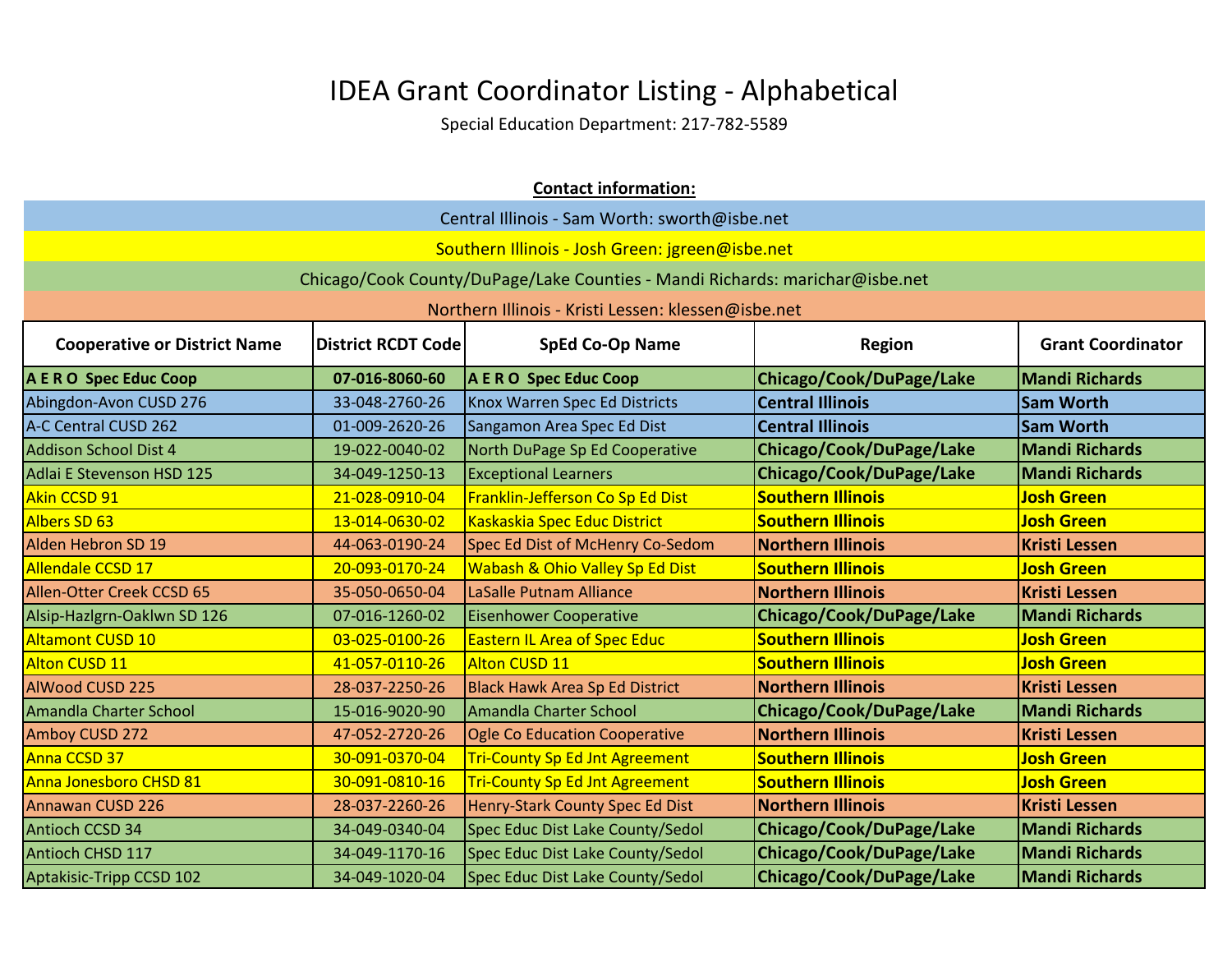| <b>Contact information:</b>                                                                                                             |                |                                                                              |                          |                       |
|-----------------------------------------------------------------------------------------------------------------------------------------|----------------|------------------------------------------------------------------------------|--------------------------|-----------------------|
| Central Illinois - Sam Worth: sworth@isbe.net                                                                                           |                |                                                                              |                          |                       |
|                                                                                                                                         |                | Southern Illinois - Josh Green: jgreen@isbe.net                              |                          |                       |
|                                                                                                                                         |                | Chicago/Cook County/DuPage/Lake Counties - Mandi Richards: marichar@isbe.net |                          |                       |
|                                                                                                                                         |                | Northern Illinois - Kristi Lessen: klessen@isbe.net                          |                          |                       |
| <b>District RCDT Code</b><br><b>SpEd Co-Op Name</b><br><b>Grant Coordinator</b><br><b>Cooperative or District Name</b><br><b>Region</b> |                |                                                                              |                          |                       |
| Arbor Park SD 145                                                                                                                       | 07-016-1450-02 | Southwest Cook Coop Spec Ed                                                  | Chicago/Cook/DuPage/Lake | <b>Mandi Richards</b> |
| Arcola CUSD 306                                                                                                                         | 11-021-3060-26 | Eastern IL Area of Spec Educ                                                 | <b>Central Illinois</b>  | <b>Sam Worth</b>      |
| Argenta-Oreana CUSD 1                                                                                                                   | 39-055-0010-26 | Macon-Piatt Spec Educ Jnt Agr                                                | <b>Central Illinois</b>  | <b>Sam Worth</b>      |
| Argo CHSD 217                                                                                                                           | 07-016-2170-16 | A E R O Spec Educ Coop                                                       | Chicago/Cook/DuPage/Lake | <b>Mandi Richards</b> |
| Arlington Heights SD 25                                                                                                                 | 05-016-0250-02 | <b>NW Suburban Spec Educ Org</b>                                             | Chicago/Cook/DuPage/Lake | <b>Mandi Richards</b> |
| Armstrong Twp HSD 225                                                                                                                   | 54-092-2250-17 | Vermilion Assoc for Spec Educ                                                | <b>Central Illinois</b>  | <b>Sam Worth</b>      |
| Armstrong-Ellis Cons SD 61                                                                                                              | 54-092-0610-03 | Vermilion Assoc for Spec Educ                                                | <b>Central Illinois</b>  | <b>Sam Worth</b>      |
| Arthur CUSD 305                                                                                                                         | 11-021-3050-26 | <b>Eastern IL Area of Spec Educ</b>                                          | <b>Central Illinois</b>  | <b>Sam Worth</b>      |
| <b>Ashley CCSD 15</b>                                                                                                                   | 13-095-0150-04 | Kaskaskia Spec Educ District                                                 | <b>Southern Illinois</b> | <b>Josh Green</b>     |
| Ashton-Franklin Center CUSD 275                                                                                                         | 47-052-2750-26 | Ogle Co Education Cooperative                                                | <b>Northern Illinois</b> | <b>Kristi Lessen</b>  |
| Astoria CUSD 1                                                                                                                          | 26-029-0010-26 | West Central IL Spec Educ Coop                                               | <b>Central Illinois</b>  | <b>Sam Worth</b>      |
| Athens CUSD 213                                                                                                                         | 51-065-2130-26 | Sangamon Area Spec Ed Dist                                                   | <b>Central Illinois</b>  | <b>Sam Worth</b>      |
| <b>Atwood Heights District 125</b>                                                                                                      | 07-016-1250-02 | <b>Eisenhower Cooperative</b>                                                | Chicago/Cook/DuPage/Lake | <b>Mandi Richards</b> |
| Auburn CUSD 10                                                                                                                          | 51-084-0100-26 | Sangamon Area Spec Ed Dist                                                   | <b>Central Illinois</b>  | <b>Sam Worth</b>      |
| Aurora East USD 131                                                                                                                     | 31-045-1310-22 | Aurora East USD 131                                                          | <b>Northern Illinois</b> | <b>Kristi Lessen</b>  |
| <b>Aurora West USD 129</b>                                                                                                              | 31-045-1290-22 | Aurora West USD 129                                                          | <b>Northern Illinois</b> | <b>Kristi Lessen</b>  |
| <b>Aviston SD 21</b>                                                                                                                    | 13-014-0210-02 | Kaskaskia Spec Educ District                                                 | <b>Southern Illinois</b> | <b>Josh Green</b>     |
| Avoca SD 37                                                                                                                             | 05-016-0370-02 | Wilmette Comm Sp Ed Agreement                                                | Chicago/Cook/DuPage/Lake | <b>Mandi Richards</b> |
| <b>B H R A Cooperative HS</b>                                                                                                           | 54-092-8000-80 | <b>Vermilion Assoc for Spec Educ</b>                                         | <b>Central Illinois</b>  | <b>Sam Worth</b>      |
| <b>Ball Chatham CUSD 5</b>                                                                                                              | 51-084-0050-26 | <b>Ball Chatham CUSD 5</b>                                                   | <b>Central Illinois</b>  | <b>Sam Worth</b>      |
| Bannockburn SD 106                                                                                                                      | 34-049-1060-02 | Northern Suburban Spec Ed Dist                                               | Chicago/Cook/DuPage/Lake | <b>Mandi Richards</b> |
| <b>Barrington CUSD 220</b>                                                                                                              | 34-049-2200-26 | <b>Barrington CUSD 220</b>                                                   | Chicago/Cook/DuPage/Lake | <b>Mandi Richards</b> |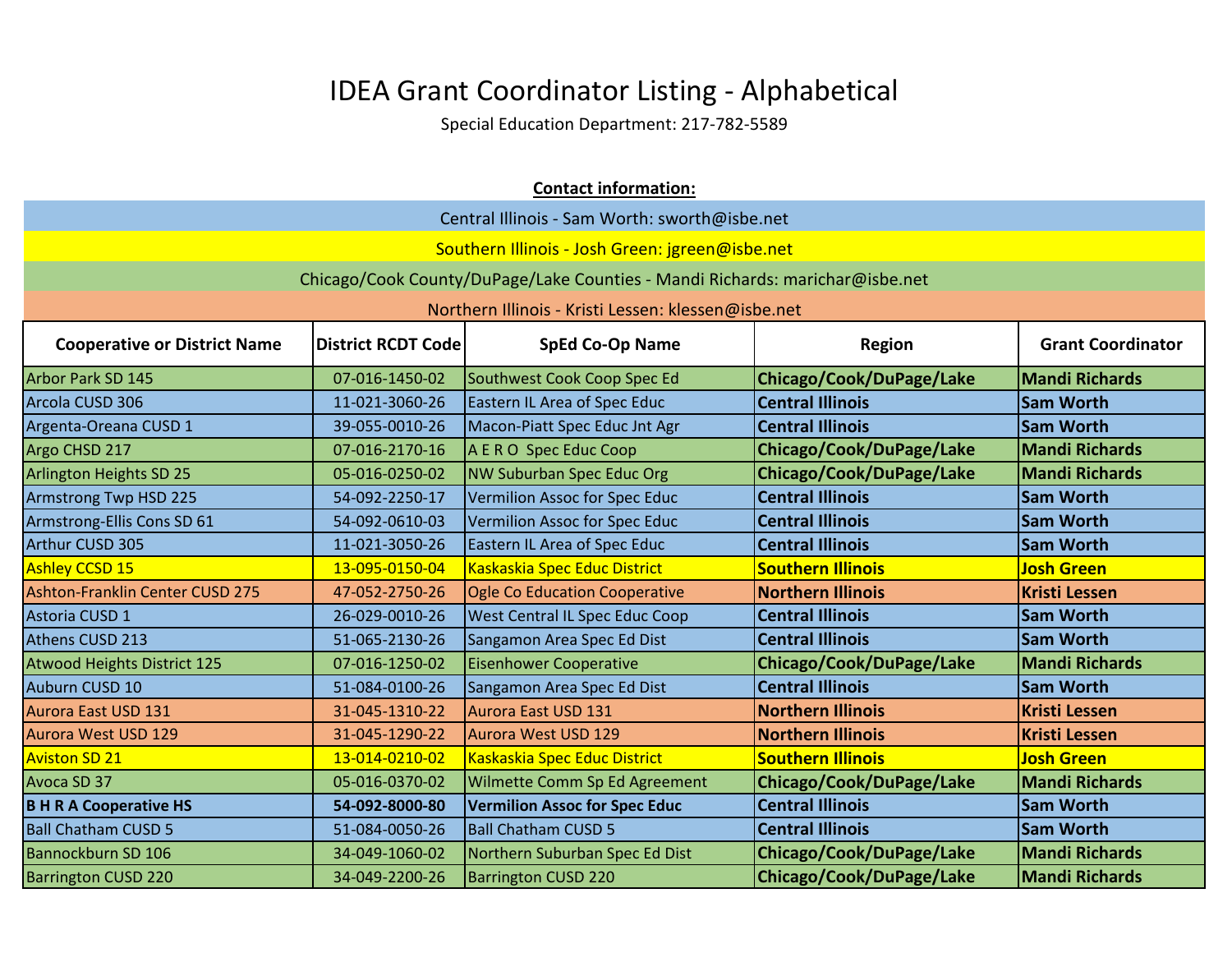|                                                                                                                                         | <b>Contact information:</b>                   |                                                                              |                          |                       |  |
|-----------------------------------------------------------------------------------------------------------------------------------------|-----------------------------------------------|------------------------------------------------------------------------------|--------------------------|-----------------------|--|
|                                                                                                                                         | Central Illinois - Sam Worth: sworth@isbe.net |                                                                              |                          |                       |  |
|                                                                                                                                         |                                               | Southern Illinois - Josh Green: jgreen@isbe.net                              |                          |                       |  |
|                                                                                                                                         |                                               | Chicago/Cook County/DuPage/Lake Counties - Mandi Richards: marichar@isbe.net |                          |                       |  |
|                                                                                                                                         |                                               | Northern Illinois - Kristi Lessen: klessen@isbe.net                          |                          |                       |  |
| <b>SpEd Co-Op Name</b><br><b>Grant Coordinator</b><br><b>Cooperative or District Name</b><br><b>District RCDT Code</b><br><b>Region</b> |                                               |                                                                              |                          |                       |  |
| <b>Bartelso SD 57</b>                                                                                                                   | 13-014-0570-02                                | Kaskaskia Spec Educ District                                                 | <b>Southern Illinois</b> | <b>Josh Green</b>     |  |
| <b>Bartonville SD 66</b>                                                                                                                | 48-072-0660-02                                | Spec Educ Assoc of Peoria County                                             | <b>Central Illinois</b>  | <b>Sam Worth</b>      |  |
| Batavia USD 101                                                                                                                         | 31-045-1010-22                                | Mid-Valley Special Ed Coop                                                   | <b>Northern Illinois</b> | <b>Kristi Lessen</b>  |  |
| <b>Beach Park CCSD 3</b>                                                                                                                | 34-049-0030-04                                | Spec Educ Dist Lake County/Sedol                                             | Chicago/Cook/DuPage/Lake | <b>Mandi Richards</b> |  |
| <b>Beardstown CUSD 15</b>                                                                                                               | 01-009-0150-26                                | Four Rivers Spec Educ Dist                                                   | <b>Central Illinois</b>  | <b>Sam Worth</b>      |  |
| <b>Beecher City CUSD 20</b>                                                                                                             | 03-025-0200-26                                | <b>Eastern IL Area of Spec Educ</b>                                          | <b>Southern Illinois</b> | <b>Josh Green</b>     |  |
| Beecher CUSD 200U                                                                                                                       | 56-099-200U-26                                | S Will Co Coop for Spec Ed                                                   | <b>Northern Illinois</b> | <b>Kristi Lessen</b>  |  |
| <b>Belle Valley SD 119</b>                                                                                                              | 50-082-1190-02                                | <b>Belleville Area Special Services</b>                                      | <b>Southern Illinois</b> | <b>Josh Green</b>     |  |
| <b>Belleville Area Special Services</b>                                                                                                 | 50-082-8010-60                                | <b>Belleville Area Special Services</b>                                      | <b>Southern Illinois</b> | <b>Josh Green</b>     |  |
| <b>Belleville SD 118</b>                                                                                                                | 50-082-1180-02                                | <b>Belleville Area Special Services</b>                                      | <b>Southern Illinois</b> | <b>Josh Green</b>     |  |
| <b>Belleville Twp HSD 201</b>                                                                                                           | 50-082-2010-17                                | <b>Belleville Area Special Services</b>                                      | <b>Southern Illinois</b> | <b>Josh Green</b>     |  |
| <b>Bellwood SD 88</b>                                                                                                                   | 06-016-0880-02                                | <b>Proviso Area Exceptional Child</b>                                        | Chicago/Cook/DuPage/Lake | <b>Mandi Richards</b> |  |
| Belvidere CUSD 100                                                                                                                      | 04-004-1000-26                                | Belvidere CUSD 100                                                           | <b>Northern Illinois</b> | <b>Kristi Lessen</b>  |  |
| <b>Bement CUSD 5</b>                                                                                                                    | 39-074-0050-26                                | Macon-Piatt Spec Educ Jnt Agr                                                | <b>Central Illinois</b>  | <b>Sam Worth</b>      |  |
| Benjamin SD 25                                                                                                                          | 19-022-0250-02                                | <b>School Assn For Special Educ</b>                                          | Chicago/Cook/DuPage/Lake | <b>Mandi Richards</b> |  |
| <b>Bensenville School District 2</b>                                                                                                    | 19-022-0020-02                                | North DuPage Sp Ed Cooperative                                               | Chicago/Cook/DuPage/Lake | <b>Mandi Richards</b> |  |
| <b>Benton CCSD 47</b>                                                                                                                   | 21-028-0470-04                                | Franklin-Jefferson Co Sp Ed Dist                                             | <b>Southern Illinois</b> | <b>Josh Green</b>     |  |
| <b>Benton Cons HSD 103</b>                                                                                                              | 21-028-1030-13                                | Franklin-Jefferson Co Sp Ed Dist                                             | <b>Southern Illinois</b> | <b>Josh Green</b>     |  |
| <b>Berkeley SD 87</b>                                                                                                                   | 06-016-0870-02                                | <b>Proviso Area Exceptional Child</b>                                        | Chicago/Cook/DuPage/Lake | <b>Mandi Richards</b> |  |
| Berwyn North SD 98                                                                                                                      | 06-016-0980-02                                | Berwyn North SD 98                                                           | Chicago/Cook/DuPage/Lake | <b>Mandi Richards</b> |  |
| Berwyn South SD 100                                                                                                                     | 06-016-1000-02                                | Berwyn South SD 100                                                          | Chicago/Cook/DuPage/Lake | <b>Mandi Richards</b> |  |
| <b>Bethalto CUSD 8</b>                                                                                                                  | 41-057-0080-26                                | <b>Region III Spec Ed Coop</b>                                               | <b>Southern Illinois</b> | <b>Josh Green</b>     |  |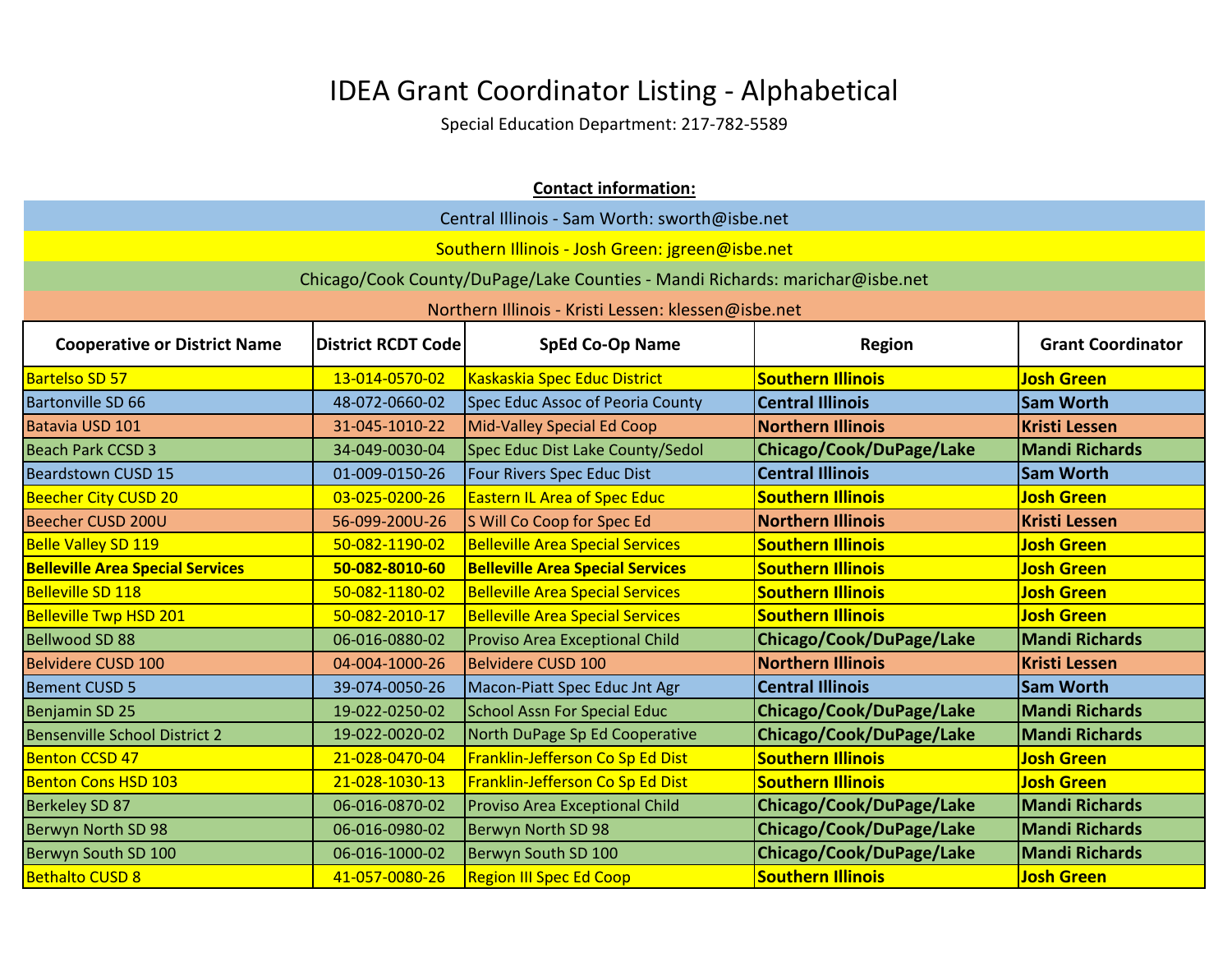|                                                                                                                                         | <b>Contact information:</b> |                                                                              |                          |                       |  |
|-----------------------------------------------------------------------------------------------------------------------------------------|-----------------------------|------------------------------------------------------------------------------|--------------------------|-----------------------|--|
| Central Illinois - Sam Worth: sworth@isbe.net                                                                                           |                             |                                                                              |                          |                       |  |
|                                                                                                                                         |                             | Southern Illinois - Josh Green: jgreen@isbe.net                              |                          |                       |  |
|                                                                                                                                         |                             | Chicago/Cook County/DuPage/Lake Counties - Mandi Richards: marichar@isbe.net |                          |                       |  |
|                                                                                                                                         |                             | Northern Illinois - Kristi Lessen: klessen@isbe.net                          |                          |                       |  |
| <b>SpEd Co-Op Name</b><br><b>Grant Coordinator</b><br><b>Cooperative or District Name</b><br><b>District RCDT Code</b><br><b>Region</b> |                             |                                                                              |                          |                       |  |
| <b>Bethel SD 82</b>                                                                                                                     | 13-041-0820-02              | Franklin-Jefferson Co Sp Ed Dist                                             | <b>Southern Illinois</b> | <b>Josh Green</b>     |  |
| Betty Shabazz Internl Chrtr Sch                                                                                                         | 15-016-9040-25              | <b>Betty Shabazz Intrnl Charter Sch</b>                                      | Chicago/Cook/DuPage/Lake | <b>Mandi Richards</b> |  |
| <b>Bi-County Special Educ Coop</b>                                                                                                      | 47-098-0000-61              | <b>Bi-County Special Educ Coop</b>                                           | <b>Northern Illinois</b> | <b>Kristi Lessen</b>  |  |
| <b>Big Hollow SD 38</b>                                                                                                                 | 34-049-0380-02              | Spec Educ Dist Lake County/Sedol                                             | Chicago/Cook/DuPage/Lake | <b>Mandi Richards</b> |  |
| <b>Bismarck Henning CUSD</b>                                                                                                            | 54-092-0010-26              | Vermilion Assoc for Spec Educ                                                | <b>Central Illinois</b>  | <b>Sam Worth</b>      |  |
| <b>Black Hawk Area Sp Ed District</b>                                                                                                   | 49-081-8650-60              | <b>Black Hawk Area Sp Ed District</b>                                        | <b>Northern Illinois</b> | <b>Kristi Lessen</b>  |  |
| <b>Bloom Twp HSD 206</b>                                                                                                                | 07-016-2060-17              | Speed SEJA #802                                                              | Chicago/Cook/DuPage/Lake | <b>Mandi Richards</b> |  |
| <b>Bloomingdale SD 13</b>                                                                                                               | 19-022-0130-02              | North DuPage Sp Ed Cooperative                                               | Chicago/Cook/DuPage/Lake | <b>Mandi Richards</b> |  |
| <b>Bloomington Sch Dist 87</b>                                                                                                          | 17-064-0870-25              | <b>Bloomington Sch Dist 87</b>                                               | <b>Central Illinois</b>  | <b>Sam Worth</b>      |  |
| <b>Blue Ridge CUSD 18</b>                                                                                                               | 17-020-0180-26              | <b>Tri-County Spec Educ Assoc</b>                                            | <b>Central Illinois</b>  | <b>Sam Worth</b>      |  |
| <b>Bluford Unit School District 318</b>                                                                                                 | 13-041-3180-27              | Franklin-Jefferson Co Sp Ed Dist                                             | <b>Southern Illinois</b> | <b>Josh Green</b>     |  |
| <b>BMP Tri County Special Ed Coop</b>                                                                                                   | 35-059-0050-61              | <b>BMP Tri County Special Ed Coop</b>                                        | <b>Northern Illinois</b> | <b>Kristi Lessen</b>  |  |
| <b>Bond County CUSD 2</b>                                                                                                               | 03-003-0020-26              | Mid-State Spec Educ Jnt Agr                                                  | <b>Southern Illinois</b> | <b>Josh Green</b>     |  |
| <b>Bourbonnais SD 53</b>                                                                                                                | 32-046-0530-02              | <b>Bourbonnais SD 53</b>                                                     | <b>Northern Illinois</b> | <b>Kristi Lessen</b>  |  |
| <b>Braceville SD 75</b>                                                                                                                 | 24-032-0750-02              | <b>Grundy County Spec Educ Coop</b>                                          | <b>Northern Illinois</b> | <b>Kristi Lessen</b>  |  |
| <b>Bradford CUSD 1</b>                                                                                                                  | 28-088-0010-26              | Henry-Stark County Spec Ed Dist                                              | <b>Northern Illinois</b> | <b>Kristi Lessen</b>  |  |
| <b>Bradley Bourbonnais CHSD 307</b>                                                                                                     | 32-046-3070-16              | <b>Bradley Bourbonnais CHSD 307</b>                                          | <b>Northern Illinois</b> | <b>Kristi Lessen</b>  |  |
| <b>Bradley SD 61</b>                                                                                                                    | 32-046-0610-02              | Kankakee Area Spec Educ Coop                                                 | <b>Northern Illinois</b> | <b>Kristi Lessen</b>  |  |
| <b>Breese ESD 12</b>                                                                                                                    | 13-014-0120-04              | Kaskaskia Spec Educ District                                                 | <b>Southern Illinois</b> | <b>Josh Green</b>     |  |
| Bremen CHSD 228                                                                                                                         | 07-016-2280-16              | Southwest Cook Coop Spec Ed                                                  | Chicago/Cook/DuPage/Lake | <b>Mandi Richards</b> |  |
| <b>Brimfield CUSD 309</b>                                                                                                               | 48-072-3090-26              | Spec Educ Assoc of Peoria County                                             | <b>Central Illinois</b>  | <b>Sam Worth</b>      |  |
| Bronzeville Lighthouse Charter Sc                                                                                                       | 15-016-9030-90              | Bronzeville Lighthouse Charter Sc                                            | Chicago/Cook/DuPage/Lake | <b>Mandi Richards</b> |  |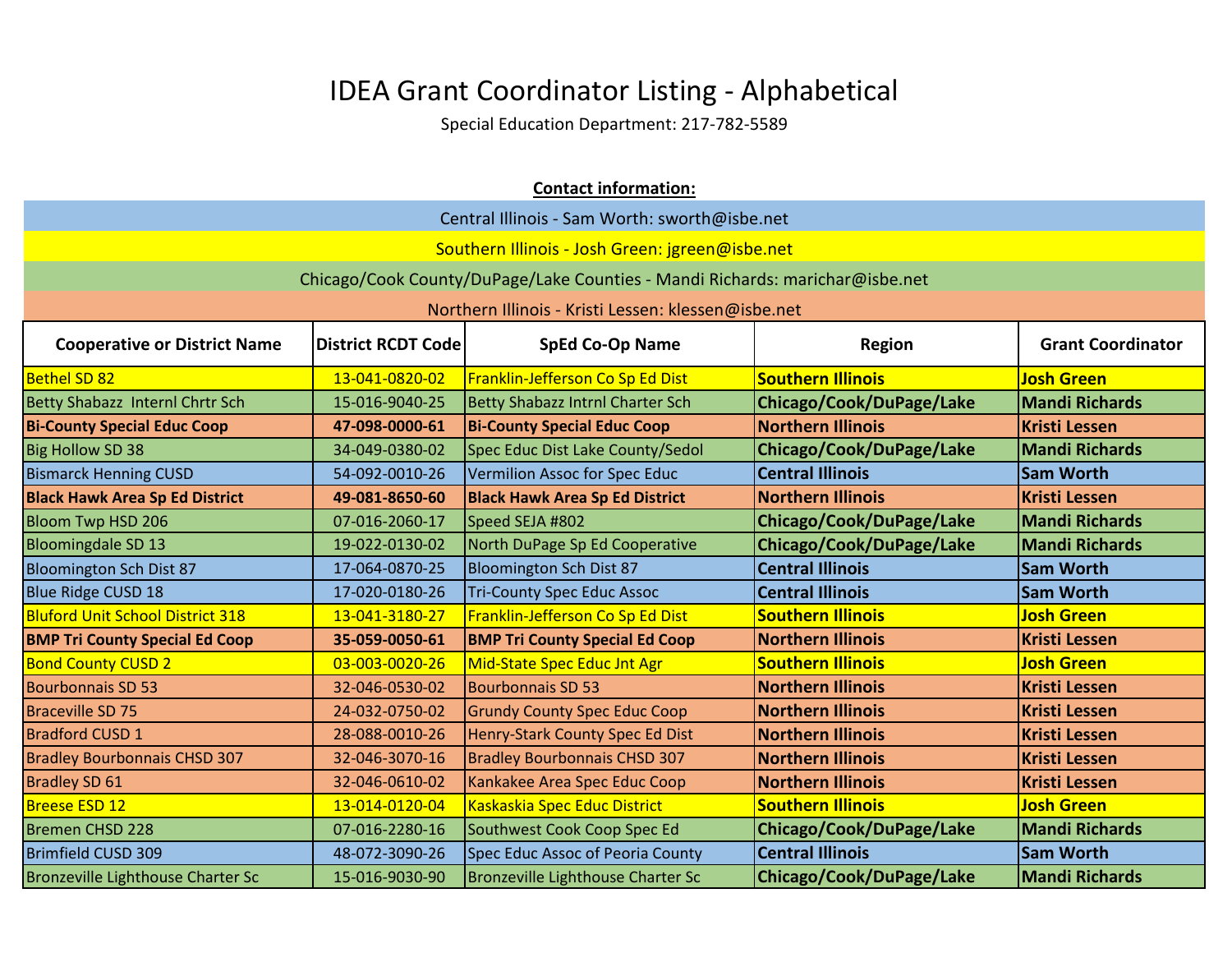| <b>Contact information:</b>                                                                                                             |                                               |                                                                              |                          |                       |  |
|-----------------------------------------------------------------------------------------------------------------------------------------|-----------------------------------------------|------------------------------------------------------------------------------|--------------------------|-----------------------|--|
|                                                                                                                                         | Central Illinois - Sam Worth: sworth@isbe.net |                                                                              |                          |                       |  |
|                                                                                                                                         |                                               | Southern Illinois - Josh Green: jgreen@isbe.net                              |                          |                       |  |
|                                                                                                                                         |                                               | Chicago/Cook County/DuPage/Lake Counties - Mandi Richards: marichar@isbe.net |                          |                       |  |
|                                                                                                                                         |                                               | Northern Illinois - Kristi Lessen: klessen@isbe.net                          |                          |                       |  |
| <b>SpEd Co-Op Name</b><br><b>Grant Coordinator</b><br><b>Cooperative or District Name</b><br><b>District RCDT Code</b><br><b>Region</b> |                                               |                                                                              |                          |                       |  |
| Brookfield Lagrange Park SD 95                                                                                                          | 06-016-0950-02                                | Lagrange Area Dept Spec Ed-Ladse                                             | Chicago/Cook/DuPage/Lake | <b>Mandi Richards</b> |  |
| Brooklyn UD 188                                                                                                                         | 50-082-1880-22                                | <b>E St Louis Area Joint Agreement</b>                                       | <b>Southern Illinois</b> | <b>Josh Green</b>     |  |
| Brookwood SD 167                                                                                                                        | 07-016-1670-02                                | Speed SEJA #802                                                              | Chicago/Cook/DuPage/Lake | <b>Mandi Richards</b> |  |
| <b>Brown County CUSD 1</b>                                                                                                              | 01-005-0010-26                                | Four Rivers Spec Educ Dist                                                   | <b>Central Illinois</b>  | <b>Sam Worth</b>      |  |
| <b>Brownstown CUSD 201</b>                                                                                                              | 03-026-2010-26                                | Mid-State Spec Educ Jnt Agr                                                  | <b>Southern Illinois</b> | <b>Josh Green</b>     |  |
| <b>Brussels CUSD 42</b>                                                                                                                 | 40-007-0420-26                                | <b>Four Rivers Spec Educ Dist</b>                                            | <b>Southern Illinois</b> | <b>Josh Green</b>     |  |
| <b>Buncombe Cons SD 43</b>                                                                                                              | 21-044-0430-03                                | <b>Jamp Spec Educ Services</b>                                               | <b>Southern Illinois</b> | <b>Josh Green</b>     |  |
| <b>Bunker Hill CUSD 8</b>                                                                                                               | 40-056-0080-26                                | <b>South Macoupin Association</b>                                            | <b>Southern Illinois</b> | <b>Josh Green</b>     |  |
| Burbank SD 111                                                                                                                          | 07-016-1110-02                                | A E R O Spec Educ Coop                                                       | Chicago/Cook/DuPage/Lake | <b>Mandi Richards</b> |  |
| <b>Bureau Valley CUSD 340</b>                                                                                                           | 28-006-3400-26                                | <b>BMP Tri County Special Ed Coop</b>                                        | <b>Northern Illinois</b> | <b>Kristi Lessen</b>  |  |
| Burnham SD 154-5                                                                                                                        | 07-016-1545-02                                | <b>Exc Children Have Opportunities</b>                                       | Chicago/Cook/DuPage/Lake | <b>Mandi Richards</b> |  |
| <b>Bushnell Prairie City CUSD 170</b>                                                                                                   | 26-062-1700-26                                | <b>West Central IL Spec Educ Coop</b>                                        | <b>Central Illinois</b>  | <b>Sam Worth</b>      |  |
| <b>Butler SD 53</b>                                                                                                                     | 19-022-0530-02                                | Lagrange Area Dept Spec Ed-Ladse                                             | Chicago/Cook/DuPage/Lake | <b>Mandi Richards</b> |  |
| <b>Byron CUSD 226</b>                                                                                                                   | 47-071-2260-26                                | Byron CUSD 226                                                               | <b>Northern Illinois</b> | <b>Kristi Lessen</b>  |  |
| Cahokia CUSD 187                                                                                                                        | 50-082-1870-26                                | <b>Cahokia CUSD 187</b>                                                      | <b>Southern Illinois</b> | <b>Josh Green</b>     |  |
| Cairo USD 1                                                                                                                             | 30-002-0010-22                                | Jamp Spec Educ Services                                                      | <b>Southern Illinois</b> | <b>Josh Green</b>     |  |
| Calhoun CUSD 40                                                                                                                         | 40-007-0400-26                                | <b>Four Rivers Spec Educ Dist</b>                                            | <b>Southern Illinois</b> | <b>Josh Green</b>     |  |
| Calumet City SD 155                                                                                                                     | 07-016-1550-02                                | <b>Exc Children Have Opportunities</b>                                       | Chicago/Cook/DuPage/Lake | <b>Mandi Richards</b> |  |
| <b>Calumet Public SD 132</b>                                                                                                            | 07-016-1320-02                                | <b>Eisenhower Cooperative</b>                                                | Chicago/Cook/DuPage/Lake | <b>Mandi Richards</b> |  |
| Cambridge CUSD 227                                                                                                                      | 28-037-2270-26                                | Henry-Stark County Spec Ed Dist                                              | <b>Northern Illinois</b> | <b>Kristi Lessen</b>  |  |
| Canton Union SD 66                                                                                                                      | 26-029-0660-25                                | <b>West Central IL Spec Educ Coop</b>                                        | <b>Central Illinois</b>  | <b>Sam Worth</b>      |  |
| <b>Carbon Cliff-Barstow SD 36</b>                                                                                                       | 49-081-0360-02                                | <b>Black Hawk Area Sp Ed District</b>                                        | <b>Northern Illinois</b> | <b>Kristi Lessen</b>  |  |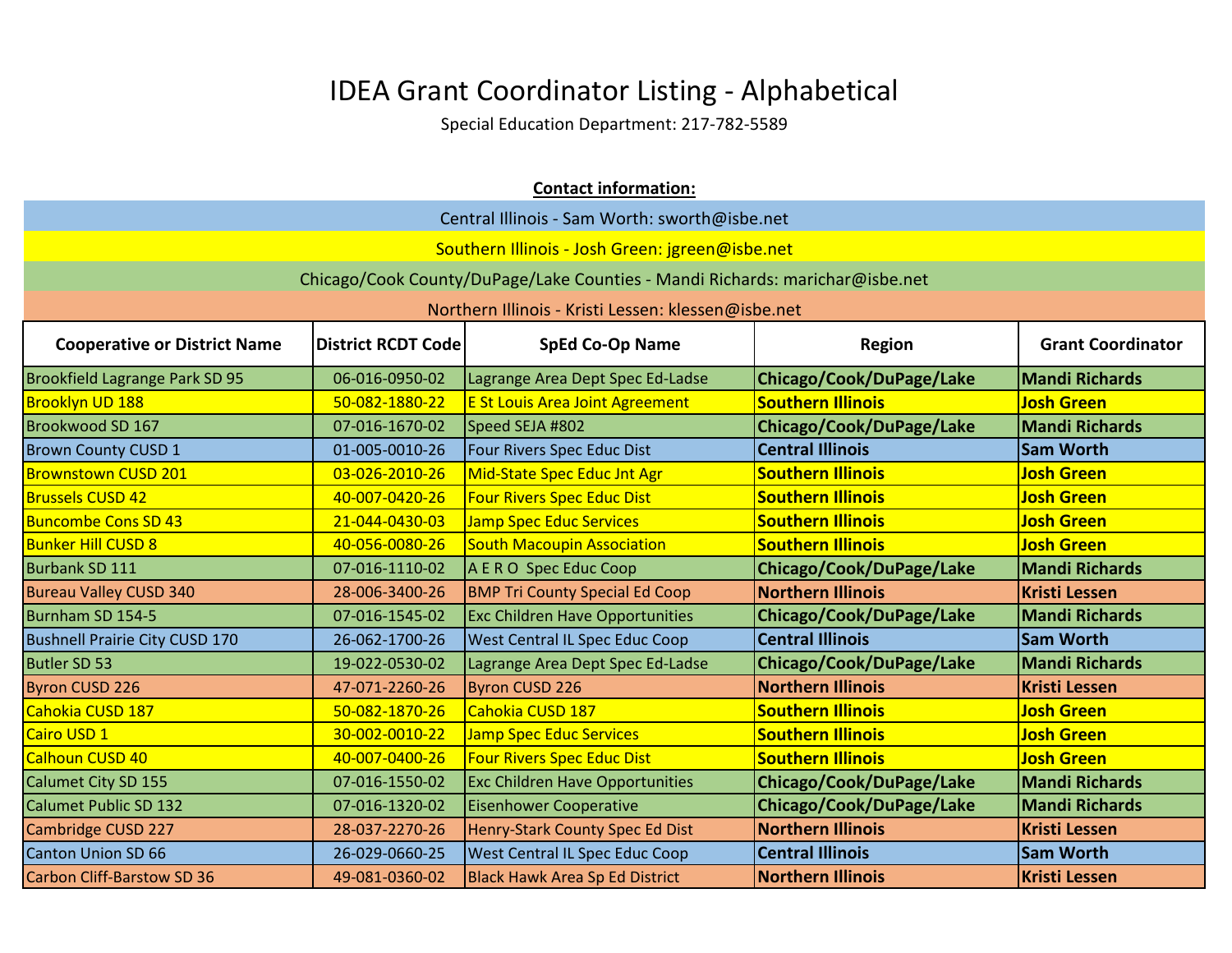| <b>Contact information:</b>                                                                                                             |                                               |                                                                              |                          |                       |  |
|-----------------------------------------------------------------------------------------------------------------------------------------|-----------------------------------------------|------------------------------------------------------------------------------|--------------------------|-----------------------|--|
|                                                                                                                                         | Central Illinois - Sam Worth: sworth@isbe.net |                                                                              |                          |                       |  |
|                                                                                                                                         |                                               | Southern Illinois - Josh Green: jgreen@isbe.net                              |                          |                       |  |
|                                                                                                                                         |                                               | Chicago/Cook County/DuPage/Lake Counties - Mandi Richards: marichar@isbe.net |                          |                       |  |
|                                                                                                                                         |                                               | Northern Illinois - Kristi Lessen: klessen@isbe.net                          |                          |                       |  |
| <b>District RCDT Code</b><br><b>SpEd Co-Op Name</b><br><b>Grant Coordinator</b><br><b>Cooperative or District Name</b><br><b>Region</b> |                                               |                                                                              |                          |                       |  |
| Carbondale CHSD 165                                                                                                                     | 30-039-1650-16                                | <b>Tri-County Sp Ed Jnt Agreement</b>                                        | <b>Southern Illinois</b> | <b>Josh Green</b>     |  |
| Carbondale ESD 95                                                                                                                       | 30-039-0950-02                                | <b>Tri-County Sp Ed Jnt Agreement</b>                                        | <b>Southern Illinois</b> | <b>Josh Green</b>     |  |
| <b>Carlinville CUSD 1</b>                                                                                                               | 40-056-0010-26                                | Mid-State Spec Educ Jnt Agr                                                  | <b>Southern Illinois</b> | <b>Josh Green</b>     |  |
| Carlyle CUSD 1                                                                                                                          | 13-014-0010-26                                | Kaskaskia Spec Educ District                                                 | <b>Southern Illinois</b> | <b>Josh Green</b>     |  |
| <b>Carmi-White County CUSD 5</b>                                                                                                        | 20-097-0050-26                                | Wabash & Ohio Valley Sp Ed Dist                                              | <b>Southern Illinois</b> | <b>Josh Green</b>     |  |
| <b>Carrier Mills-Stonefort CUSD 2</b>                                                                                                   | 20-083-0020-26                                | Wabash & Ohio Valley Sp Ed Dist                                              | <b>Southern Illinois</b> | <b>Josh Green</b>     |  |
| <b>Carrollton CUSD 1</b>                                                                                                                | 40-031-0010-26                                | <b>Four Rivers Spec Educ Dist</b>                                            | <b>Southern Illinois</b> | <b>Josh Green</b>     |  |
| Carterville CUSD 5                                                                                                                      | 21-100-0050-26                                | <b>Williamson Co Spec Educ District</b>                                      | <b>Southern Illinois</b> | <b>Josh Green</b>     |  |
| Carthage ESD 317                                                                                                                        | 26-034-3170-04                                | <b>West Central IL Spec Educ Coop</b>                                        | <b>Central Illinois</b>  | <b>Sam Worth</b>      |  |
| Cary CCSD 26                                                                                                                            | 44-063-0260-04                                | Cary CCSD 26                                                                 | <b>Northern Illinois</b> | <b>Kristi Lessen</b>  |  |
| Casey-Westfield CUSD 4C                                                                                                                 | 11-012-004C-26                                | Eastern IL Area of Spec Educ                                                 | <b>Central Illinois</b>  | <b>Sam Worth</b>      |  |
| Cass SD 63                                                                                                                              | 19-022-0630-02                                | <b>School Assn For Special Educ</b>                                          | Chicago/Cook/DuPage/Lake | <b>Mandi Richards</b> |  |
| CCSD <sub>168</sub>                                                                                                                     | 07-016-1680-04                                | Speed SEJA #802                                                              | Chicago/Cook/DuPage/Lake | <b>Mandi Richards</b> |  |
| CCSD 180                                                                                                                                | 19-022-1800-04                                | <b>School Assn For Special Educ</b>                                          | Chicago/Cook/DuPage/Lake | <b>Mandi Richards</b> |  |
| CCSD <sub>204</sub>                                                                                                                     | 30-073-2040-04                                | <b>Tri-County Sp Ed Jnt Agreement</b>                                        | <b>Southern Illinois</b> | <b>Josh Green</b>     |  |
| CCSD <sub>93</sub>                                                                                                                      | 19-022-0930-04                                | Coop Assoc for Spec Educ                                                     | Chicago/Cook/DuPage/Lake | <b>Mandi Richards</b> |  |
| Center Cass SD 66                                                                                                                       | 19-022-0660-02                                | <b>School Assn For Special Educ</b>                                          | Chicago/Cook/DuPage/Lake | <b>Mandi Richards</b> |  |
| Central A & M CUD 21                                                                                                                    | 11-087-0210-26                                | Macon-Piatt Spec Educ Jnt Agr                                                | <b>Central Illinois</b>  | <b>Sam Worth</b>      |  |
| Central Camp Point CUSD 3                                                                                                               | 01-001-0030-26                                | <b>Spec Educ Assoc of Adams County</b>                                       | <b>Central Illinois</b>  | <b>Sam Worth</b>      |  |
| Central CHSD 71                                                                                                                         | 13-014-0710-16                                | Kaskaskia Spec Educ District                                                 | <b>Southern Illinois</b> | <b>Josh Green</b>     |  |
| Central City SD 133                                                                                                                     | 13-058-1330-02                                | Kaskaskia Spec Educ District                                                 | <b>Southern Illinois</b> | <b>Josh Green</b>     |  |
| Central CUSD 301                                                                                                                        | 31-045-3010-26                                | Mid-Valley Special Ed Coop                                                   | <b>Northern Illinois</b> | <b>Kristi Lessen</b>  |  |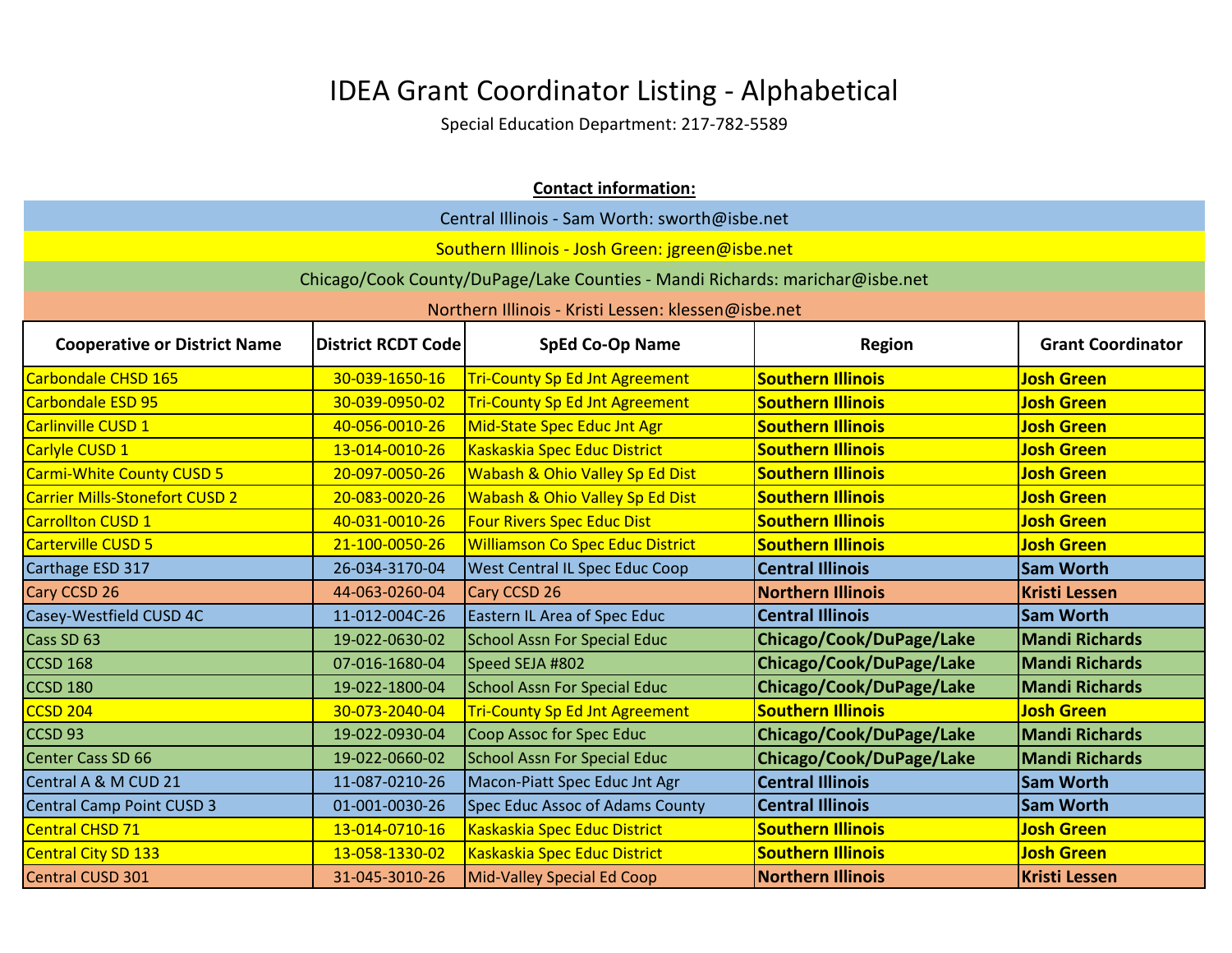| <b>Contact information:</b>                                                                                                             |                |                                                                              |                          |                       |
|-----------------------------------------------------------------------------------------------------------------------------------------|----------------|------------------------------------------------------------------------------|--------------------------|-----------------------|
|                                                                                                                                         |                | Central Illinois - Sam Worth: sworth@isbe.net                                |                          |                       |
|                                                                                                                                         |                | Southern Illinois - Josh Green: jgreen@isbe.net                              |                          |                       |
|                                                                                                                                         |                | Chicago/Cook County/DuPage/Lake Counties - Mandi Richards: marichar@isbe.net |                          |                       |
|                                                                                                                                         |                | Northern Illinois - Kristi Lessen: klessen@isbe.net                          |                          |                       |
| <b>District RCDT Code</b><br><b>SpEd Co-Op Name</b><br><b>Grant Coordinator</b><br><b>Cooperative or District Name</b><br><b>Region</b> |                |                                                                              |                          |                       |
| <b>Central CUSD 4</b>                                                                                                                   | 32-038-0040-26 | Kankakee Area Spec Educ Coop                                                 | <b>Northern Illinois</b> | <b>Kristi Lessen</b>  |
| Central SD 104                                                                                                                          | 50-082-1040-02 | <b>Belleville Area Special Services</b>                                      | <b>Southern Illinois</b> | <b>Josh Green</b>     |
| Central SD 51                                                                                                                           | 53-090-0510-02 | Tazewell-Mason Cntys Sp Ed Assoc                                             | <b>Central Illinois</b>  | <b>Sam Worth</b>      |
| <b>Central Stickney SD 110</b>                                                                                                          | 07-016-1100-02 | A E R O Spec Educ Coop                                                       | Chicago/Cook/DuPage/Lake | <b>Mandi Richards</b> |
| Centralia HSD 200                                                                                                                       | 13-058-2000-17 | Kaskaskia Spec Educ District                                                 | <b>Southern Illinois</b> | <b>Josh Green</b>     |
| Centralia SD 135                                                                                                                        | 13-058-1350-02 | Kaskaskia Spec Educ District                                                 | <b>Southern Illinois</b> | <b>Josh Green</b>     |
| <b>Century CUSD 100</b>                                                                                                                 | 30-077-1000-26 | <b>Jamp Spec Educ Services</b>                                               | <b>Southern Illinois</b> | <b>Josh Green</b>     |
| Cerro Gordo CUSD 100                                                                                                                    | 39-074-1000-26 | Macon-Piatt Spec Educ Jnt Agr                                                | <b>Central Illinois</b>  | <b>Sam Worth</b>      |
| Chadwick-Milledgeville CUSD 399                                                                                                         | 08-008-3990-26 | <b>Bi-County Special Educ Coop</b>                                           | <b>Northern Illinois</b> | <b>Kristi Lessen</b>  |
| Champaign CUSD 4                                                                                                                        | 09-010-0040-26 | Champaign CUSD 4                                                             | <b>Central Illinois</b>  | <b>Sam Worth</b>      |
| Chaney-Monge SD 88                                                                                                                      | 56-099-0880-02 | Lockport Area Spec Educ Coop                                                 | <b>Northern Illinois</b> | <b>Kristi Lessen</b>  |
| Channahon SD 17                                                                                                                         | 56-099-0170-02 | S Will Co Coop for Spec Ed                                                   | <b>Northern Illinois</b> | <b>Kristi Lessen</b>  |
| <b>Charleston CUSD 1</b>                                                                                                                | 11-015-0010-26 | <b>Eastern IL Area of Spec Educ</b>                                          | <b>Central Illinois</b>  | <b>Sam Worth</b>      |
| Chester CUSD 139                                                                                                                        | 45-079-1390-26 | <b>Perandoe Spec Educ District</b>                                           | <b>Southern Illinois</b> | <b>Josh Green</b>     |
| Chester N HSD 122                                                                                                                       | 45-079-1220-19 | <b>Perandoe Spec Educ District</b>                                           | <b>Southern Illinois</b> | <b>Josh Green</b>     |
| Chester-East Lincoln CCSD 61                                                                                                            | 17-054-0610-04 | <b>Tri-County Spec Educ Assoc</b>                                            | <b>Central Illinois</b>  | <b>Sam Worth</b>      |
| Chicago Heights SD 170                                                                                                                  | 07-016-1700-02 | Speed SEJA #802                                                              | Chicago/Cook/DuPage/Lake | <b>Mandi Richards</b> |
| Chicago Ridge SD 127-5                                                                                                                  | 07-016-1275-02 | <b>Eisenhower Cooperative</b>                                                | Chicago/Cook/DuPage/Lake | <b>Mandi Richards</b> |
| <b>Christopher USD 99</b>                                                                                                               | 21-028-0990-26 | Franklin-Jefferson Co Sp Ed Dist                                             | <b>Southern Illinois</b> | <b>Josh Green</b>     |
| CHSD 155                                                                                                                                | 44-063-1550-16 | <b>CHSD 155</b>                                                              | <b>Northern Illinois</b> | <b>Kristi Lessen</b>  |
| CHSD 218                                                                                                                                | 07-016-2180-16 | <b>Eisenhower Cooperative</b>                                                | Chicago/Cook/DuPage/Lake | <b>Mandi Richards</b> |
| CHSD <sub>94</sub>                                                                                                                      | 19-022-0940-16 | <b>School Assn For Special Educ</b>                                          | Chicago/Cook/DuPage/Lake | <b>Mandi Richards</b> |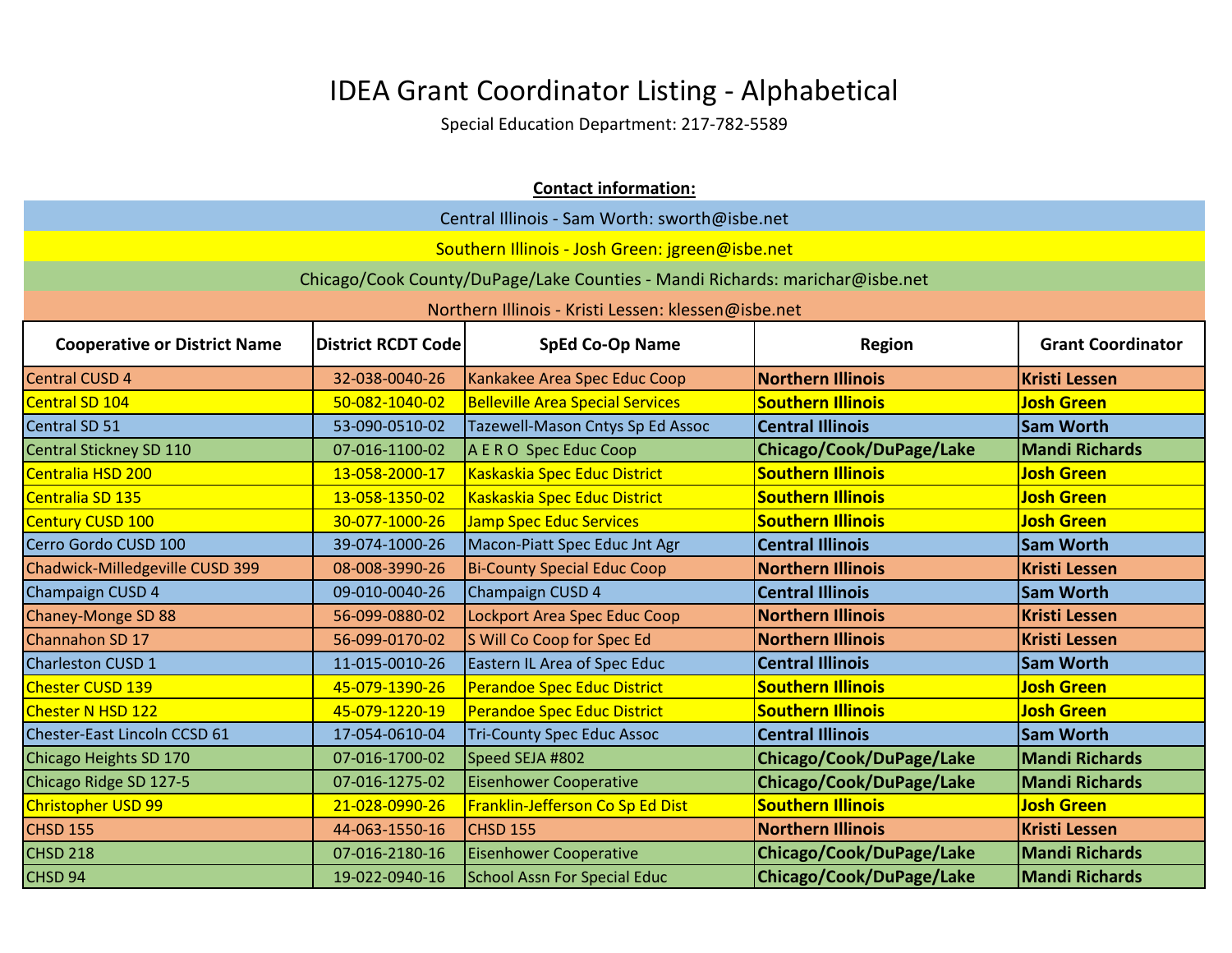| <b>Contact information:</b>                                                                                                             |                |                                                                              |                          |                       |
|-----------------------------------------------------------------------------------------------------------------------------------------|----------------|------------------------------------------------------------------------------|--------------------------|-----------------------|
| Central Illinois - Sam Worth: sworth@isbe.net                                                                                           |                |                                                                              |                          |                       |
|                                                                                                                                         |                | Southern Illinois - Josh Green: jgreen@isbe.net                              |                          |                       |
|                                                                                                                                         |                | Chicago/Cook County/DuPage/Lake Counties - Mandi Richards: marichar@isbe.net |                          |                       |
|                                                                                                                                         |                | Northern Illinois - Kristi Lessen: klessen@isbe.net                          |                          |                       |
| <b>SpEd Co-Op Name</b><br><b>Grant Coordinator</b><br><b>Cooperative or District Name</b><br><b>District RCDT Code</b><br><b>Region</b> |                |                                                                              |                          |                       |
| CHSD <sub>99</sub>                                                                                                                      | 19-022-0990-16 | <b>School Assn For Special Educ</b>                                          | Chicago/Cook/DuPage/Lake | <b>Mandi Richards</b> |
| Cicero SD 99                                                                                                                            | 06-016-0990-02 | Cicero SD 99                                                                 | Chicago/Cook/DuPage/Lake | <b>Mandi Richards</b> |
| Cissna Park CUSD 6                                                                                                                      | 32-038-0060-26 | <b>Iroquois Special Education</b>                                            | <b>Northern Illinois</b> | <b>Kristi Lessen</b>  |
| City of Chicago SD 299                                                                                                                  | 15-016-2990-25 | City of Chicago SD 299                                                       | Chicago/Cook/DuPage/Lake | <b>Mandi Richards</b> |
| Clay City CUSD 10                                                                                                                       | 12-013-0100-26 | South Eastern Sp Ed Program                                                  | <b>Southern Illinois</b> | <b>Josh Green</b>     |
| <b>Clinton CUSD 15</b>                                                                                                                  | 17-020-0150-26 | <b>Tri-County Spec Educ Assoc</b>                                            | <b>Central Illinois</b>  | <b>Sam Worth</b>      |
| Coal City CUSD 1                                                                                                                        | 24-032-0010-26 | Coal City CUSD 1                                                             | <b>Northern Illinois</b> | <b>Kristi Lessen</b>  |
| Cobden SUD 17                                                                                                                           | 30-091-0170-22 | <b>Tri-County Sp Ed Jnt Agreement</b>                                        | <b>Southern Illinois</b> | <b>Josh Green</b>     |
| Collinsville CUSD 10                                                                                                                    | 41-057-0100-26 | Collinsville CUSD 10                                                         | <b>Southern Illinois</b> | <b>Josh Green</b>     |
| Colona SD 190                                                                                                                           | 28-037-1900-02 | <b>Black Hawk Area Sp Ed District</b>                                        | <b>Northern Illinois</b> | <b>Kristi Lessen</b>  |
| Columbia CUSD 4                                                                                                                         | 45-067-0040-26 | Columbia CUSD 4                                                              | <b>Southern Illinois</b> | <b>Josh Green</b>     |
| Comm Cons SD 59                                                                                                                         | 05-016-0590-04 | NW Suburban Spec Educ Org                                                    | Chicago/Cook/DuPage/Lake | <b>Mandi Richards</b> |
| Cons HSD 230                                                                                                                            | 07-016-2300-13 | Southwest Cook Coop Spec Ed                                                  | Chicago/Cook/DuPage/Lake | <b>Mandi Richards</b> |
| Cook County SD 130                                                                                                                      | 07-016-1300-02 | <b>Eisenhower Cooperative</b>                                                | Chicago/Cook/DuPage/Lake | <b>Mandi Richards</b> |
| <b>Coop Assoc for Spec Educ</b>                                                                                                         | 19-022-0150-61 | <b>COOP ASSOC SP ED</b>                                                      | Chicago/Cook/DuPage/Lake | <b>Mandi Richards</b> |
| Cornell CCSD 426                                                                                                                        | 17-053-4260-04 | Livingston Co Spec Services Unit                                             | <b>Central Illinois</b>  | <b>Sam Worth</b>      |
| Coulterville USD 1                                                                                                                      | 45-079-0010-22 | <b>Perandoe Spec Educ District</b>                                           | <b>Southern Illinois</b> | <b>Josh Green</b>     |
| Country Club Hills SD 160                                                                                                               | 07-016-1600-02 | Southwest Cook Coop Spec Ed                                                  | Chicago/Cook/DuPage/Lake | <b>Mandi Richards</b> |
| County of Union Sch Dist No43                                                                                                           | 30-091-0430-04 | <b>Tri-County Sp Ed Jnt Agreement</b>                                        | <b>Southern Illinois</b> | <b>Josh Green</b>     |
| County of Winnebago SD 320                                                                                                              | 04-101-3200-26 | <b>Winnebago County Spec Educ Coop</b>                                       | <b>Northern Illinois</b> | <b>Kristi Lessen</b>  |
| County of Woodford School                                                                                                               | 53-102-1220-17 | <b>Woodford County Spec Educ Assn</b>                                        | <b>Central Illinois</b>  | <b>Sam Worth</b>      |
| Cowden-Herrick CUSD 3A                                                                                                                  | 11-087-003A-26 | <b>Eastern IL Area of Spec Educ</b>                                          | <b>Central Illinois</b>  | <b>Sam Worth</b>      |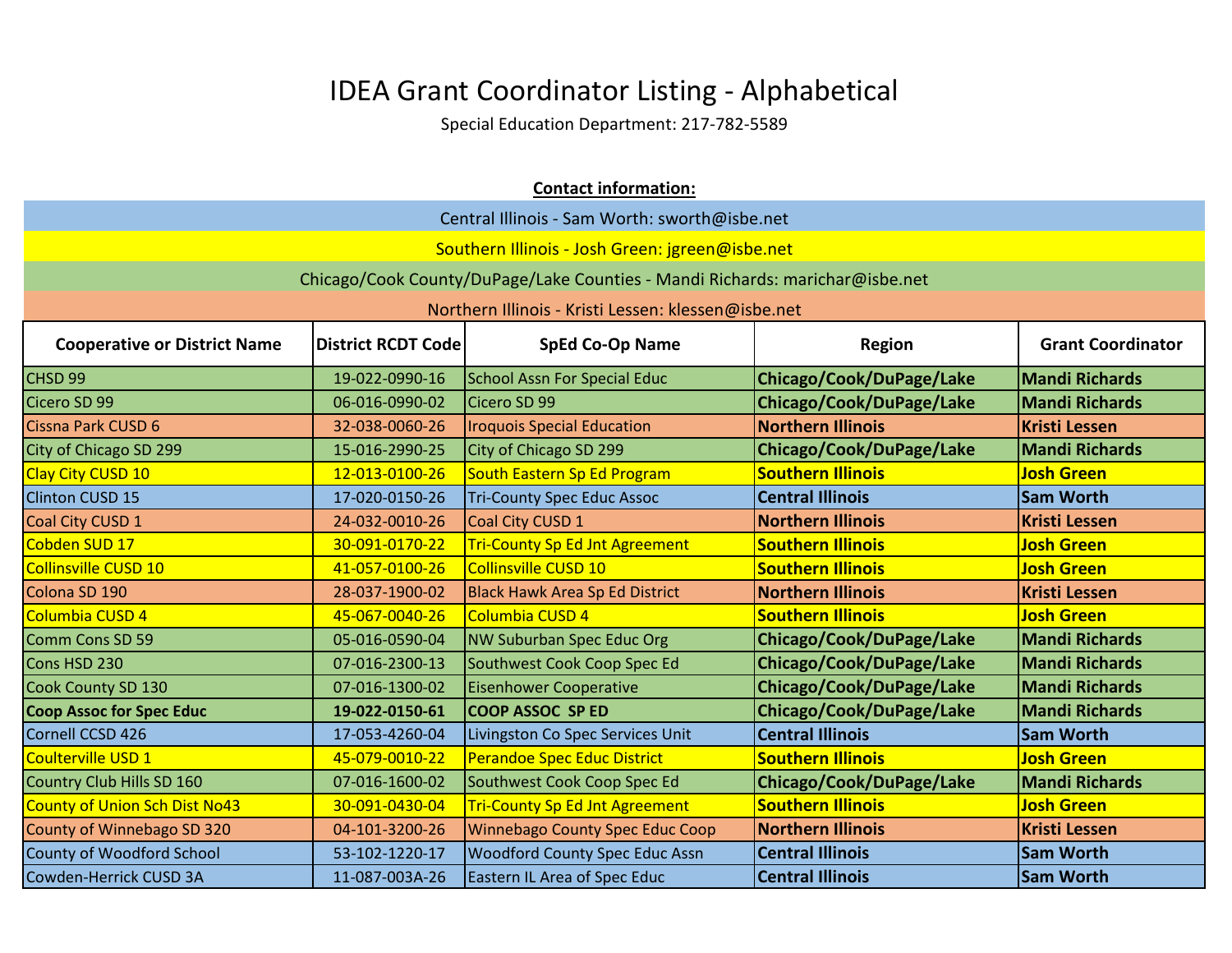|                                                                                                                                         | <b>Contact information:</b>                   |                                                                              |                          |                       |  |
|-----------------------------------------------------------------------------------------------------------------------------------------|-----------------------------------------------|------------------------------------------------------------------------------|--------------------------|-----------------------|--|
|                                                                                                                                         | Central Illinois - Sam Worth: sworth@isbe.net |                                                                              |                          |                       |  |
|                                                                                                                                         |                                               | Southern Illinois - Josh Green: jgreen@isbe.net                              |                          |                       |  |
|                                                                                                                                         |                                               | Chicago/Cook County/DuPage/Lake Counties - Mandi Richards: marichar@isbe.net |                          |                       |  |
|                                                                                                                                         |                                               | Northern Illinois - Kristi Lessen: klessen@isbe.net                          |                          |                       |  |
| <b>Cooperative or District Name</b><br><b>District RCDT Code</b><br><b>SpEd Co-Op Name</b><br><b>Grant Coordinator</b><br><b>Region</b> |                                               |                                                                              |                          |                       |  |
| <b>Crab Orchard CUSD 3</b>                                                                                                              | 21-100-0030-26                                | <b>Williamson Co Spec Educ District</b>                                      | <b>Southern Illinois</b> | <b>Josh Green</b>     |  |
| <b>Crescent Iroquois CUSD 249</b>                                                                                                       | 32-038-2490-26                                | <b>Iroquois Special Education</b>                                            | <b>Northern Illinois</b> | <b>Kristi Lessen</b>  |  |
| <b>Creston CCSD 161</b>                                                                                                                 | 47-071-1610-04                                | <b>Ogle Co Education Cooperative</b>                                         | <b>Northern Illinois</b> | <b>Kristi Lessen</b>  |  |
| Crete Monee CUSD 201U                                                                                                                   | 56-099-201U-26                                | Speed SEJA #802                                                              | <b>Northern Illinois</b> | <b>Kristi Lessen</b>  |  |
| <b>Creve Coeur SD 76</b>                                                                                                                | 53-090-0760-02                                | Tazewell-Mason Cntys Sp Ed Assoc                                             | <b>Central Illinois</b>  | <b>Sam Worth</b>      |  |
| Crystal Lake CCSD 47                                                                                                                    | 44-063-0470-04                                | <b>Crystal Lake CCSD 47</b>                                                  | <b>Northern Illinois</b> | <b>Kristi Lessen</b>  |  |
| <b>Cumberland CUSD 77</b>                                                                                                               | 11-018-0770-26                                | <b>Eastern IL Area of Spec Educ</b>                                          | <b>Central Illinois</b>  | <b>Sam Worth</b>      |  |
| <b>CUSD 200</b>                                                                                                                         | 19-022-2000-26                                | <b>CUSD 200</b>                                                              | Chicago/Cook/DuPage/Lake | <b>Mandi Richards</b> |  |
| CUSD <sub>201</sub>                                                                                                                     | 19-022-2010-26                                | <b>School Assn For Special Educ</b>                                          | Chicago/Cook/DuPage/Lake | <b>Mandi Richards</b> |  |
| <b>CUSD 3 Fulton County</b>                                                                                                             | 26-029-0030-26                                | <b>West Central IL Spec Educ Coop</b>                                        | <b>Central Illinois</b>  | <b>Sam Worth</b>      |  |
| <b>CUSD 300</b>                                                                                                                         | 31-045-3000-26                                | <b>CUSD 300</b>                                                              | <b>Northern Illinois</b> | <b>Kristi Lessen</b>  |  |
| <b>CUSD4</b>                                                                                                                            | 01-001-0040-26                                | Spec Educ Assoc of Adams County                                              | <b>Central Illinois</b>  | <b>Sam Worth</b>      |  |
| <b>Cypress SD 64</b>                                                                                                                    | 21-044-0640-02                                | <b>Jamp Spec Educ Services</b>                                               | <b>Southern Illinois</b> | <b>Josh Green</b>     |  |
| Dakota CUSD 201                                                                                                                         | 08-089-2010-26                                | Northwest Sp Ed Cooperative                                                  | <b>Northern Illinois</b> | <b>Kristi Lessen</b>  |  |
| Dallas ESD 327                                                                                                                          | 26-034-3270-04                                | <b>West Central IL Spec Educ Coop</b>                                        | <b>Central Illinois</b>  | <b>Sam Worth</b>      |  |
| Dalzell SD 98                                                                                                                           | 28-006-0980-02                                | <b>BMP Tri County Special Ed Coop</b>                                        | <b>Northern Illinois</b> | <b>Kristi Lessen</b>  |  |
| Damiansville SD 62                                                                                                                      | 13-014-0620-02                                | Kaskaskia Spec Educ District                                                 | <b>Southern Illinois</b> | <b>Josh Green</b>     |  |
| Danville CCSD 118                                                                                                                       | 54-092-1180-24                                | Danville CCSD 118                                                            | <b>Central Illinois</b>  | <b>Sam Worth</b>      |  |
| Darien SD 61                                                                                                                            | 19-022-0610-02                                | Lagrange Area Dept Spec Ed-Ladse                                             | Chicago/Cook/DuPage/Lake | <b>Mandi Richards</b> |  |
| Decatur SD 61                                                                                                                           | 39-055-0610-25                                | Macon-Piatt Spec Educ Jnt Agr                                                | <b>Central Illinois</b>  | <b>Sam Worth</b>      |  |
| Deer Creek-Mackinaw CUSD 701                                                                                                            | 53-090-7010-26                                | Tazewell-Mason Cntys Sp Ed Assoc                                             | <b>Central Illinois</b>  | <b>Sam Worth</b>      |  |
| Deer Park CCSD 82                                                                                                                       | 35-050-0820-04                                | LaSalle Putnam Alliance                                                      | <b>Northern Illinois</b> | <b>Kristi Lessen</b>  |  |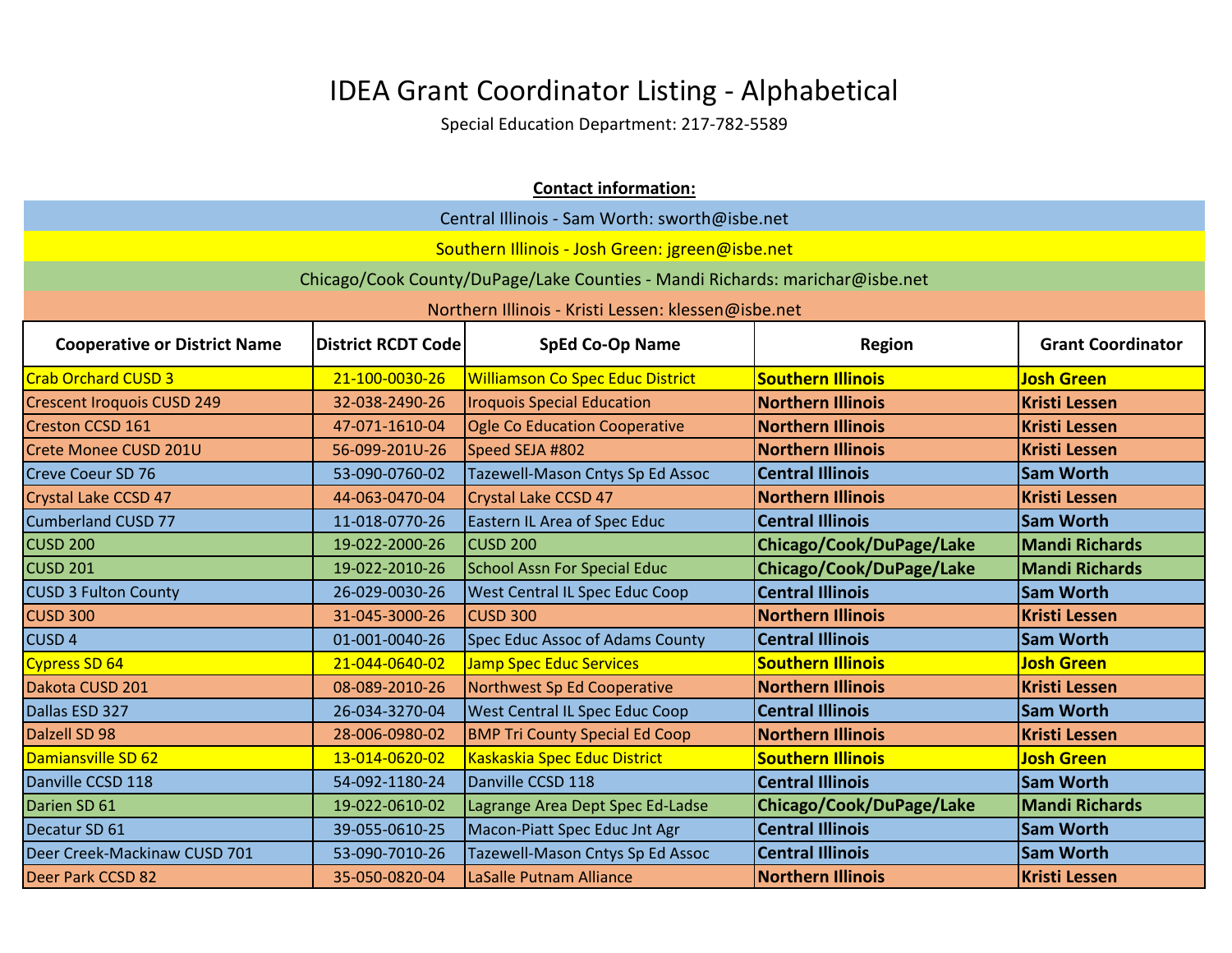|                                                                                                                                         | <b>Contact information:</b>                   |                                                                              |                          |                       |  |
|-----------------------------------------------------------------------------------------------------------------------------------------|-----------------------------------------------|------------------------------------------------------------------------------|--------------------------|-----------------------|--|
|                                                                                                                                         | Central Illinois - Sam Worth: sworth@isbe.net |                                                                              |                          |                       |  |
|                                                                                                                                         |                                               | Southern Illinois - Josh Green: jgreen@isbe.net                              |                          |                       |  |
|                                                                                                                                         |                                               | Chicago/Cook County/DuPage/Lake Counties - Mandi Richards: marichar@isbe.net |                          |                       |  |
|                                                                                                                                         |                                               | Northern Illinois - Kristi Lessen: klessen@isbe.net                          |                          |                       |  |
| <b>SpEd Co-Op Name</b><br><b>Grant Coordinator</b><br><b>Cooperative or District Name</b><br><b>District RCDT Code</b><br><b>Region</b> |                                               |                                                                              |                          |                       |  |
| Deerfield SD 109                                                                                                                        | 34-049-1090-02                                | Northern Suburban Spec Ed Dist                                               | Chicago/Cook/DuPage/Lake | <b>Mandi Richards</b> |  |
| DeKalb CUSD 428                                                                                                                         | 16-019-4280-26                                | DeKalb CUSD 428                                                              | <b>Northern Illinois</b> | <b>Kristi Lessen</b>  |  |
| Deland-Weldon CUSD 57                                                                                                                   | 39-074-0570-26                                | Macon-Piatt Spec Educ Jnt Agr                                                | <b>Central Illinois</b>  | <b>Sam Worth</b>      |  |
| Delavan CUSD 703                                                                                                                        | 53-090-7030-26                                | Tazewell-Mason Cntys Sp Ed Assoc                                             | <b>Central Illinois</b>  | <b>Sam Worth</b>      |  |
| Dept of Human Services                                                                                                                  | 65-108-9000-80                                | Dept of Human Services                                                       | <b>Central Illinois</b>  | <b>Sam Worth</b>      |  |
| DePue USD 103                                                                                                                           | 28-006-1030-22                                | <b>BMP Tri County Special Ed Coop</b>                                        | <b>Northern Illinois</b> | <b>Kristi Lessen</b>  |  |
| Des Plaines CCSD 62                                                                                                                     | 05-016-0620-04                                | Des Plaines CC Sch Dist 62                                                   | Chicago/Cook/DuPage/Lake | <b>Mandi Richards</b> |  |
| <b>DeSoto Cons SD 86</b>                                                                                                                | 30-039-0860-03                                | <b>Tri-County Sp Ed Jnt Agreement</b>                                        | <b>Southern Illinois</b> | <b>Josh Green</b>     |  |
| Diamond Lake SD 76                                                                                                                      | 34-049-0760-02                                | Spec Educ Dist Lake County/Sedol                                             | Chicago/Cook/DuPage/Lake | <b>Mandi Richards</b> |  |
| Dieterich CUSD 30                                                                                                                       | 03-025-0300-26                                | <b>Eastern IL Area of Spec Educ</b>                                          | <b>Southern Illinois</b> | <b>Josh Green</b>     |  |
| Dimmick CCSD 175                                                                                                                        | 35-050-0175-04                                | <b>LaSalle Putnam Alliance</b>                                               | <b>Northern Illinois</b> | <b>Kristi Lessen</b>  |  |
| District 50 Schools                                                                                                                     | 53-090-0500-02                                | Tazewell-Mason Cntys Sp Ed Assoc                                             | <b>Central Illinois</b>  | <b>Sam Worth</b>      |  |
| Dixon USD 170                                                                                                                           | 47-052-1700-22                                | Lee County Spec Educ Assoc                                                   | <b>Northern Illinois</b> | <b>Kristi Lessen</b>  |  |
| Dolton SD 148                                                                                                                           | 07-016-1480-02                                | <b>Exc Children Have Opportunities</b>                                       | Chicago/Cook/DuPage/Lake | <b>Mandi Richards</b> |  |
| Dolton SD 149                                                                                                                           | 07-016-1490-02                                | <b>Exc Children Have Opportunities</b>                                       | Chicago/Cook/DuPage/Lake | <b>Mandi Richards</b> |  |
| Dongola USD 66                                                                                                                          | 30-091-0660-22                                | <b>Tri-County Sp Ed Jnt Agreement</b>                                        | <b>Southern Illinois</b> | <b>Josh Green</b>     |  |
| Donovan CUSD 3                                                                                                                          | 32-038-0030-26                                | <b>Iroquois Special Education</b>                                            | <b>Northern Illinois</b> | <b>Kristi Lessen</b>  |  |
| Downers Grove GSD 58                                                                                                                    | 19-022-0580-02                                | <b>School Assn For Special Educ</b>                                          | Chicago/Cook/DuPage/Lake | <b>Mandi Richards</b> |  |
| Du Quoin CUSD 300                                                                                                                       | 30-073-3000-26                                | <b>Tri-County Sp Ed Jnt Agreement</b>                                        | <b>Southern Illinois</b> | <b>Josh Green</b>     |  |
| Dunlap CUSD 323                                                                                                                         | 48-072-3230-26                                | Spec Educ Assoc of Peoria County                                             | <b>Central Illinois</b>  | <b>Sam Worth</b>      |  |
| DuPage HSD 88                                                                                                                           | 19-022-0880-16                                | <b>School Assn For Special Educ</b>                                          | Chicago/Cook/DuPage/Lake | <b>Mandi Richards</b> |  |
| Dupo CUSD 196                                                                                                                           | 50-082-1960-26                                | Dupo CUSD 196                                                                | <b>Southern Illinois</b> | <b>Josh Green</b>     |  |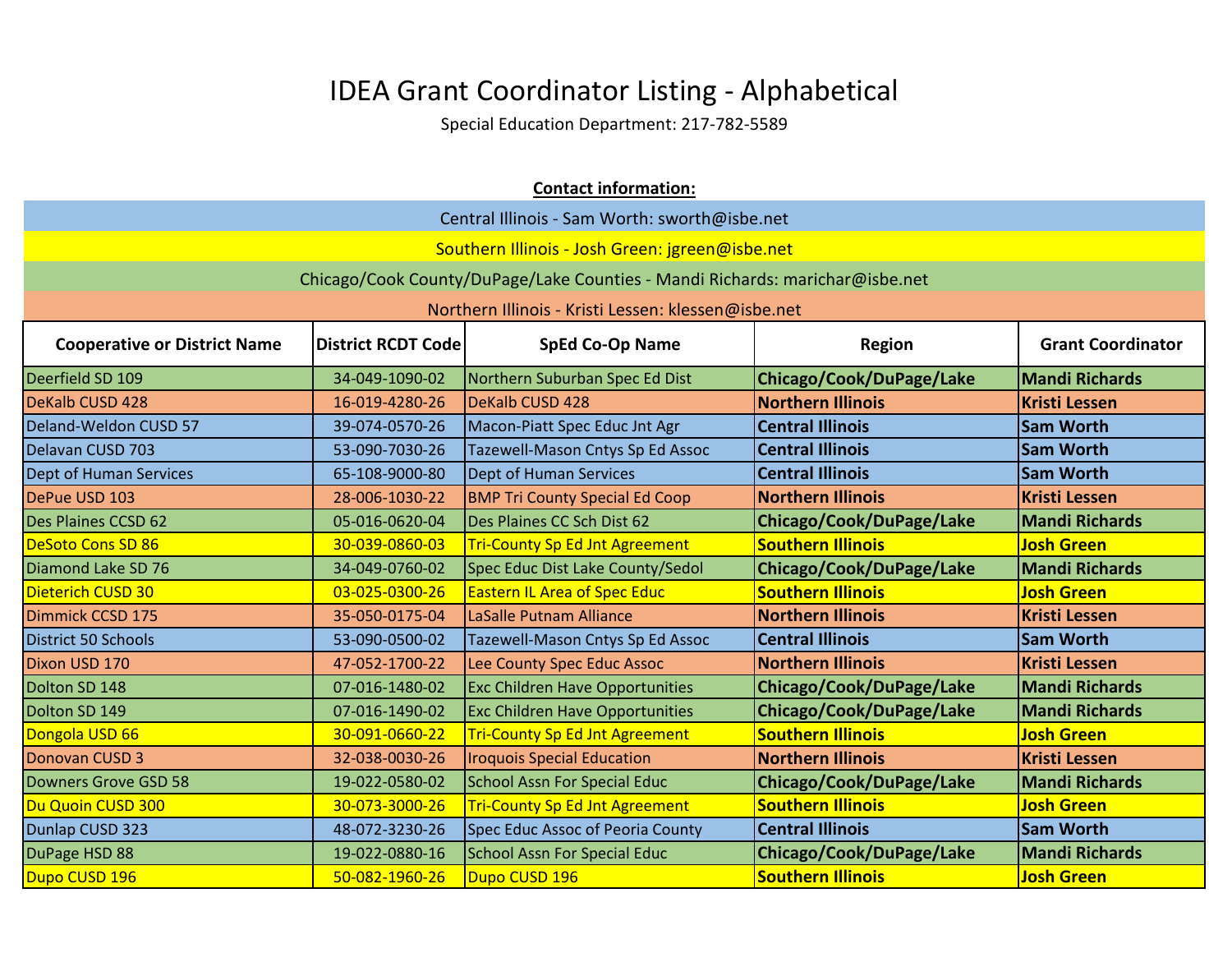| <b>Contact information:</b>                   |                                                                                                  |                                                                              |                          |                       |  |
|-----------------------------------------------|--------------------------------------------------------------------------------------------------|------------------------------------------------------------------------------|--------------------------|-----------------------|--|
| Central Illinois - Sam Worth: sworth@isbe.net |                                                                                                  |                                                                              |                          |                       |  |
|                                               |                                                                                                  | Southern Illinois - Josh Green: jgreen@isbe.net                              |                          |                       |  |
|                                               |                                                                                                  | Chicago/Cook County/DuPage/Lake Counties - Mandi Richards: marichar@isbe.net |                          |                       |  |
|                                               |                                                                                                  | Northern Illinois - Kristi Lessen: klessen@isbe.net                          |                          |                       |  |
| <b>Cooperative or District Name</b>           | <b>SpEd Co-Op Name</b><br><b>Grant Coordinator</b><br><b>District RCDT Code</b><br><b>Region</b> |                                                                              |                          |                       |  |
| Durand CUSD 322                               | 04-101-3220-26                                                                                   | <b>Winnebago County Spec Educ Coop</b>                                       | <b>Northern Illinois</b> | <b>Kristi Lessen</b>  |  |
| Dwight Common SD 232                          | 17-053-2320-02                                                                                   | Livingston Co Spec Services Unit                                             | <b>Central Illinois</b>  | <b>Sam Worth</b>      |  |
| Dwight Twp HSD 230                            | 17-053-2300-17                                                                                   | Livingston Co Spec Services Unit                                             | <b>Central Illinois</b>  | <b>Sam Worth</b>      |  |
| <b>E St Louis Area Joint Agreement</b>        | 50-082-1890-61                                                                                   | <b>E St Louis Area Joint Agreement</b>                                       | <b>Southern Illinois</b> | <b>Josh Green</b>     |  |
| Earlville CUSD 9                              | 35-050-0090-26                                                                                   | LaSalle Putnam Alliance                                                      | <b>Northern Illinois</b> | <b>Kristi Lessen</b>  |  |
| <b>East Alton SD 13</b>                       | 41-057-0130-02                                                                                   | <b>Region III Spec Ed Coop</b>                                               | <b>Southern Illinois</b> | <b>Josh Green</b>     |  |
| <b>East Alton-Wood River CHSD 14</b>          | 41-057-0140-16                                                                                   | <b>Region III Spec Ed Coop</b>                                               | <b>Southern Illinois</b> | <b>Josh Green</b>     |  |
| East Coloma - Nelson CESD 20                  | 47-098-0200-02                                                                                   | <b>Bi-County Special Educ Coop</b>                                           | <b>Northern Illinois</b> | <b>Kristi Lessen</b>  |  |
| East Dubuque USD 119                          | 08-043-1190-22                                                                                   | Northwest Sp Ed Cooperative                                                  | <b>Northern Illinois</b> | <b>Kristi Lessen</b>  |  |
| East Maine SD 63                              | 05-016-0630-02                                                                                   | East Maine SD 63                                                             | Chicago/Cook/DuPage/Lake | <b>Mandi Richards</b> |  |
| <b>East Moline SD 37</b>                      | 49-081-0370-02                                                                                   | <b>Black Hawk Area Sp Ed District</b>                                        | <b>Northern Illinois</b> | <b>Kristi Lessen</b>  |  |
| East Peoria CHSD 309                          | 53-090-3090-16                                                                                   | Tazewell-Mason Cntys Sp Ed Assoc                                             | <b>Central Illinois</b>  | <b>Sam Worth</b>      |  |
| East Peoria SD 86                             | 53-090-0860-02                                                                                   | Tazewell-Mason Cntys Sp Ed Assoc                                             | <b>Central Illinois</b>  | <b>Sam Worth</b>      |  |
| East Prairie SD 73                            | 05-016-0730-02                                                                                   | Niles Twp District for Spec Educ                                             | Chicago/Cook/DuPage/Lake | <b>Mandi Richards</b> |  |
| <b>East St Louis SD 189</b>                   | 50-082-1890-22                                                                                   | <b>E St Louis Area Joint Agreement</b>                                       | <b>Southern Illinois</b> | <b>Josh Green</b>     |  |
| <b>Eastern IL Area of Spec Educ</b>           | 11-015-8010-60                                                                                   | <b>Eastern IL Area of Spec Educ</b>                                          | <b>Central Illinois</b>  | <b>Sam Worth</b>      |  |
| <b>Eastland CUSD 308</b>                      | 08-008-3080-26                                                                                   | <b>Bi-County Special Educ Coop</b>                                           | <b>Northern Illinois</b> | <b>Kristi Lessen</b>  |  |
| <b>Edgar County CUD 6</b>                     | 11-023-0060-26                                                                                   | Eastern IL Area of Spec Educ                                                 | <b>Central Illinois</b>  | <b>Sam Worth</b>      |  |
| Edinburg CUSD 4                               | 03-011-0040-26                                                                                   | Mid-State Spec Educ Jnt Agr                                                  | <b>Southern Illinois</b> | <b>Josh Green</b>     |  |
| <b>Edwards County CUSD 1</b>                  | 20-024-0010-26                                                                                   | Wabash & Ohio Valley Sp Ed Dist                                              | <b>Southern Illinois</b> | <b>Josh Green</b>     |  |
| <b>Edwardsville CUSD 7</b>                    | 41-057-0070-26                                                                                   | <b>Edwardsville CUSD 7</b>                                                   | <b>Southern Illinois</b> | <b>Josh Green</b>     |  |
| <b>Effingham CUSD 40</b>                      | 03-025-0400-26                                                                                   | <b>Eastern IL Area of Spec Educ</b>                                          | <b>Southern Illinois</b> | <b>Josh Green</b>     |  |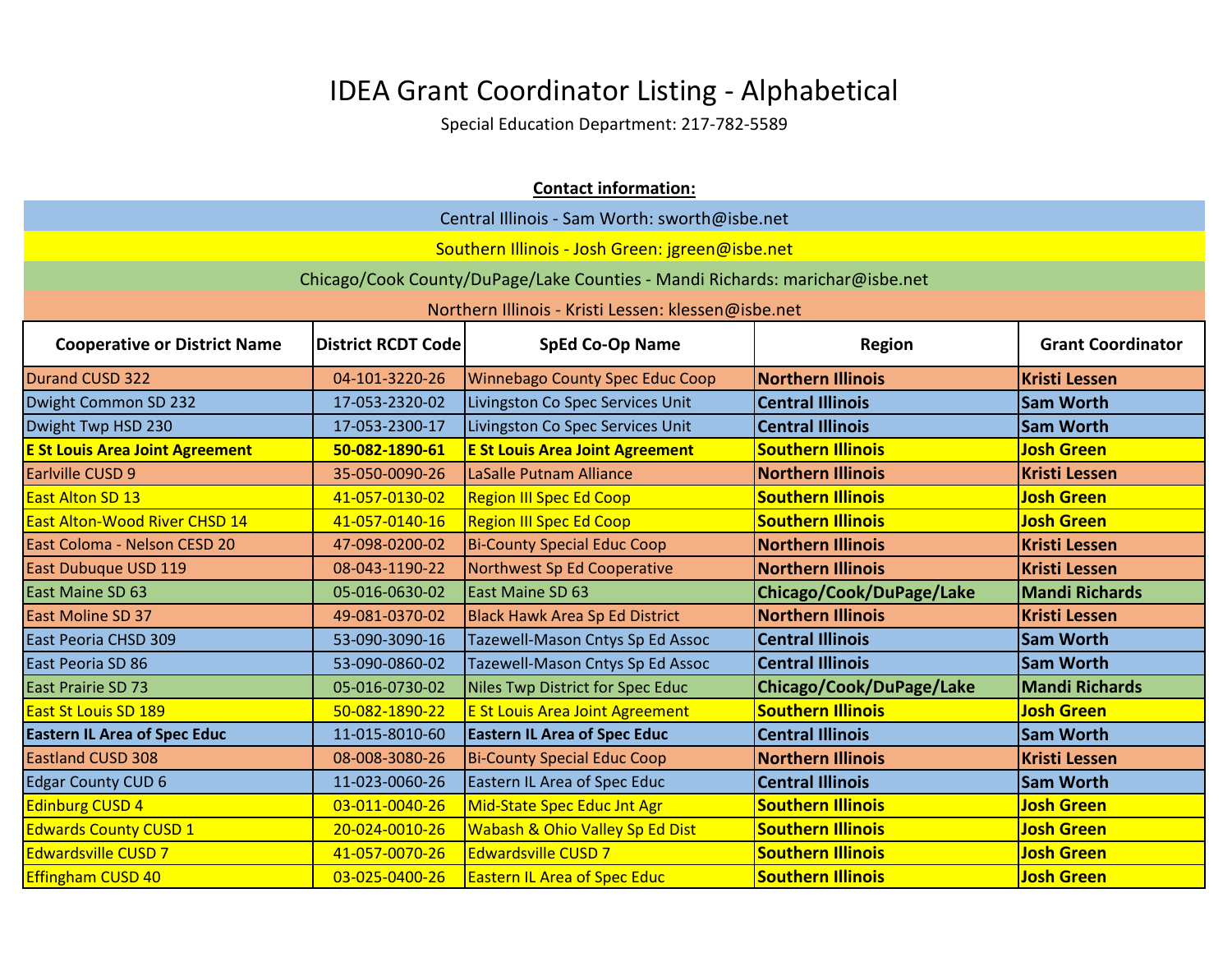| <b>Contact information:</b>                                                                                                             |                |                                                                              |                          |                       |
|-----------------------------------------------------------------------------------------------------------------------------------------|----------------|------------------------------------------------------------------------------|--------------------------|-----------------------|
|                                                                                                                                         |                | Central Illinois - Sam Worth: sworth@isbe.net                                |                          |                       |
|                                                                                                                                         |                | Southern Illinois - Josh Green: jgreen@isbe.net                              |                          |                       |
|                                                                                                                                         |                | Chicago/Cook County/DuPage/Lake Counties - Mandi Richards: marichar@isbe.net |                          |                       |
|                                                                                                                                         |                | Northern Illinois - Kristi Lessen: klessen@isbe.net                          |                          |                       |
| <b>District RCDT Code</b><br><b>SpEd Co-Op Name</b><br><b>Grant Coordinator</b><br><b>Cooperative or District Name</b><br><b>Region</b> |                |                                                                              |                          |                       |
| <b>Egyptian CUSD 5</b>                                                                                                                  | 30-002-0050-26 | <b>Jamp Spec Educ Services</b>                                               | <b>Southern Illinois</b> | <b>Josh Green</b>     |
| <b>Eisenhower Cooperative</b>                                                                                                           | 07-016-1275-61 | <b>Eisenhower Cooperative</b>                                                | Chicago/Cook/DuPage/Lake | <b>Mandi Richards</b> |
| El Paso-Gridley CUSD 11                                                                                                                 | 53-102-0110-26 | <b>Tri-County Spec Educ Assoc</b>                                            | <b>Central Illinois</b>  | <b>Sam Worth</b>      |
| <b>Eldorado CUSD 4</b>                                                                                                                  | 20-083-0040-26 | Wabash & Ohio Valley Sp Ed Dist                                              | <b>Southern Illinois</b> | <b>Josh Green</b>     |
| <b>Elgin Math and Science Academy</b>                                                                                                   | 31-045-9000-90 | Elgin Math & Science Academy                                                 | <b>Northern Illinois</b> | <b>Kristi Lessen</b>  |
| Elmhurst SD 205                                                                                                                         | 19-022-2050-26 | <b>School Assn For Special Educ</b>                                          | Chicago/Cook/DuPage/Lake | <b>Mandi Richards</b> |
| Elmwood CUSD 322                                                                                                                        | 48-072-3220-26 | Spec Educ Assoc of Peoria County                                             | <b>Central Illinois</b>  | <b>Sam Worth</b>      |
| Elmwood Park CUSD 401                                                                                                                   | 06-016-4010-26 | Leyden Area Spec Educ Coop                                                   | Chicago/Cook/DuPage/Lake | <b>Mandi Richards</b> |
| Elverado CUSD 196                                                                                                                       | 30-039-1960-26 | <b>Tri-County Sp Ed Jnt Agreement</b>                                        | <b>Southern Illinois</b> | <b>Josh Green</b>     |
| Elwood CCSD 203                                                                                                                         | 56-099-2030-04 | S Will Co Coop for Spec Ed                                                   | <b>Northern Illinois</b> | <b>Kristi Lessen</b>  |
| Emmons SD 33                                                                                                                            | 34-049-0330-02 | Spec Educ Dist Lake County/Sedol                                             | Chicago/Cook/DuPage/Lake | <b>Mandi Richards</b> |
| Erie CUSD 1                                                                                                                             | 47-098-0010-26 | <b>Bi-County Special Educ Coop</b>                                           | <b>Northern Illinois</b> | <b>Kristi Lessen</b>  |
| <b>ESD 159</b>                                                                                                                          | 07-016-1590-02 | Southwest Cook Coop Spec Ed                                                  | Chicago/Cook/DuPage/Lake | <b>Mandi Richards</b> |
| <b>Eswood CCSD 269</b>                                                                                                                  | 47-071-2690-04 | <b>Ogle Co Education Cooperative</b>                                         | <b>Northern Illinois</b> | <b>Kristi Lessen</b>  |
| Eureka CUD 140                                                                                                                          | 53-102-1400-26 | <b>Woodford County Spec Educ Assn</b>                                        | <b>Central Illinois</b>  | <b>Sam Worth</b>      |
| <b>Evanston CCSD 65</b>                                                                                                                 | 05-016-0650-04 | <b>Evanston CCSD 65</b>                                                      | Chicago/Cook/DuPage/Lake | <b>Mandi Richards</b> |
| <b>Evanston Twp HSD 202</b>                                                                                                             | 05-016-2020-17 | <b>Evanston Twp HSD 202</b>                                                  | Chicago/Cook/DuPage/Lake | <b>Mandi Richards</b> |
| Evergreen Park CHSD 231                                                                                                                 | 07-016-2310-16 | A E R O Spec Educ Coop                                                       | Chicago/Cook/DuPage/Lake | <b>Mandi Richards</b> |
| Evergreen Park ESD 124                                                                                                                  | 07-016-1240-02 | A E R O Spec Educ Coop                                                       | Chicago/Cook/DuPage/Lake | <b>Mandi Richards</b> |
| <b>Ewing Northern CCSD 115</b>                                                                                                          | 21-028-1150-04 | Franklin-Jefferson Co Sp Ed Dist                                             | <b>Southern Illinois</b> | <b>Josh Green</b>     |
| <b>Exc Children Have Opportunities</b>                                                                                                  | 07-016-1500-61 | <b>Exc Children Have Opportunities</b>                                       | Chicago/Cook/DuPage/Lake | <b>Mandi Richards</b> |
| <b>Exceptional Learners</b>                                                                                                             | 34-049-8010-60 | <b>Exceptional Learners</b>                                                  | Chicago/Cook/DuPage/Lake | <b>Mandi Richards</b> |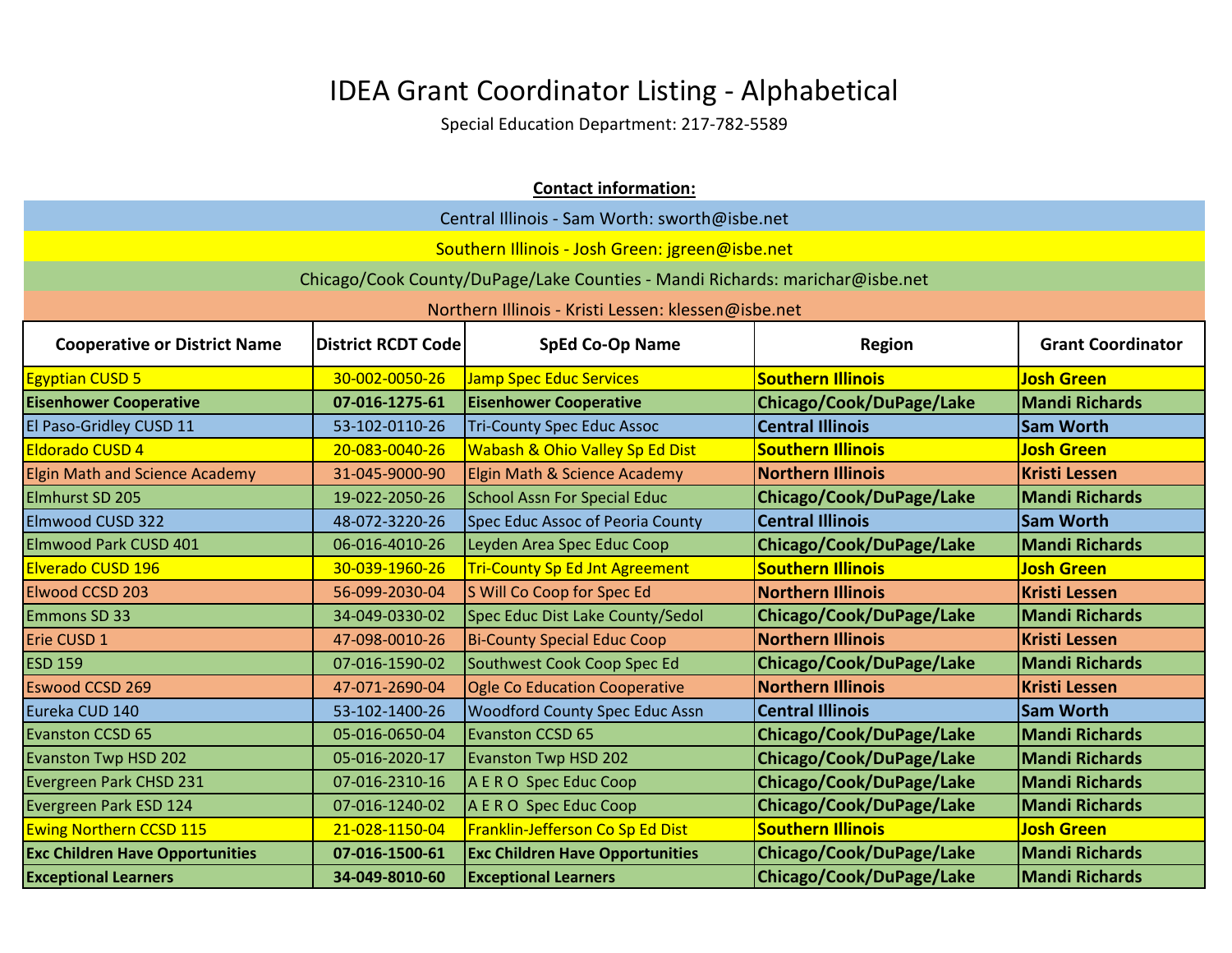| <b>Contact information:</b>         |                           |                                                                              |                          |                          |
|-------------------------------------|---------------------------|------------------------------------------------------------------------------|--------------------------|--------------------------|
|                                     |                           | Central Illinois - Sam Worth: sworth@isbe.net                                |                          |                          |
|                                     |                           | Southern Illinois - Josh Green: jgreen@isbe.net                              |                          |                          |
|                                     |                           | Chicago/Cook County/DuPage/Lake Counties - Mandi Richards: marichar@isbe.net |                          |                          |
|                                     |                           | Northern Illinois - Kristi Lessen: klessen@isbe.net                          |                          |                          |
|                                     |                           |                                                                              |                          |                          |
| <b>Cooperative or District Name</b> | <b>District RCDT Code</b> | <b>SpEd Co-Op Name</b>                                                       | <b>Region</b>            | <b>Grant Coordinator</b> |
| <b>Fairfield Comm H S Dist 225</b>  | 20-096-2250-16            | Wabash & Ohio Valley Sp Ed Dist                                              | <b>Southern Illinois</b> | <b>Josh Green</b>        |
| Fairfield PSD 112                   | 20-096-1120-04            | Wabash & Ohio Valley Sp Ed Dist                                              | <b>Southern Illinois</b> | <b>Josh Green</b>        |
| <b>Fairmont SD 89</b>               | 56-099-0890-02            | Lockport Area Spec Educ Coop                                                 | <b>Northern Illinois</b> | <b>Kristi Lessen</b>     |
| <b>Fairview SD 72</b>               | 05-016-0720-02            | Niles Twp District for Spec Educ                                             | Chicago/Cook/DuPage/Lake | <b>Mandi Richards</b>    |
| <b>Farmington Central CUSD 265</b>  | 48-072-2650-26            | Spec Educ Assoc of Peoria County                                             | <b>Central Illinois</b>  | <b>Sam Worth</b>         |
| <b>Farrington CCSD 99</b>           | 13-041-0990-04            | Franklin-Jefferson Co Sp Ed Dist                                             | <b>Southern Illinois</b> | <b>Josh Green</b>        |
| Fenton CHSD 100                     | 19-022-1000-16            | North DuPage Sp Ed Cooperative                                               | Chicago/Cook/DuPage/Lake | <b>Mandi Richards</b>    |
| <b>Field CCSD 3</b>                 | 13-041-0030-04            | Franklin-Jefferson Co Sp Ed Dist                                             | <b>Southern Illinois</b> | <b>Josh Green</b>        |
| <b>Fieldcrest CUSD 6</b>            | 53-102-0060-26            | <b>Woodford County Spec Educ Assn</b>                                        | <b>Central Illinois</b>  | <b>Sam Worth</b>         |
| Fisher CUSD 1                       | 09-010-0010-26            | Rural Champaign Co Spec Ed Coop                                              | <b>Central Illinois</b>  | <b>Sam Worth</b>         |
| Flanagan-Cornell Dist 74            | 17-053-0740-27            | Livingston Co Spec Services Unit                                             | <b>Central Illinois</b>  | <b>Sam Worth</b>         |
| Flora CUSD 35                       | 12-013-0350-26            | South Eastern Sp Ed Program                                                  | <b>Southern Illinois</b> | <b>Josh Green</b>        |
| Flossmoor SD 161                    | 07-016-1610-02            | Speed SEJA #802                                                              | Chicago/Cook/DuPage/Lake | <b>Mandi Richards</b>    |
| Ford Heights SD 169                 | 07-016-1690-02            | Speed SEJA #802                                                              | Chicago/Cook/DuPage/Lake | <b>Mandi Richards</b>    |
| <b>Ford Special Education Coop</b>  | 09-027-0050-61            | <b>Ford Special Education Coop</b>                                           | <b>Central Illinois</b>  | <b>Sam Worth</b>         |
| Forest Park SD 91                   | 06-016-0910-02            | Forest Park SD 91                                                            | Chicago/Cook/DuPage/Lake | <b>Mandi Richards</b>    |
| Forest Ridge SD 142                 | 07-016-1420-02            | Southwest Cook Coop Spec Ed                                                  | Chicago/Cook/DuPage/Lake | <b>Mandi Richards</b>    |
| <b>Forrestville Valley CUSD 221</b> | 47-071-2210-26            | Ogle Co Education Cooperative                                                | <b>Northern Illinois</b> | <b>Kristi Lessen</b>     |
| <b>Four Rivers Spec Educ Dist</b>   | 01-069-8010-60            | <b>Four Rivers Spec Educ Dist</b>                                            | <b>Central Illinois</b>  | <b>Sam Worth</b>         |
| Fox Lake GSD 114                    | 34-049-1140-02            | <b>Exceptional Learners</b>                                                  | Chicago/Cook/DuPage/Lake | <b>Mandi Richards</b>    |
| Fox River Grove Cons SD 3           | 44-063-0030-03            | <b>Fox River Grove Cons SD 3</b>                                             | <b>Northern Illinois</b> | <b>Kristi Lessen</b>     |
| Frankfort CCSD 157C                 | 56-099-157C-04            | Lincoln-Way Area Spec Ed JA Dist                                             | <b>Northern Illinois</b> | <b>Kristi Lessen</b>     |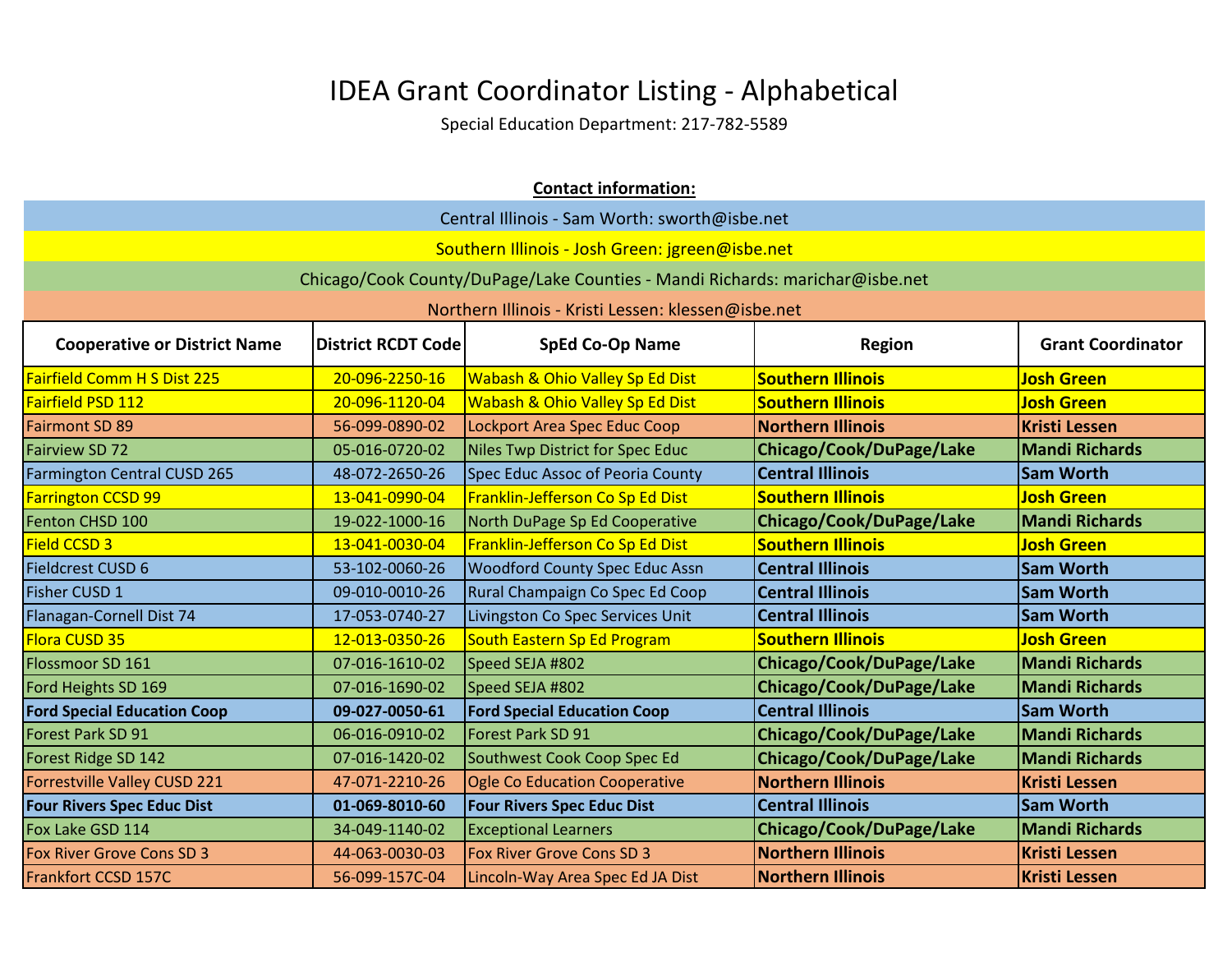|                                         |                                                                                           | <b>Contact information:</b>                                                  |                          |                       |  |
|-----------------------------------------|-------------------------------------------------------------------------------------------|------------------------------------------------------------------------------|--------------------------|-----------------------|--|
|                                         |                                                                                           | Central Illinois - Sam Worth: sworth@isbe.net                                |                          |                       |  |
|                                         |                                                                                           | Southern Illinois - Josh Green: jgreen@isbe.net                              |                          |                       |  |
|                                         |                                                                                           | Chicago/Cook County/DuPage/Lake Counties - Mandi Richards: marichar@isbe.net |                          |                       |  |
|                                         |                                                                                           | Northern Illinois - Kristi Lessen: klessen@isbe.net                          |                          |                       |  |
| <b>Cooperative or District Name</b>     | <b>Grant Coordinator</b><br><b>District RCDT Code</b><br><b>SpEd Co-Op Name</b><br>Region |                                                                              |                          |                       |  |
| Frankfort CUSD 168                      | 21-028-1680-26                                                                            | <b>Frankfort CUSD 168</b>                                                    | <b>Southern Illinois</b> | <b>Josh Green</b>     |  |
| Franklin CUSD 1                         | 01-069-0010-26                                                                            | Four Rivers Spec Educ Dist                                                   | <b>Central Illinois</b>  | <b>Sam Worth</b>      |  |
| <b>Franklin Park SD 84</b>              | 06-016-0840-02                                                                            | Leyden Area Spec Educ Coop                                                   | Chicago/Cook/DuPage/Lake | <b>Mandi Richards</b> |  |
| <b>Franklin-Jefferson Co Sp Ed Dist</b> | 13-041-8010-60                                                                            | <b>Franklin-Jefferson Co Sp Ed Dist</b>                                      | <b>Southern Illinois</b> | <b>Josh Green</b>     |  |
| <b>Freeburg CCSD 70</b>                 | 50-082-0700-04                                                                            | <b>Belleville Area Special Services</b>                                      | <b>Southern Illinois</b> | <b>Josh Green</b>     |  |
| <b>Freeburg CHSD 77</b>                 | 50-082-0770-16                                                                            | <b>Belleville Area Special Services</b>                                      | <b>Southern Illinois</b> | <b>Josh Green</b>     |  |
| Freeport SD 145                         | 08-089-1450-22                                                                            | Freeport SD 145                                                              | <b>Northern Illinois</b> | <b>Kristi Lessen</b>  |  |
| Fremont SD 79                           | 34-049-0790-02                                                                            | Spec Educ Dist Lake County/Sedol                                             | Chicago/Cook/DuPage/Lake | <b>Mandi Richards</b> |  |
| Galatia CUSD 1                          | 20-083-0010-26                                                                            | Wabash & Ohio Valley Sp Ed Dist                                              | <b>Southern Illinois</b> | <b>Josh Green</b>     |  |
| Galena USD 120                          | 08-043-1200-22                                                                            | Northwest Sp Ed Cooperative                                                  | <b>Northern Illinois</b> | <b>Kristi Lessen</b>  |  |
| Galesburg CUSD 205                      | 33-048-2050-26                                                                            | Galesburg CUSD 205                                                           | <b>Central Illinois</b>  | <b>Sam Worth</b>      |  |
| <b>Gallatin CUSD 7</b>                  | 20-030-0070-26                                                                            | <b>Wabash &amp; Ohio Valley Sp Ed Dist</b>                                   | <b>Southern Illinois</b> | <b>Josh Green</b>     |  |
| Galva CUSD 224                          | 28-037-2240-26                                                                            | Henry-Stark County Spec Ed Dist                                              | <b>Northern Illinois</b> | <b>Kristi Lessen</b>  |  |
| Gardner CCSD 72C                        | 24-032-072C-04                                                                            | <b>Grundy County Spec Educ Coop</b>                                          | <b>Northern Illinois</b> | <b>Kristi Lessen</b>  |  |
| <b>Gardner S Wilmington Twp HSD 73</b>  | 24-032-0730-17                                                                            | <b>Grundy County Spec Educ Coop</b>                                          | <b>Northern Illinois</b> | <b>Kristi Lessen</b>  |  |
| Gavin SD 37                             | 34-049-0370-02                                                                            | Spec Educ Dist Lake County/Sedol                                             | Chicago/Cook/DuPage/Lake | <b>Mandi Richards</b> |  |
| Geff CCSD <sub>14</sub>                 | 20-096-0140-04                                                                            | <b>Wabash &amp; Ohio Valley Sp Ed Dist</b>                                   | <b>Southern Illinois</b> | <b>Josh Green</b>     |  |
| <b>Gen George Patton SD 133</b>         | 07-016-1330-02                                                                            | <b>Exc Children Have Opportunities</b>                                       | Chicago/Cook/DuPage/Lake | <b>Mandi Richards</b> |  |
| <b>Geneseo CUSD 228</b>                 | 28-037-2280-26                                                                            | Henry-Stark County Spec Ed Dist                                              | <b>Northern Illinois</b> | <b>Kristi Lessen</b>  |  |
| Geneva CUSD 304                         | 31-045-3040-26                                                                            | <b>Mid-Valley Special Ed Coop</b>                                            | <b>Northern Illinois</b> | <b>Kristi Lessen</b>  |  |
| <b>Genoa Kingston CUSD 424</b>          | 16-019-4240-26                                                                            | <b>Genoa Kingston CUSD 424</b>                                               | <b>Northern Illinois</b> | <b>Kristi Lessen</b>  |  |
| Georgetown-Ridge Farm CUD 4             | 54-092-0040-26                                                                            | Vermilion Assoc for Spec Educ                                                | <b>Central Illinois</b>  | <b>Sam Worth</b>      |  |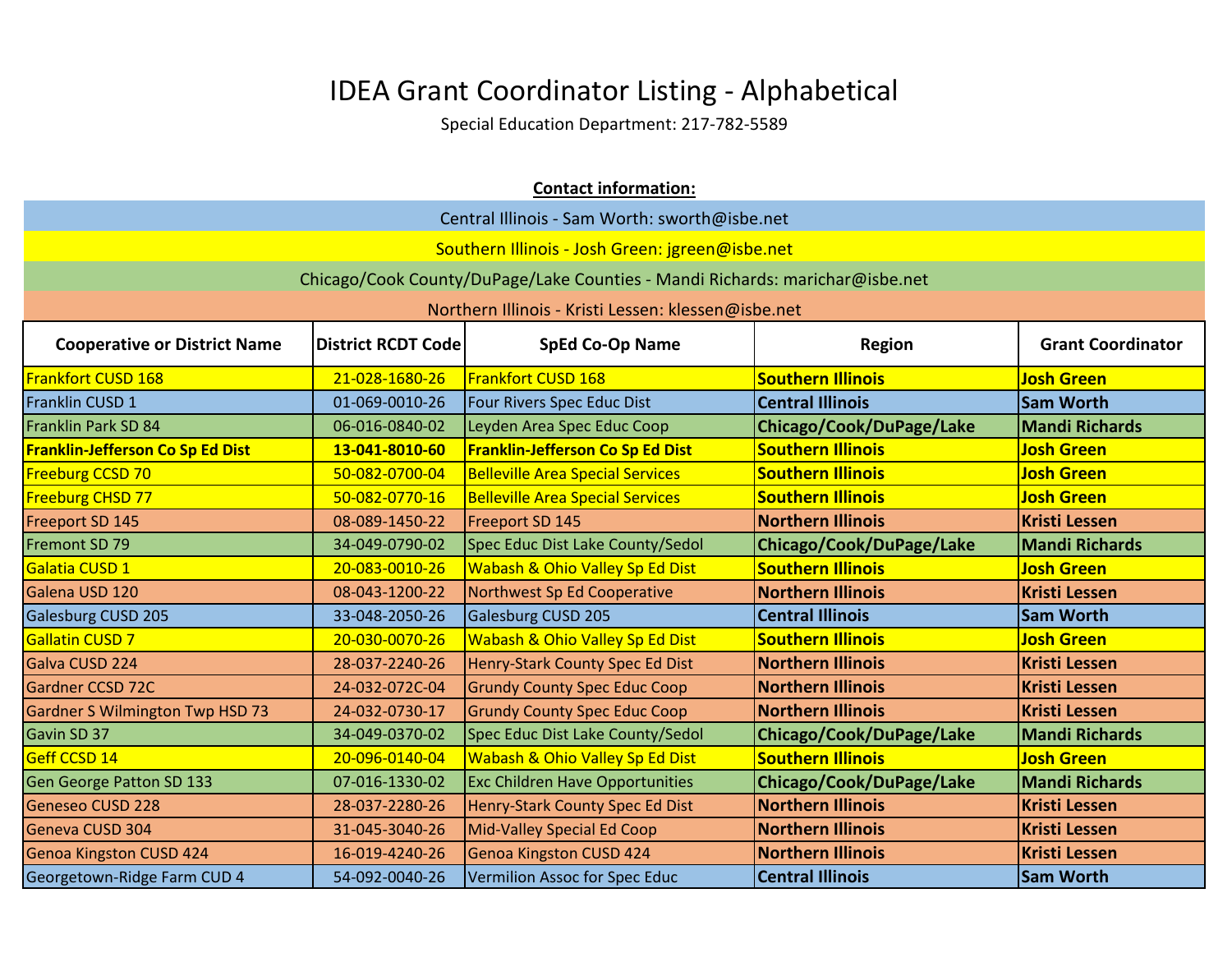| <b>Contact information:</b>         |                                                                                                  |                                                                              |                          |                       |  |  |
|-------------------------------------|--------------------------------------------------------------------------------------------------|------------------------------------------------------------------------------|--------------------------|-----------------------|--|--|
|                                     | Central Illinois - Sam Worth: sworth@isbe.net                                                    |                                                                              |                          |                       |  |  |
|                                     |                                                                                                  | Southern Illinois - Josh Green: jgreen@isbe.net                              |                          |                       |  |  |
|                                     |                                                                                                  | Chicago/Cook County/DuPage/Lake Counties - Mandi Richards: marichar@isbe.net |                          |                       |  |  |
|                                     |                                                                                                  | Northern Illinois - Kristi Lessen: klessen@isbe.net                          |                          |                       |  |  |
| <b>Cooperative or District Name</b> | <b>SpEd Co-Op Name</b><br><b>District RCDT Code</b><br><b>Grant Coordinator</b><br><b>Region</b> |                                                                              |                          |                       |  |  |
| Germantown Hills School Dist 69     | 53-102-0690-02                                                                                   | <b>Woodford County Spec Educ Assn</b>                                        | <b>Central Illinois</b>  | <b>Sam Worth</b>      |  |  |
| Germantown SD 60                    | 13-014-0600-02                                                                                   | Kaskaskia Spec Educ District                                                 | <b>Southern Illinois</b> | <b>Josh Green</b>     |  |  |
| Giant City CCSD 130                 | 30-039-1300-04                                                                                   | <b>Tri-County Sp Ed Jnt Agreement</b>                                        | <b>Southern Illinois</b> | <b>Josh Green</b>     |  |  |
| Gibson City-Melvin-Sibley CUSD 5    | 09-027-0050-26                                                                                   | <b>Ford Special Education Coop</b>                                           | <b>Central Illinois</b>  | <b>Sam Worth</b>      |  |  |
| Gifford CCSD 188                    | 09-010-1880-04                                                                                   | Rural Champaign Co Spec Ed Coop                                              | <b>Central Illinois</b>  | <b>Sam Worth</b>      |  |  |
| Gillespie CUSD 7                    | 40-056-0070-26                                                                                   | <b>South Macoupin Association</b>                                            | <b>Southern Illinois</b> | <b>Josh Green</b>     |  |  |
| Glen Ellyn CCSD 89                  | 19-022-0890-04                                                                                   | Coop Assoc for Spec Educ                                                     | Chicago/Cook/DuPage/Lake | <b>Mandi Richards</b> |  |  |
| Glen Ellyn SD 41                    | 19-022-0410-02                                                                                   | Coop Assoc for Spec Educ                                                     | Chicago/Cook/DuPage/Lake | <b>Mandi Richards</b> |  |  |
| <b>Glenbard Twp HSD 87</b>          | 19-022-0870-17                                                                                   | Coop Assoc for Spec Educ                                                     | Chicago/Cook/DuPage/Lake | <b>Mandi Richards</b> |  |  |
| Glencoe SD 35                       | 05-016-0350-02                                                                                   | Northern Suburban Spec Ed Dist                                               | Chicago/Cook/DuPage/Lake | <b>Mandi Richards</b> |  |  |
| <b>Glenview CCSD 34</b>             | 05-016-0340-04                                                                                   | Northern Suburban Spec Ed Dist                                               | Chicago/Cook/DuPage/Lake | <b>Mandi Richards</b> |  |  |
| Golf ESD 67                         | 05-016-0670-02                                                                                   | Niles Twp District for Spec Educ                                             | Chicago/Cook/DuPage/Lake | <b>Mandi Richards</b> |  |  |
| <b>Goreville CUD 1</b>              | 21-044-0010-26                                                                                   | <b>Jamp Spec Educ Services</b>                                               | <b>Southern Illinois</b> | <b>Josh Green</b>     |  |  |
| Gower SD 62                         | 19-022-0620-02                                                                                   | Lagrange Area Dept Spec Ed-Ladse                                             | Chicago/Cook/DuPage/Lake | <b>Mandi Richards</b> |  |  |
| <b>Grand Prairie CCSD 6</b>         | 13-041-0060-04                                                                                   | Franklin-Jefferson Co Sp Ed Dist                                             | <b>Southern Illinois</b> | <b>Josh Green</b>     |  |  |
| <b>Grand Ridge CCSD 95</b>          | 35-050-0950-04                                                                                   | LaSalle Putnam Alliance                                                      | <b>Northern Illinois</b> | <b>Kristi Lessen</b>  |  |  |
| <b>Granite City CUSD 9</b>          | 41-057-0090-26                                                                                   | <b>Madison Co Reg I Spec Educ Coop</b>                                       | <b>Southern Illinois</b> | <b>Josh Green</b>     |  |  |
| Grant CCSD 110                      | 50-082-1100-04                                                                                   | <b>Belleville Area Special Services</b>                                      | <b>Southern Illinois</b> | <b>Josh Green</b>     |  |  |
| <b>Grant CHSD 124</b>               | 34-049-1240-16                                                                                   | Spec Educ Dist Lake County/Sedol                                             | Chicago/Cook/DuPage/Lake | <b>Mandi Richards</b> |  |  |
| <b>Grant Park CUSD 6</b>            | 32-046-0060-26                                                                                   | Kankakee Area Spec Educ Coop                                                 | <b>Northern Illinois</b> | <b>Kristi Lessen</b>  |  |  |
| <b>Grass Lake SD 36</b>             | 34-049-0360-02                                                                                   | Spec Educ Dist Lake County/Sedol                                             | Chicago/Cook/DuPage/Lake | <b>Mandi Richards</b> |  |  |
| Grayslake CCSD 46                   | 34-049-0460-04                                                                                   | Spec Educ Dist Lake County/Sedol                                             | Chicago/Cook/DuPage/Lake | <b>Mandi Richards</b> |  |  |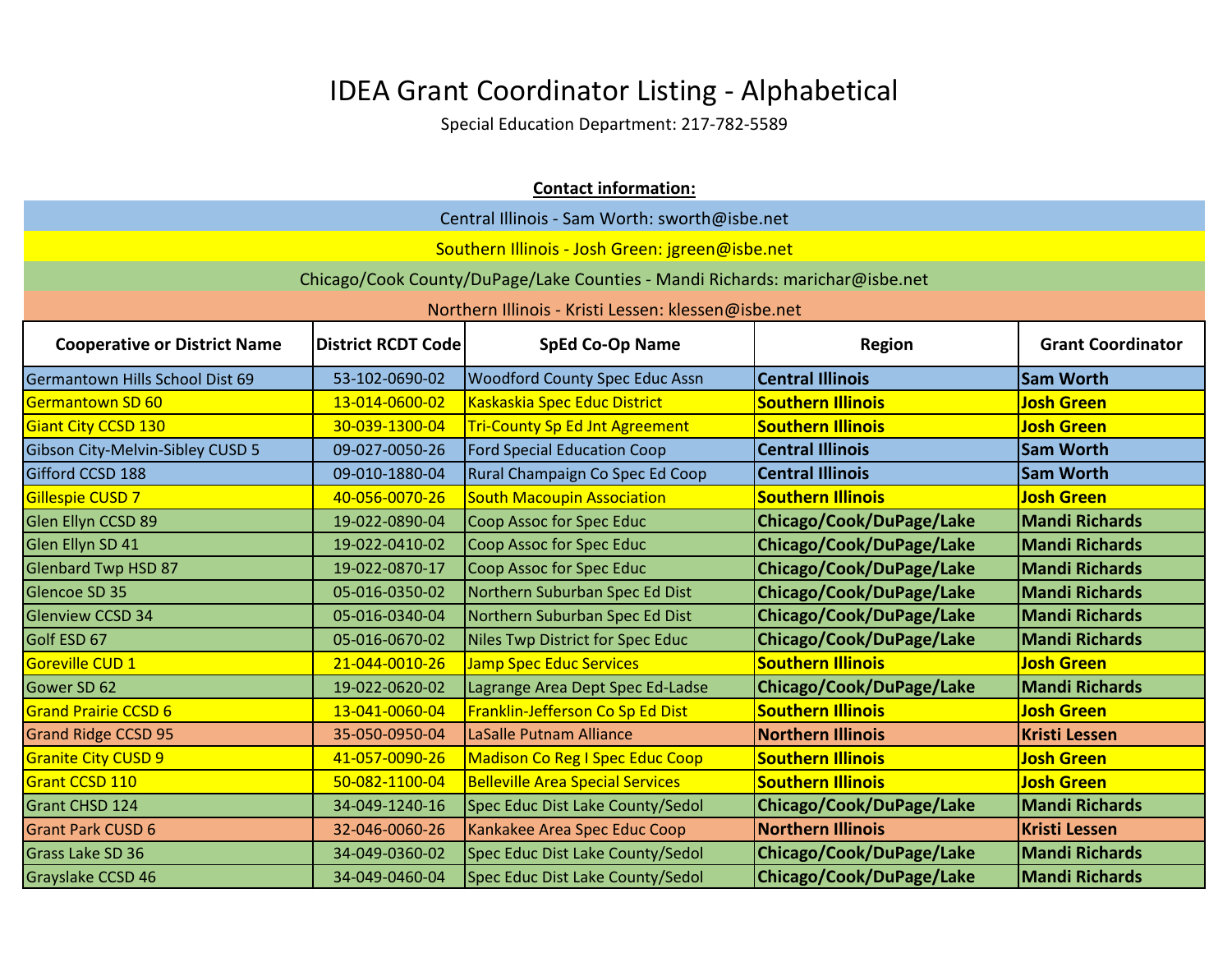| <b>Contact information:</b>         |                           |                                                                              |                          |                          |
|-------------------------------------|---------------------------|------------------------------------------------------------------------------|--------------------------|--------------------------|
|                                     |                           | Central Illinois - Sam Worth: sworth@isbe.net                                |                          |                          |
|                                     |                           | Southern Illinois - Josh Green: jgreen@isbe.net                              |                          |                          |
|                                     |                           | Chicago/Cook County/DuPage/Lake Counties - Mandi Richards: marichar@isbe.net |                          |                          |
|                                     |                           | Northern Illinois - Kristi Lessen: klessen@isbe.net                          |                          |                          |
| <b>Cooperative or District Name</b> | <b>District RCDT Code</b> | <b>SpEd Co-Op Name</b>                                                       | <b>Region</b>            | <b>Grant Coordinator</b> |
| Grayslake CHSD 127                  | 34-049-1270-16            | Spec Educ Dist Lake County/Sedol                                             | Chicago/Cook/DuPage/Lake | <b>Mandi Richards</b>    |
| Grayville CUSD 1                    | 20-097-0010-26            | Wabash & Ohio Valley Sp Ed Dist                                              | <b>Southern Illinois</b> | <b>Josh Green</b>        |
| <b>Greenfield CUSD 10</b>           | 40-031-0100-26            | <b>Four Rivers Spec Educ Dist</b>                                            | <b>Southern Illinois</b> | <b>Josh Green</b>        |
| <b>Greenview CUSD 200</b>           | 51-065-2000-26            | Sangamon Area Spec Ed Dist                                                   | <b>Central Illinois</b>  | <b>Sam Worth</b>         |
| Griggsville-Perry CUSD 4            | 01-075-0040-26            | Four Rivers Spec Educ Dist                                                   | <b>Central Illinois</b>  | <b>Sam Worth</b>         |
| <b>Grundy County Spec Educ Coop</b> | 24-032-1010-61            | <b>Grundy County Spec Educ Coop</b>                                          | <b>Northern Illinois</b> | <b>Kristi Lessen</b>     |
| Gurnee SD 56                        | 34-049-0560-02            | Spec Educ Dist Lake County/Sedol                                             | Chicago/Cook/DuPage/Lake | <b>Mandi Richards</b>    |
| Hall HSD 502                        | 28-006-5020-17            | <b>BMP Tri County Special Ed Coop</b>                                        | <b>Northern Illinois</b> | <b>Kristi Lessen</b>     |
| <b>Hamilton CCSD 328</b>            | 26-034-3280-24            | <b>West Central IL Spec Educ Coop</b>                                        | <b>Central Illinois</b>  | <b>Sam Worth</b>         |
| <b>Hamilton Co CUSD 10</b>          | 20-033-0100-26            | <b>Wabash &amp; Ohio Valley Sp Ed Dist</b>                                   | <b>Southern Illinois</b> | <b>Josh Green</b>        |
| Hampton SD 29                       | 49-081-0290-02            | <b>Black Hawk Area Sp Ed District</b>                                        | <b>Northern Illinois</b> | <b>Kristi Lessen</b>     |
| <b>Hardin County CUSD 1</b>         | 20-035-0010-26            | Wabash & Ohio Valley Sp Ed Dist                                              | <b>Southern Illinois</b> | <b>Josh Green</b>        |
| Harlem UD 122                       | 04-101-1220-22            | Harlem UD 122                                                                | <b>Northern Illinois</b> | <b>Kristi Lessen</b>     |
| <b>Harmony Emge SD 175</b>          | 50-082-1750-02            | <b>Belleville Area Special Services</b>                                      | <b>Southern Illinois</b> | <b>Josh Green</b>        |
| <b>Harrisburg CUSD 3</b>            | 20-083-0030-26            | <b>Wabash &amp; Ohio Valley Sp Ed Dist</b>                                   | <b>Southern Illinois</b> | <b>Josh Green</b>        |
| Harrison SD 36                      | 44-063-0360-02            | Spec Ed Dist of McHenry Co-Sedom                                             | <b>Northern Illinois</b> | <b>Kristi Lessen</b>     |
| Hartsburg Emden CUSD 21             | 17-054-0210-26            | <b>Tri-County Spec Educ Assoc</b>                                            | <b>Central Illinois</b>  | <b>Sam Worth</b>         |
| Harvard CUSD 50                     | 44-063-0500-26            | Spec Ed Dist of McHenry Co-Sedom                                             | <b>Northern Illinois</b> | <b>Kristi Lessen</b>     |
| Harvey SD 152                       | 07-016-1520-02            | <b>Exc Children Have Opportunities</b>                                       | Chicago/Cook/DuPage/Lake | <b>Mandi Richards</b>    |
| Havana CUSD 126                     | 53-060-1260-26            | Tazewell-Mason Cntys Sp Ed Assoc                                             | <b>Central Illinois</b>  | <b>Sam Worth</b>         |
| <b>Hawthorn CCSD 73</b>             | 34-049-0730-04            | Spec Educ Dist Lake County/Sedol                                             | Chicago/Cook/DuPage/Lake | <b>Mandi Richards</b>    |
| Hazel Crest SD 152-5                | 07-016-1525-02            | <b>Exc Children Have Opportunities</b>                                       | Chicago/Cook/DuPage/Lake | <b>Mandi Richards</b>    |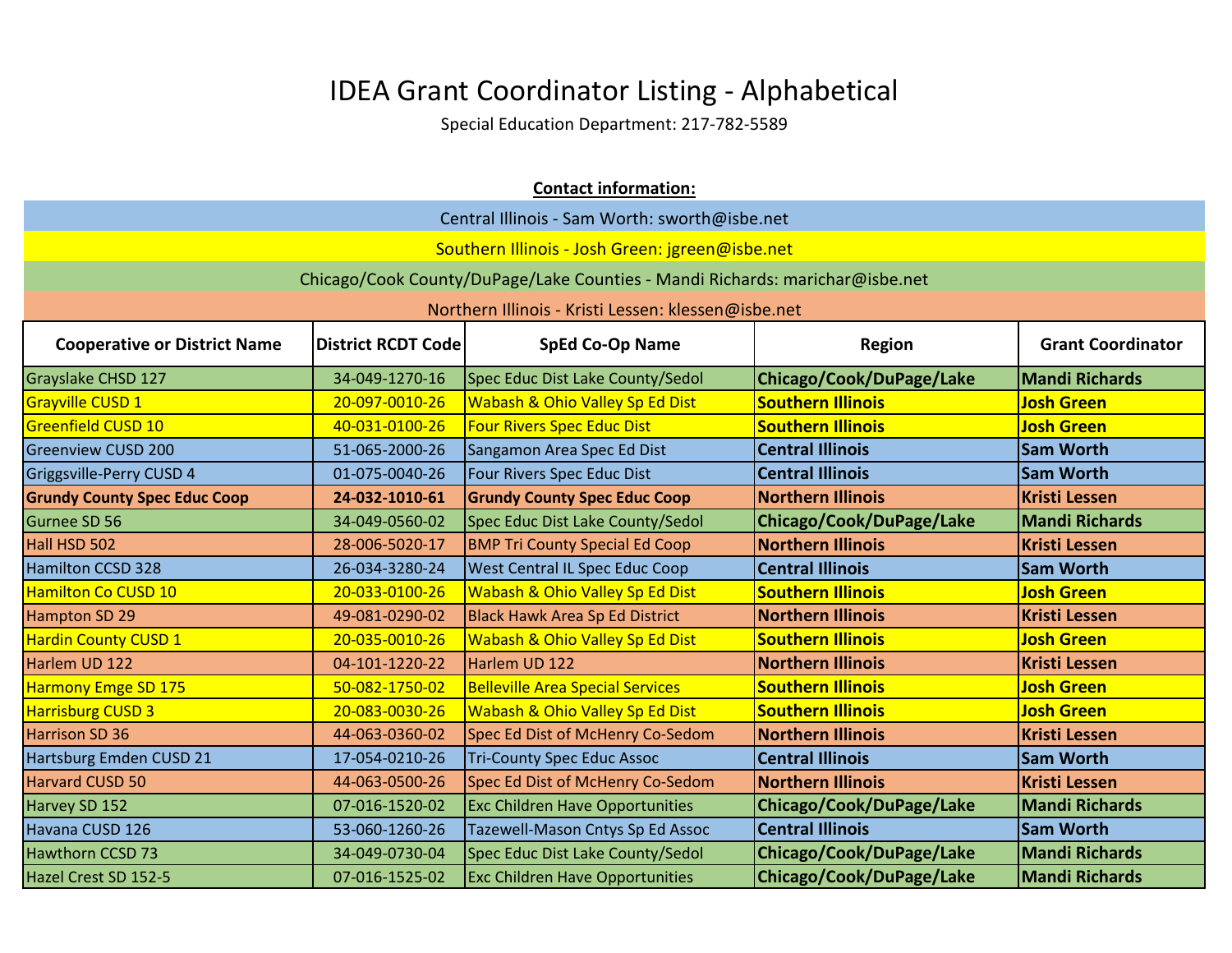|                                                                                                                                         |                | <b>Contact information:</b>                                                  |                          |                       |  |
|-----------------------------------------------------------------------------------------------------------------------------------------|----------------|------------------------------------------------------------------------------|--------------------------|-----------------------|--|
|                                                                                                                                         |                | Central Illinois - Sam Worth: sworth@isbe.net                                |                          |                       |  |
|                                                                                                                                         |                | Southern Illinois - Josh Green: jgreen@isbe.net                              |                          |                       |  |
|                                                                                                                                         |                | Chicago/Cook County/DuPage/Lake Counties - Mandi Richards: marichar@isbe.net |                          |                       |  |
|                                                                                                                                         |                | Northern Illinois - Kristi Lessen: klessen@isbe.net                          |                          |                       |  |
| <b>District RCDT Code</b><br><b>SpEd Co-Op Name</b><br><b>Grant Coordinator</b><br><b>Cooperative or District Name</b><br><b>Region</b> |                |                                                                              |                          |                       |  |
| Henry-Senachwine CUSD 5                                                                                                                 | 35-059-0050-26 | <b>BMP Tri County Special Ed Coop</b>                                        | <b>Northern Illinois</b> | <b>Kristi Lessen</b>  |  |
| <b>Henry-Stark County Spec Ed Dist</b>                                                                                                  | 28-037-8010-60 | <b>Henry-Stark County Spec Ed Dist</b>                                       | <b>Northern Illinois</b> | <b>Kristi Lessen</b>  |  |
| Heritage CUSD 8                                                                                                                         | 09-010-0080-26 | Rural Champaign Co Spec Ed Coop                                              | <b>Central Illinois</b>  | <b>Sam Worth</b>      |  |
| <b>Herrin C U Sch Dist 4</b>                                                                                                            | 21-100-0040-26 | <b>Williamson Co Spec Educ District</b>                                      | <b>Southern Illinois</b> | <b>Josh Green</b>     |  |
| <b>Herscher CUSD 2</b>                                                                                                                  | 32-046-0020-26 | <b>Herscher CUSD 2</b>                                                       | <b>Northern Illinois</b> | <b>Kristi Lessen</b>  |  |
| <b>Heyworth CUSD 4</b>                                                                                                                  | 17-064-0040-26 | <b>Tri-County Spec Educ Assoc</b>                                            | <b>Central Illinois</b>  | <b>Sam Worth</b>      |  |
| Hiawatha CUSD 426                                                                                                                       | 16-019-4260-26 | Hiawatha CUSD 426                                                            | <b>Northern Illinois</b> | <b>Kristi Lessen</b>  |  |
| High Mount SD 116                                                                                                                       | 50-082-1160-02 | <b>Belleville Area Special Services</b>                                      | <b>Southern Illinois</b> | <b>Josh Green</b>     |  |
| <b>Highland CUSD 5</b>                                                                                                                  | 41-057-0050-26 | <b>Highland CUSD 5</b>                                                       | <b>Southern Illinois</b> | <b>Josh Green</b>     |  |
| <b>Hillsboro CUSD 3</b>                                                                                                                 | 03-068-0030-26 | Mid-State Spec Educ Jnt Agr                                                  | <b>Southern Illinois</b> | <b>Josh Green</b>     |  |
| Hillside SD 93                                                                                                                          | 06-016-0930-02 | <b>Proviso Area Exceptional Child</b>                                        | Chicago/Cook/DuPage/Lake | <b>Mandi Richards</b> |  |
| Hinckley Big Rock CUSD 429                                                                                                              | 16-019-4290-26 | Hinckley Big Rock CUSD 429                                                   | <b>Northern Illinois</b> | <b>Kristi Lessen</b>  |  |
| Hinsdale CCSD 181                                                                                                                       | 19-022-1810-04 | Hinsdale CCSD 181                                                            | Chicago/Cook/DuPage/Lake | <b>Mandi Richards</b> |  |
| Hinsdale Twp HSD 86                                                                                                                     | 19-022-0860-17 | Hinsdale Twp HSD 86                                                          | Chicago/Cook/DuPage/Lake | <b>Mandi Richards</b> |  |
| <b>Hollis Cons SD 328</b>                                                                                                               | 48-072-3280-03 | Spec Educ Assoc of Peoria County                                             | <b>Central Illinois</b>  | <b>Sam Worth</b>      |  |
| Homer CCSD 33C                                                                                                                          | 56-099-033C-04 | Homer CCSD 33C                                                               | <b>Northern Illinois</b> | <b>Kristi Lessen</b>  |  |
| Homewood Flossmoor CHSD 233                                                                                                             | 07-016-2330-16 | Speed SEJA #802                                                              | Chicago/Cook/DuPage/Lake | <b>Mandi Richards</b> |  |
| Homewood SD 153                                                                                                                         | 07-016-1530-02 | Speed SEJA #802                                                              | Chicago/Cook/DuPage/Lake | <b>Mandi Richards</b> |  |
| Hononegah CHD 207                                                                                                                       | 04-101-2070-16 | <b>Winnebago County Spec Educ Coop</b>                                       | <b>Northern Illinois</b> | <b>Kristi Lessen</b>  |  |
| <b>Hoopeston Area CUSD 11</b>                                                                                                           | 54-092-0110-26 | Vermilion Assoc for Spec Educ                                                | <b>Central Illinois</b>  | <b>Sam Worth</b>      |  |
| Hoover-Schrum Memorial SD 157                                                                                                           | 07-016-1570-02 | <b>Exc Children Have Opportunities</b>                                       | Chicago/Cook/DuPage/Lake | <b>Mandi Richards</b> |  |
| <b>Horizon Science Acad-Belmont</b>                                                                                                     | 15-016-9010-90 | <b>Horizon Science Acad-Belmont</b>                                          | Chicago/Cook/DuPage/Lake | <b>Mandi Richards</b> |  |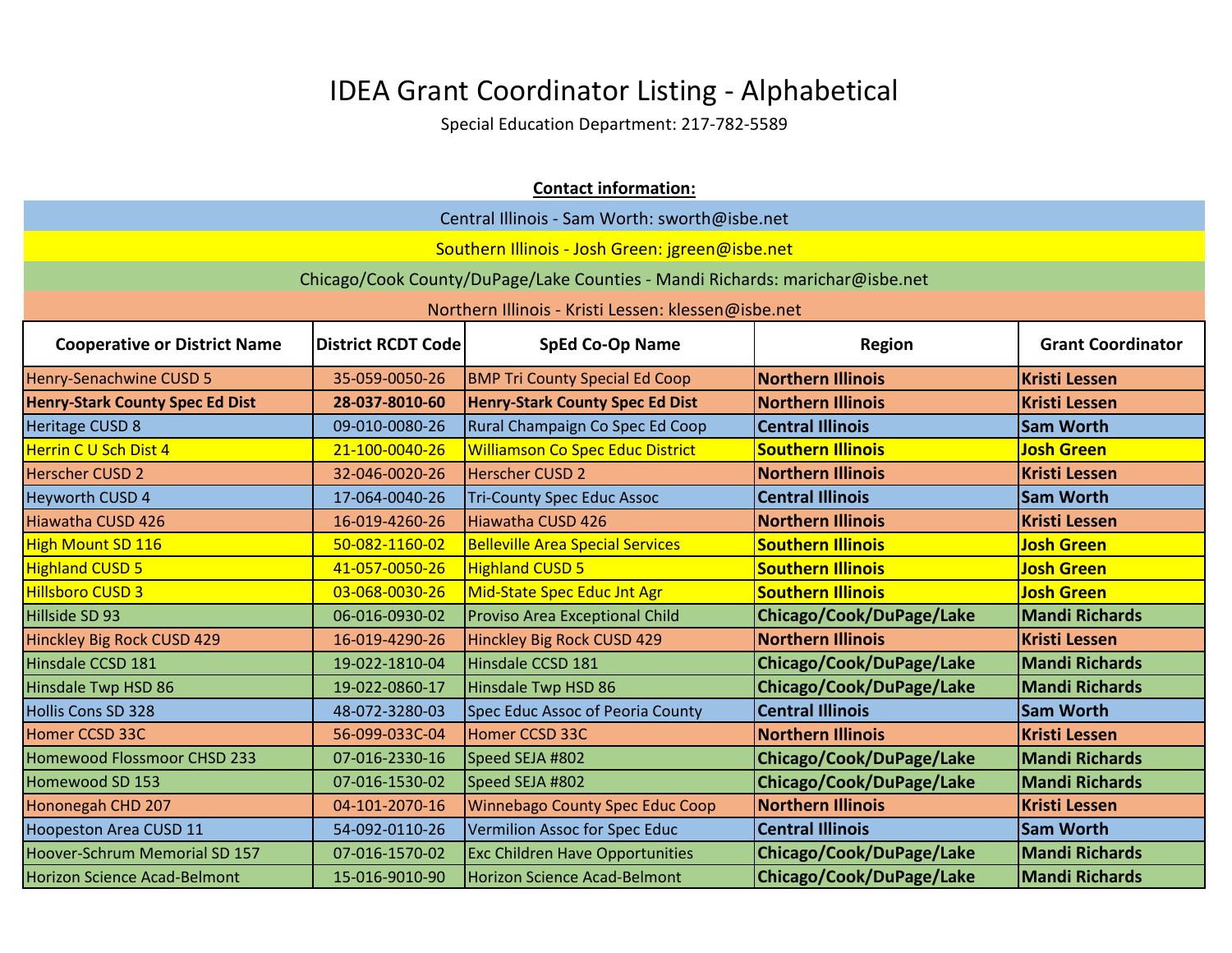|                                     | <b>Contact information:</b>                                                                      |                                                                              |                          |                       |  |
|-------------------------------------|--------------------------------------------------------------------------------------------------|------------------------------------------------------------------------------|--------------------------|-----------------------|--|
|                                     |                                                                                                  | Central Illinois - Sam Worth: sworth@isbe.net                                |                          |                       |  |
|                                     |                                                                                                  | Southern Illinois - Josh Green: jgreen@isbe.net                              |                          |                       |  |
|                                     |                                                                                                  | Chicago/Cook County/DuPage/Lake Counties - Mandi Richards: marichar@isbe.net |                          |                       |  |
|                                     |                                                                                                  | Northern Illinois - Kristi Lessen: klessen@isbe.net                          |                          |                       |  |
| <b>Cooperative or District Name</b> | <b>SpEd Co-Op Name</b><br><b>Grant Coordinator</b><br><b>District RCDT Code</b><br><b>Region</b> |                                                                              |                          |                       |  |
| Horizon Science Acad-McKinley Pk    | 15-016-9000-90                                                                                   | Horizon Science Acad-McKinley Pk                                             | Chicago/Cook/DuPage/Lake | <b>Mandi Richards</b> |  |
| Huntley Comm Sch Dist 158           | 44-063-1580-22                                                                                   | Huntley Comm Sch Dist 158                                                    | <b>Northern Illinois</b> | <b>Kristi Lessen</b>  |  |
| Hutsonville CUSD 1                  | 12-017-0010-26                                                                                   | South Eastern Sp Ed Program                                                  | <b>Southern Illinois</b> | <b>Josh Green</b>     |  |
| IDJJ Sch Dist 428                   | 60-105-4280-30                                                                                   | <b>IDJJ Sch Dist 428</b>                                                     | <b>Central Illinois</b>  | <b>Sam Worth</b>      |  |
| Il Valley Central USD 321           | 48-072-3210-26                                                                                   | Spec Educ Assoc of Peoria County                                             | <b>Central Illinois</b>  | <b>Sam Worth</b>      |  |
| Illini Bluffs CUSD 327              | 48-072-3270-26                                                                                   | Spec Educ Assoc of Peoria County                                             | <b>Central Illinois</b>  | <b>Sam Worth</b>      |  |
| Illini Central CUSD 189             | 53-060-1890-26                                                                                   | Tazewell-Mason Cntys Sp Ed Assoc                                             | <b>Central Illinois</b>  | <b>Sam Worth</b>      |  |
| Illini West H S Dist 307            | 26-034-3070-16                                                                                   | <b>West Central IL Spec Educ Coop</b>                                        | <b>Central Illinois</b>  | <b>Sam Worth</b>      |  |
| Indian Creek CUSD 425               | 16-019-4250-26                                                                                   | Indian Creek CUSD 425                                                        | <b>Northern Illinois</b> | <b>Kristi Lessen</b>  |  |
| Indian Prairie CUSD 204             | 19-022-2040-26                                                                                   | Indian Prairie CUSD 204                                                      | Chicago/Cook/DuPage/Lake | <b>Mandi Richards</b> |  |
| <b>Indian Springs SD 109</b>        | 07-016-1090-02                                                                                   | A E R O Spec Educ Coop                                                       | Chicago/Cook/DuPage/Lake | <b>Mandi Richards</b> |  |
| Intrinsic Charter School - Campus 2 | 15-016-9050-60                                                                                   | Intrinsic Charter School - Campus 2                                          | Chicago/Cook/DuPage/Lake | <b>Mandi Richards</b> |  |
| <b>Iroquois County CUSD 9</b>       | 32-038-0090-26                                                                                   | <b>Iroquois Special Education</b>                                            | <b>Northern Illinois</b> | <b>Kristi Lessen</b>  |  |
| <b>Iroquois Special Education</b>   | 32-038-8010-60                                                                                   | <b>Iroquois Special Education</b>                                            | <b>Northern Illinois</b> | <b>Kristi Lessen</b>  |  |
| <b>Iroquois West CUSD 10</b>        | 32-038-0100-26                                                                                   | <b>Iroquois Special Education</b>                                            | <b>Northern Illinois</b> | <b>Kristi Lessen</b>  |  |
| <b>Irvington CCSD 11</b>            | 13-095-0110-04                                                                                   | Kaskaskia Spec Educ District                                                 | <b>Southern Illinois</b> | <b>Josh Green</b>     |  |
| Itasca School Dist 10               | 19-022-0100-02                                                                                   | North DuPage Sp Ed Cooperative                                               | Chicago/Cook/DuPage/Lake | <b>Mandi Richards</b> |  |
| <b>luka CCSD 7</b>                  | 13-058-0070-04                                                                                   | Kaskaskia Spec Educ District                                                 | <b>Southern Illinois</b> | <b>Josh Green</b>     |  |
| J S Morton HSD 201                  | 06-016-2010-17                                                                                   | J S Morton HSD 201                                                           | Chicago/Cook/DuPage/Lake | <b>Mandi Richards</b> |  |
| Jacksonville SD 117                 | 01-069-1170-22                                                                                   | Four Rivers Spec Educ Dist                                                   | <b>Central Illinois</b>  | <b>Sam Worth</b>      |  |
| <b>Jamp Spec Educ Services</b>      | 30-077-8010-60                                                                                   | <b>Jamp Spec Educ Services</b>                                               | <b>Southern Illinois</b> | <b>Josh Green</b>     |  |
| Jasper CCSD 17                      | 20-096-0170-04                                                                                   | <b>Wabash &amp; Ohio Valley Sp Ed Dist</b>                                   | <b>Southern Illinois</b> | <b>Josh Green</b>     |  |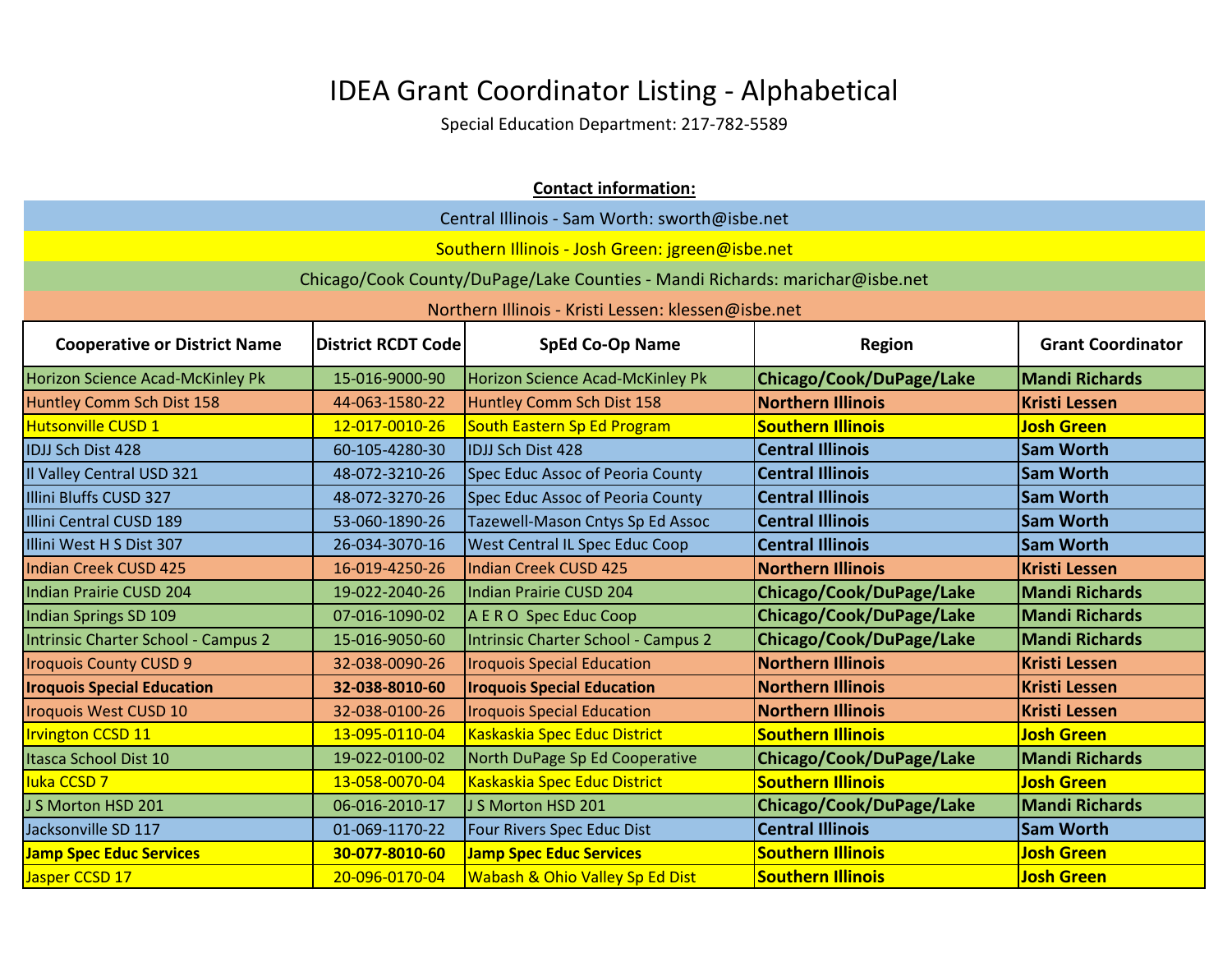| <b>Contact information:</b>          |                                               |                                                                              |                          |                          |
|--------------------------------------|-----------------------------------------------|------------------------------------------------------------------------------|--------------------------|--------------------------|
|                                      | Central Illinois - Sam Worth: sworth@isbe.net |                                                                              |                          |                          |
|                                      |                                               | Southern Illinois - Josh Green: jgreen@isbe.net                              |                          |                          |
|                                      |                                               | Chicago/Cook County/DuPage/Lake Counties - Mandi Richards: marichar@isbe.net |                          |                          |
|                                      |                                               | Northern Illinois - Kristi Lessen: klessen@isbe.net                          |                          |                          |
| <b>Cooperative or District Name</b>  | <b>District RCDT Code</b>                     | <b>SpEd Co-Op Name</b>                                                       | <b>Region</b>            | <b>Grant Coordinator</b> |
| Jasper County CUD 1                  | 12-040-0010-26                                | South Eastern Sp Ed Program                                                  | <b>Southern Illinois</b> | <b>Josh Green</b>        |
| Jersey CUSD 100                      | 40-042-1000-26                                | <b>Region III Spec Ed Coop</b>                                               | <b>Southern Illinois</b> | <b>Josh Green</b>        |
| Johnsburg CUSD 12                    | 44-063-0120-26                                | Spec Ed Dist of McHenry Co-Sedom                                             | <b>Northern Illinois</b> | <b>Kristi Lessen</b>     |
| Johnston City CUSD 1                 | 21-100-0010-26                                | <b>Williamson Co Spec Educ District</b>                                      | <b>Southern Illinois</b> | <b>Josh Green</b>        |
| Joliet PSD 86                        | 56-099-0860-05                                | Joliet PSD 86                                                                | <b>Northern Illinois</b> | <b>Kristi Lessen</b>     |
| Joliet Twp HSD 204                   | 56-099-2040-17                                | Joliet Twp HSD 204                                                           | <b>Northern Illinois</b> | <b>Kristi Lessen</b>     |
| Joppa-Maple Grove UD 38              | 21-061-0380-26                                | <b>Jamp Spec Educ Services</b>                                               | <b>Southern Illinois</b> | <b>Josh Green</b>        |
| Kaneland CUSD 302                    | 31-045-3020-26                                | Mid-Valley Special Ed Coop                                                   | <b>Northern Illinois</b> | <b>Kristi Lessen</b>     |
| Kankakee Area Spec Educ Coop         | 32-046-8500-60                                | <b>Kankakee Area Spec Educ Coop</b>                                          | <b>Northern Illinois</b> | <b>Kristi Lessen</b>     |
| Kankakee SD 111                      | 32-046-1110-25                                | Kankakee SD 111                                                              | <b>Northern Illinois</b> | <b>Kristi Lessen</b>     |
| Kansas CUSD 3                        | 11-023-0030-26                                | <b>Eastern IL Area of Spec Educ</b>                                          | <b>Central Illinois</b>  | <b>Sam Worth</b>         |
| <b>Kaskaskia Spec Educ District</b>  | 13-058-8010-60                                | <b>Kaskaskia Spec Educ District</b>                                          | <b>Southern Illinois</b> | <b>Josh Green</b>        |
| Keeneyville SD 20                    | 19-022-0200-02                                | <b>School Assn For Special Educ</b>                                          | Chicago/Cook/DuPage/Lake | <b>Mandi Richards</b>    |
| <b>Kell Cons SD 2</b>                | 13-058-0020-03                                | Kaskaskia Spec Educ District                                                 | <b>Southern Illinois</b> | <b>Josh Green</b>        |
| Kenilworth SD 38                     | 05-016-0380-02                                | Northern Suburban Spec Ed Dist                                               | Chicago/Cook/DuPage/Lake | <b>Mandi Richards</b>    |
| Kewanee CUSD 229                     | 28-037-2290-26                                | Henry-Stark County Spec Ed Dist                                              | <b>Northern Illinois</b> | <b>Kristi Lessen</b>     |
| Kildeer Countryside CCSD 96          | 34-049-0960-04                                | <b>Exceptional Learners</b>                                                  | Chicago/Cook/DuPage/Lake | <b>Mandi Richards</b>    |
| Kings Cons SD 144                    | 47-071-1440-03                                | <b>Ogle Co Education Cooperative</b>                                         | <b>Northern Illinois</b> | <b>Kristi Lessen</b>     |
| Kinnikinnick CCSD 131                | 04-101-1310-04                                | <b>Winnebago County Spec Educ Coop</b>                                       | <b>Northern Illinois</b> | <b>Kristi Lessen</b>     |
| Kirby SD 140                         | 07-016-1400-02                                | Kirby SD 140                                                                 | Chicago/Cook/DuPage/Lake | <b>Mandi Richards</b>    |
| <b>Knox Warren Spec Ed Districts</b> | 33-048-8010-60                                | <b>Knox Warren Spec Ed Districts</b>                                         | <b>Central Illinois</b>  | <b>Sam Worth</b>         |
| Knoxville CUSD 202                   | 33-048-2020-26                                | <b>Knox Warren Spec Ed Districts</b>                                         | <b>Central Illinois</b>  | <b>Sam Worth</b>         |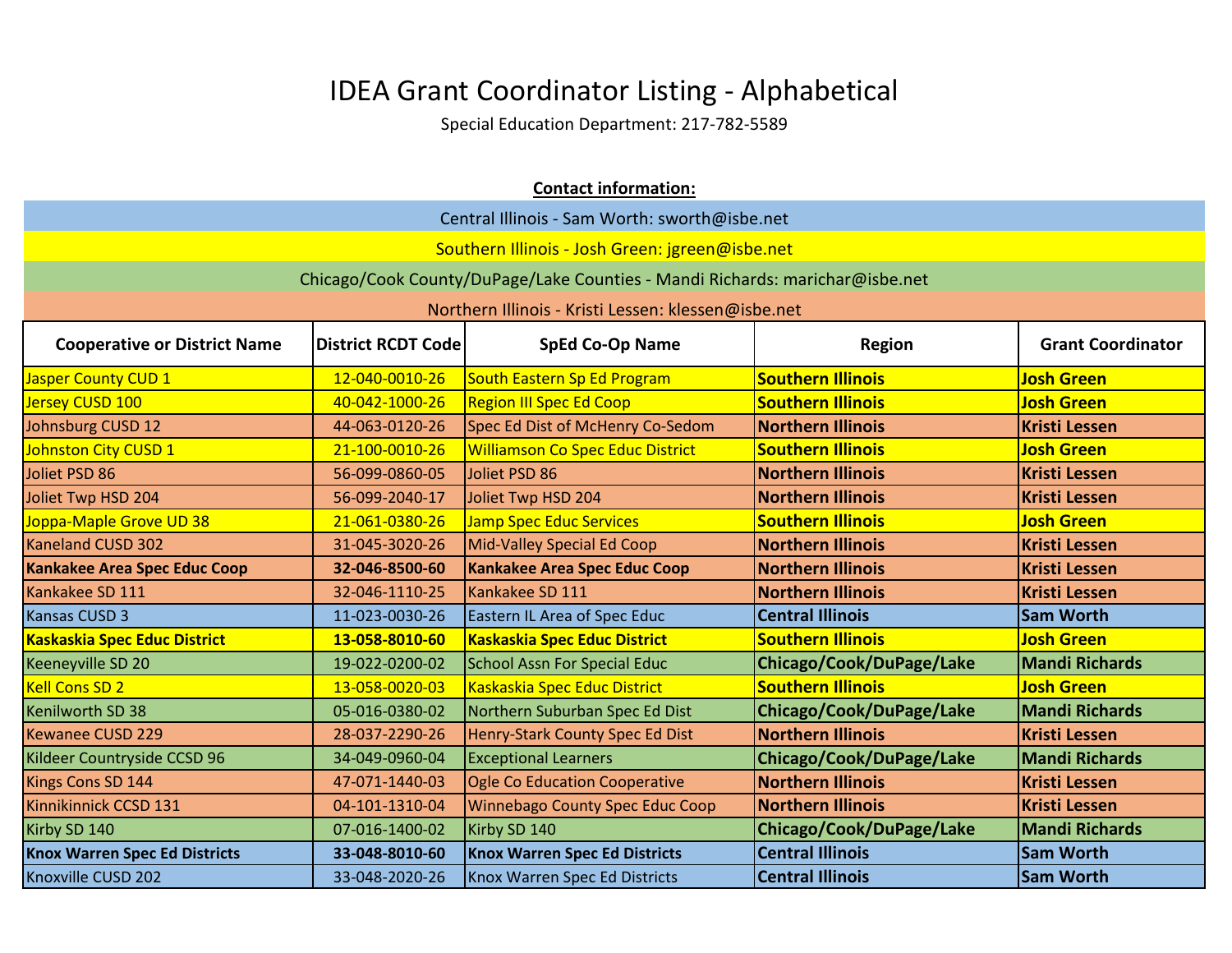| <b>Contact information:</b>         |                                               |                                                                              |                          |                          |  |
|-------------------------------------|-----------------------------------------------|------------------------------------------------------------------------------|--------------------------|--------------------------|--|
|                                     | Central Illinois - Sam Worth: sworth@isbe.net |                                                                              |                          |                          |  |
|                                     |                                               | Southern Illinois - Josh Green: jgreen@isbe.net                              |                          |                          |  |
|                                     |                                               | Chicago/Cook County/DuPage/Lake Counties - Mandi Richards: marichar@isbe.net |                          |                          |  |
|                                     |                                               | Northern Illinois - Kristi Lessen: klessen@isbe.net                          |                          |                          |  |
|                                     |                                               |                                                                              |                          |                          |  |
| <b>Cooperative or District Name</b> | <b>District RCDT Code</b>                     | <b>SpEd Co-Op Name</b>                                                       | <b>Region</b>            | <b>Grant Coordinator</b> |  |
| Komarek SD 94                       | 06-016-0940-02                                | Lagrange Area Dept Spec Ed-Ladse                                             | Chicago/Cook/DuPage/Lake | <b>Mandi Richards</b>    |  |
| La Grange SD 102                    | 06-016-1020-02                                | Lagrange Area Dept Spec Ed-Ladse                                             | Chicago/Cook/DuPage/Lake | <b>Mandi Richards</b>    |  |
| La Grange SD 105 South              | 06-016-1050-02                                | Lagrange Area Dept Spec Ed-Ladse                                             | Chicago/Cook/DuPage/Lake | <b>Mandi Richards</b>    |  |
| La Harpe CSD 347                    | 26-034-3470-04                                | <b>West Central IL Spec Educ Coop</b>                                        | <b>Central Illinois</b>  | <b>Sam Worth</b>         |  |
| La Moille CUSD 303                  | 28-006-3030-26                                | <b>BMP Tri County Special Ed Coop</b>                                        | <b>Northern Illinois</b> | <b>Kristi Lessen</b>     |  |
| La Salle ESD 122                    | 35-050-1220-02                                | LaSalle Putnam Alliance                                                      | <b>Northern Illinois</b> | <b>Kristi Lessen</b>     |  |
| La Salle-Peru Twp HSD 120           | 35-050-1200-17                                | LaSalle Putnam Alliance                                                      | <b>Northern Illinois</b> | <b>Kristi Lessen</b>     |  |
| Ladd CCSD 94                        | 28-006-0940-04                                | <b>BMP Tri County Special Ed Coop</b>                                        | <b>Northern Illinois</b> | <b>Kristi Lessen</b>     |  |
| Lagrange Area Dept Spec Ed-Ladse    | 06-016-2040-61                                | Lagrange Area Dept Spec Ed-Ladse                                             | Chicago/Cook/DuPage/Lake | <b>Mandi Richards</b>    |  |
| LaGrange Highlands SD 106           | 06-016-1060-02                                | Lagrange Area Dept Spec Ed-Ladse                                             | Chicago/Cook/DuPage/Lake | <b>Mandi Richards</b>    |  |
| Lake Bluff ESD 65                   | 34-049-0650-02                                | Northern Suburban Spec Ed Dist                                               | Chicago/Cook/DuPage/Lake | <b>Mandi Richards</b>    |  |
| Lake Forest CHSD 115                | 34-049-1150-16                                | Northern Suburban Spec Ed Dist                                               | Chicago/Cook/DuPage/Lake | <b>Mandi Richards</b>    |  |
| Lake Forest SD 67                   | 34-049-0670-05                                | Northern Suburban Spec Ed Dist                                               | Chicago/Cook/DuPage/Lake | <b>Mandi Richards</b>    |  |
| Lake Park CHSD 108                  | 19-022-1080-16                                | North DuPage Sp Ed Cooperative                                               | Chicago/Cook/DuPage/Lake | <b>Mandi Richards</b>    |  |
| Lake Villa CCSD 41                  | 34-049-0410-04                                | Spec Educ Dist Lake County/Sedol                                             | Chicago/Cook/DuPage/Lake | <b>Mandi Richards</b>    |  |
| Lake Zurich CUSD 95                 | 34-049-0950-26                                | Lake Zurich CUSD 95                                                          | Chicago/Cook/DuPage/Lake | <b>Mandi Richards</b>    |  |
| Lansing SD 158                      | 07-016-1580-02                                | <b>Exc Children Have Opportunities</b>                                       | Chicago/Cook/DuPage/Lake | <b>Mandi Richards</b>    |  |
| Laraway CCSD 70C                    | 56-099-070C-04                                | S Will Co Coop for Spec Ed                                                   | <b>Northern Illinois</b> | <b>Kristi Lessen</b>     |  |
| <b>LaSalle Putnam Alliance</b>      | 35-050-0000-61                                | <b>LaSalle Putnam Alliance</b>                                               | <b>Northern Illinois</b> | <b>Kristi Lessen</b>     |  |
| <b>Lawrence County CUD 20</b>       | 12-051-0200-26                                | South Eastern Sp Ed Program                                                  | <b>Southern Illinois</b> | <b>Josh Green</b>        |  |
| LEARN Chtr 9 - Waukegan             | 34-049-9010-90                                | LEARN Chtr 9 Campus in Waukegan                                              | Chicago/Cook/DuPage/Lake | <b>Mandi Richards</b>    |  |
| Lebanon CUSD 9                      | 50-082-0090-26                                | <b>Belleville Area Special Services</b>                                      | <b>Southern Illinois</b> | <b>Josh Green</b>        |  |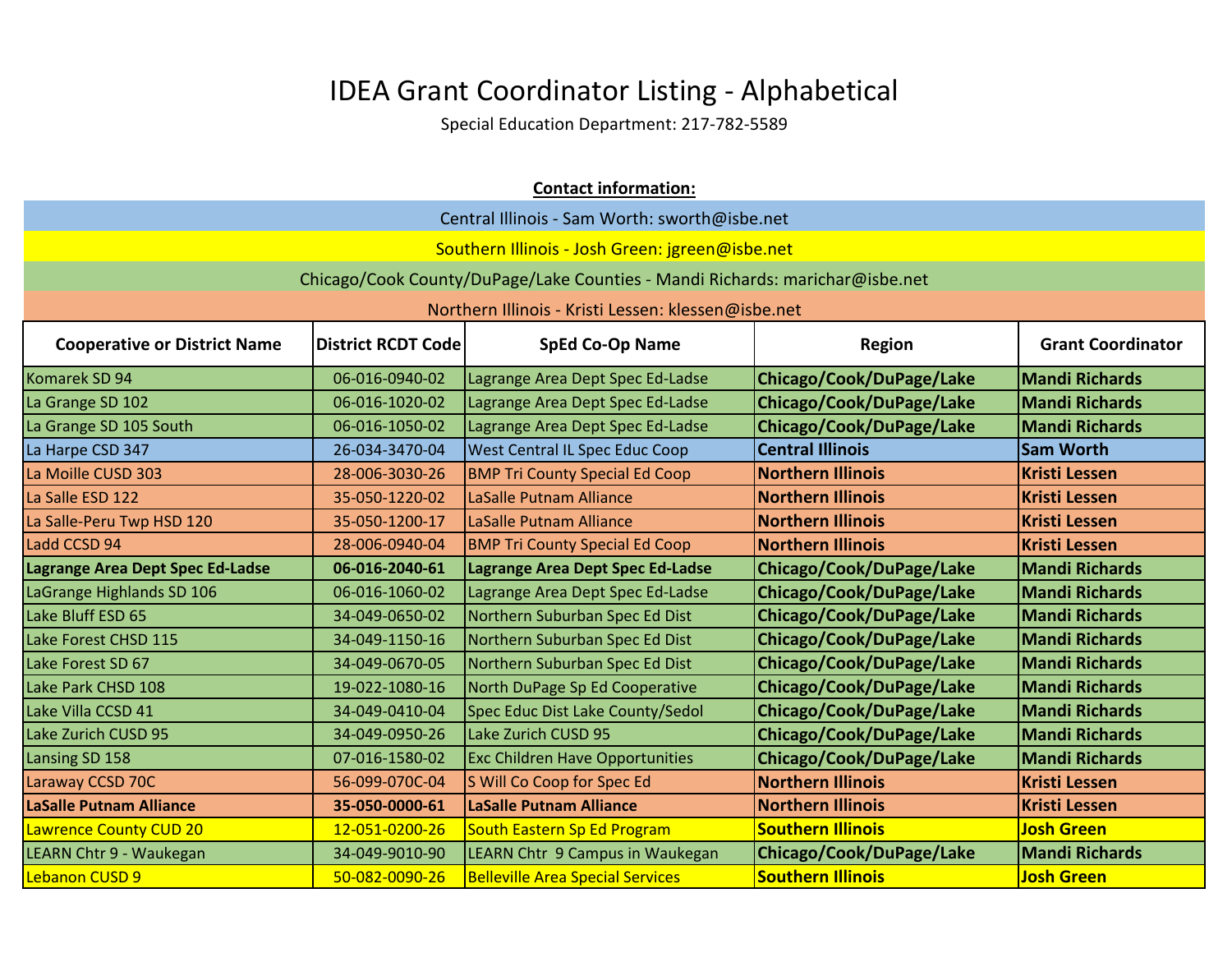|                                     | <b>Contact information:</b>                   |                                                                              |                          |                          |  |
|-------------------------------------|-----------------------------------------------|------------------------------------------------------------------------------|--------------------------|--------------------------|--|
|                                     | Central Illinois - Sam Worth: sworth@isbe.net |                                                                              |                          |                          |  |
|                                     |                                               | Southern Illinois - Josh Green: jgreen@isbe.net                              |                          |                          |  |
|                                     |                                               | Chicago/Cook County/DuPage/Lake Counties - Mandi Richards: marichar@isbe.net |                          |                          |  |
|                                     |                                               | Northern Illinois - Kristi Lessen: klessen@isbe.net                          |                          |                          |  |
| <b>Cooperative or District Name</b> | <b>District RCDT Code</b>                     | <b>SpEd Co-Op Name</b>                                                       | <b>Region</b>            | <b>Grant Coordinator</b> |  |
| <b>Lee County Spec Educ Assoc</b>   | 47-052-1700-61                                | <b>Lee County Spec Educ Assoc</b>                                            | <b>Northern Illinois</b> | <b>Kristi Lessen</b>     |  |
| Leland CUSD 1                       | 35-050-0010-26                                | LaSalle Putnam Alliance                                                      | <b>Northern Illinois</b> | <b>Kristi Lessen</b>     |  |
| Lemont Twp HSD 210                  | 07-016-2100-17                                | Southwest Cook Coop Spec Ed                                                  | Chicago/Cook/DuPage/Lake | <b>Mandi Richards</b>    |  |
| Lemont-Bromberek CSD 113A           | 07-016-113A-02                                | Southwest Cook Coop Spec Ed                                                  | Chicago/Cook/DuPage/Lake | <b>Mandi Richards</b>    |  |
| Lena Winslow CUSD 202               | 08-089-2020-26                                | Northwest Sp Ed Cooperative                                                  | <b>Northern Illinois</b> | <b>Kristi Lessen</b>     |  |
| <b>LeRoy CUSD 2</b>                 | 17-064-0020-26                                | <b>Tri-County Spec Educ Assoc</b>                                            | <b>Central Illinois</b>  | <b>Sam Worth</b>         |  |
| Lewistown CUSD 97                   | 26-029-0970-26                                | West Central IL Spec Educ Coop                                               | <b>Central Illinois</b>  | <b>Sam Worth</b>         |  |
| Lexington C U Sch Dist 7            | 17-064-0070-26                                | <b>Tri-County Spec Educ Assoc</b>                                            | <b>Central Illinois</b>  | <b>Sam Worth</b>         |  |
| <b>Leyden Area Spec Educ Coop</b>   | 06-016-0830-61                                | <b>Leyden Area Spec Educ Coop</b>                                            | Chicago/Cook/DuPage/Lake | <b>Mandi Richards</b>    |  |
| Leyden CHSD 212                     | 06-016-2120-16                                | Leyden Area Spec Educ Coop                                                   | Chicago/Cook/DuPage/Lake | <b>Mandi Richards</b>    |  |
| Liberty CUSD 2                      | 01-001-0020-26                                | Spec Educ Assoc of Adams County                                              | <b>Central Illinois</b>  | <b>Sam Worth</b>         |  |
| Libertyville CHSD 128               | 34-049-1280-16                                | Spec Educ Dist Lake County/Sedol                                             | Chicago/Cook/DuPage/Lake | <b>Mandi Richards</b>    |  |
| Libertyville SD 70                  | 34-049-0700-02                                | Spec Educ Dist Lake County/Sedol                                             | Chicago/Cook/DuPage/Lake | <b>Mandi Richards</b>    |  |
| Lick Creek CCSD 16                  | 30-091-0160-04                                | <b>Tri-County Sp Ed Jnt Agreement</b>                                        | <b>Southern Illinois</b> | <b>Josh Green</b>        |  |
| Limestone CHSD 310                  | 48-072-3100-16                                | Spec Educ Assoc of Peoria County                                             | <b>Central Illinois</b>  | <b>Sam Worth</b>         |  |
| Limestone Walters CCSD 316          | 48-072-3160-04                                | Spec Educ Assoc of Peoria County                                             | <b>Central Illinois</b>  | <b>Sam Worth</b>         |  |
| Lincoln CHSD 404                    | 17-054-4040-16                                | <b>Tri-County Spec Educ Assoc</b>                                            | <b>Central Illinois</b>  | <b>Sam Worth</b>         |  |
| Lincoln ESD 156                     | 07-016-1560-02                                | <b>Exc Children Have Opportunities</b>                                       | Chicago/Cook/DuPage/Lake | <b>Mandi Richards</b>    |  |
| Lincoln ESD 27                      | 17-054-0270-02                                | <b>Tri-County Spec Educ Assoc</b>                                            | <b>Central Illinois</b>  | <b>Sam Worth</b>         |  |
| Lincoln Way CHSD 210                | 56-099-2100-16                                | Lincoln-Way Area Spec Ed JA Dist                                             | <b>Northern Illinois</b> | <b>Kristi Lessen</b>     |  |
| Lincolnshire-Prairieview SD 103     | 34-049-1030-02                                | <b>Exceptional Learners</b>                                                  | Chicago/Cook/DuPage/Lake | <b>Mandi Richards</b>    |  |
| Lincoln-Way Area Spec Ed JA Dist    | 56-099-8430-60                                | Lincoln-Way Area Spec Ed JA Dist                                             | <b>Northern Illinois</b> | <b>Kristi Lessen</b>     |  |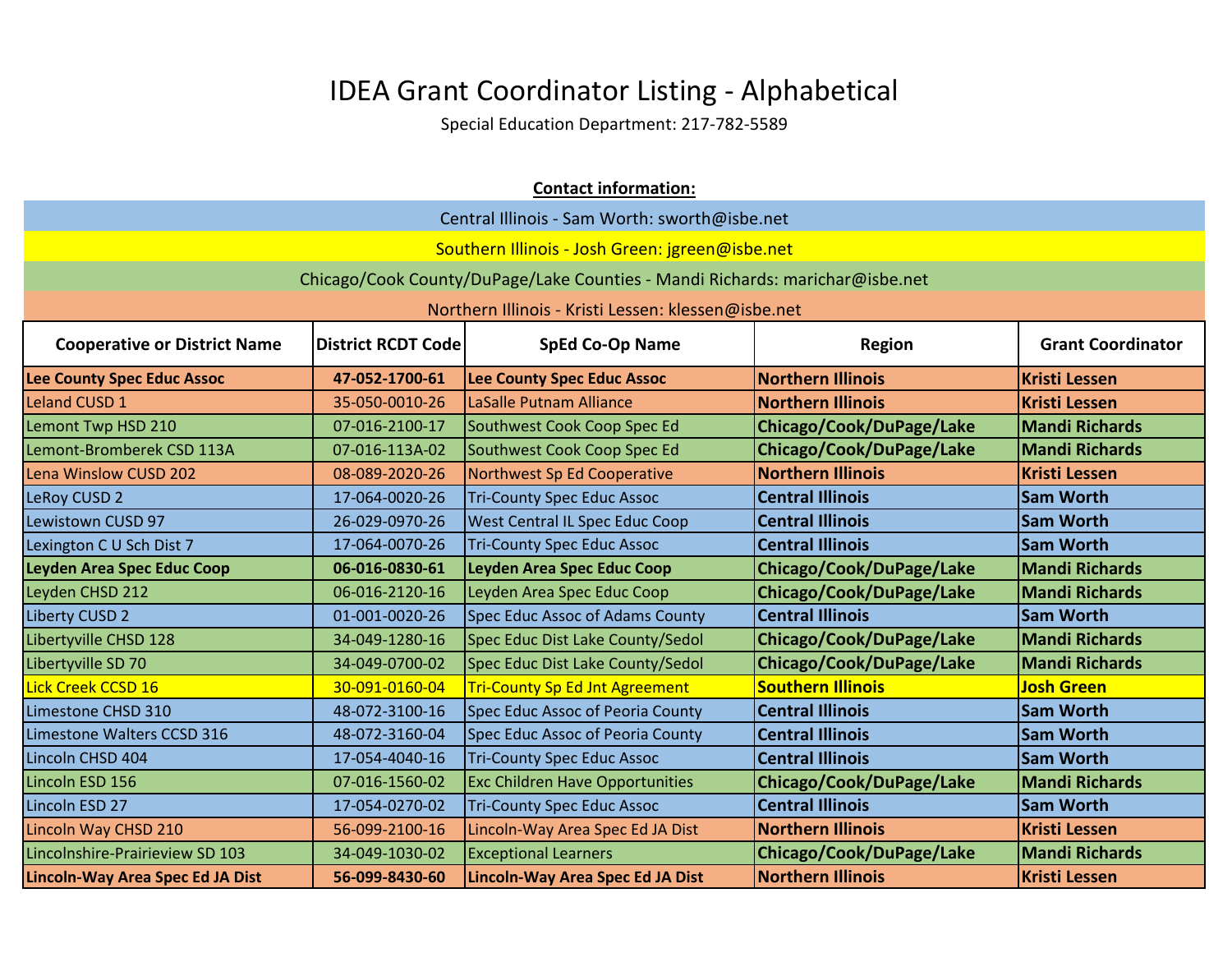| <b>Contact information:</b>                                                                                                             |                |                                                                              |                          |                       |  |
|-----------------------------------------------------------------------------------------------------------------------------------------|----------------|------------------------------------------------------------------------------|--------------------------|-----------------------|--|
|                                                                                                                                         |                | Central Illinois - Sam Worth: sworth@isbe.net                                |                          |                       |  |
|                                                                                                                                         |                | Southern Illinois - Josh Green: jgreen@isbe.net                              |                          |                       |  |
|                                                                                                                                         |                | Chicago/Cook County/DuPage/Lake Counties - Mandi Richards: marichar@isbe.net |                          |                       |  |
|                                                                                                                                         |                | Northern Illinois - Kristi Lessen: klessen@isbe.net                          |                          |                       |  |
| <b>SpEd Co-Op Name</b><br><b>Grant Coordinator</b><br><b>Cooperative or District Name</b><br><b>District RCDT Code</b><br><b>Region</b> |                |                                                                              |                          |                       |  |
| Lincolnwood SD 74                                                                                                                       | 05-016-0740-02 | Niles Twp District for Spec Educ                                             | Chicago/Cook/DuPage/Lake | <b>Mandi Richards</b> |  |
| Lindop SD 92                                                                                                                            | 06-016-0920-02 | <b>Proviso Area Exceptional Child</b>                                        | Chicago/Cook/DuPage/Lake | <b>Mandi Richards</b> |  |
| Lisbon CCSD 90                                                                                                                          | 24-047-0900-04 | Plano Area Special Ed Coop                                                   | <b>Northern Illinois</b> | <b>Kristi Lessen</b>  |  |
| Lisle CUSD 202                                                                                                                          | 19-022-2020-26 | <b>School Assn For Special Educ</b>                                          | Chicago/Cook/DuPage/Lake | <b>Mandi Richards</b> |  |
| Litchfield CUSD 12                                                                                                                      | 03-068-0120-26 | Mid-State Spec Educ Jnt Agr                                                  | <b>Southern Illinois</b> | <b>Josh Green</b>     |  |
| Livingston Co Spec Services Unit                                                                                                        | 17-053-0000-61 | <b>Livingston Co Spec Services Unit</b>                                      | <b>Central Illinois</b>  | <b>Sam Worth</b>      |  |
| <b>Lockport Area Spec Educ Coop</b>                                                                                                     | 56-099-0880-61 | <b>Lockport Area Spec Educ Coop</b>                                          | <b>Northern Illinois</b> | <b>Kristi Lessen</b>  |  |
| Lockport SD 91                                                                                                                          | 56-099-0910-02 | Lockport Area Spec Educ Coop                                                 | <b>Northern Illinois</b> | <b>Kristi Lessen</b>  |  |
| Lockport Twp HSD 205                                                                                                                    | 56-099-2050-17 | Lockport Twp HSD 205                                                         | <b>Northern Illinois</b> | <b>Kristi Lessen</b>  |  |
| Lombard SD 44                                                                                                                           | 19-022-0440-02 | Coop Assoc for Spec Educ                                                     | Chicago/Cook/DuPage/Lake | <b>Mandi Richards</b> |  |
| <b>Lostant CUSD 425</b>                                                                                                                 | 35-050-4250-26 | LaSalle Putnam Alliance                                                      | <b>Northern Illinois</b> | <b>Kristi Lessen</b>  |  |
| Lowpoint-Washburn CUSD 21                                                                                                               | 53-102-0210-26 | <b>Woodford County Spec Educ Assn</b>                                        | <b>Central Illinois</b>  | <b>Sam Worth</b>      |  |
| Ludlow CCSD 142                                                                                                                         | 09-010-1420-04 | Rural Champaign Co Spec Ed Coop                                              | <b>Central Illinois</b>  | <b>Sam Worth</b>      |  |
| Lyons SD 103                                                                                                                            | 06-016-1030-02 | Lagrange Area Dept Spec Ed-Ladse                                             | Chicago/Cook/DuPage/Lake | Mandi Richards        |  |
| Lyons Twp HSD 204                                                                                                                       | 06-016-2040-17 | Lagrange Area Dept Spec Ed-Ladse                                             | Chicago/Cook/DuPage/Lake | <b>Mandi Richards</b> |  |
| Macomb CUSD 185                                                                                                                         | 26-062-1850-26 | <b>West Central IL Spec Educ Coop</b>                                        | <b>Central Illinois</b>  | <b>Sam Worth</b>      |  |
| <b>Macon-Piatt Spec Educ Jnt Agr</b>                                                                                                    | 39-055-0610-61 | <b>Macon-Piatt Spec Educ Jnt Agr</b>                                         | <b>Central Illinois</b>  | <b>Sam Worth</b>      |  |
| <b>Madison Co Reg I Spec Educ Coop</b>                                                                                                  | 41-057-0090-61 | <b>Madison Co Reg I Spec Educ Coop</b>                                       | <b>Southern Illinois</b> | <b>Josh Green</b>     |  |
| <b>Madison CUSD 12</b>                                                                                                                  | 41-057-0120-26 | <b>Madison Co Reg I Spec Educ Coop</b>                                       | <b>Southern Illinois</b> | <b>Josh Green</b>     |  |
| Maercker SD 60                                                                                                                          | 19-022-0600-02 | <b>School Assn For Special Educ</b>                                          | Chicago/Cook/DuPage/Lake | <b>Mandi Richards</b> |  |
| Mahomet-Seymour CUSD 3                                                                                                                  | 09-010-0030-26 | Mahomet-Seymour CUSD 3                                                       | <b>Central Illinois</b>  | <b>Sam Worth</b>      |  |
| <b>Maine Township HSD 207</b>                                                                                                           | 05-016-2070-17 | Maine Township HSD 207                                                       | Chicago/Cook/DuPage/Lake | <b>Mandi Richards</b> |  |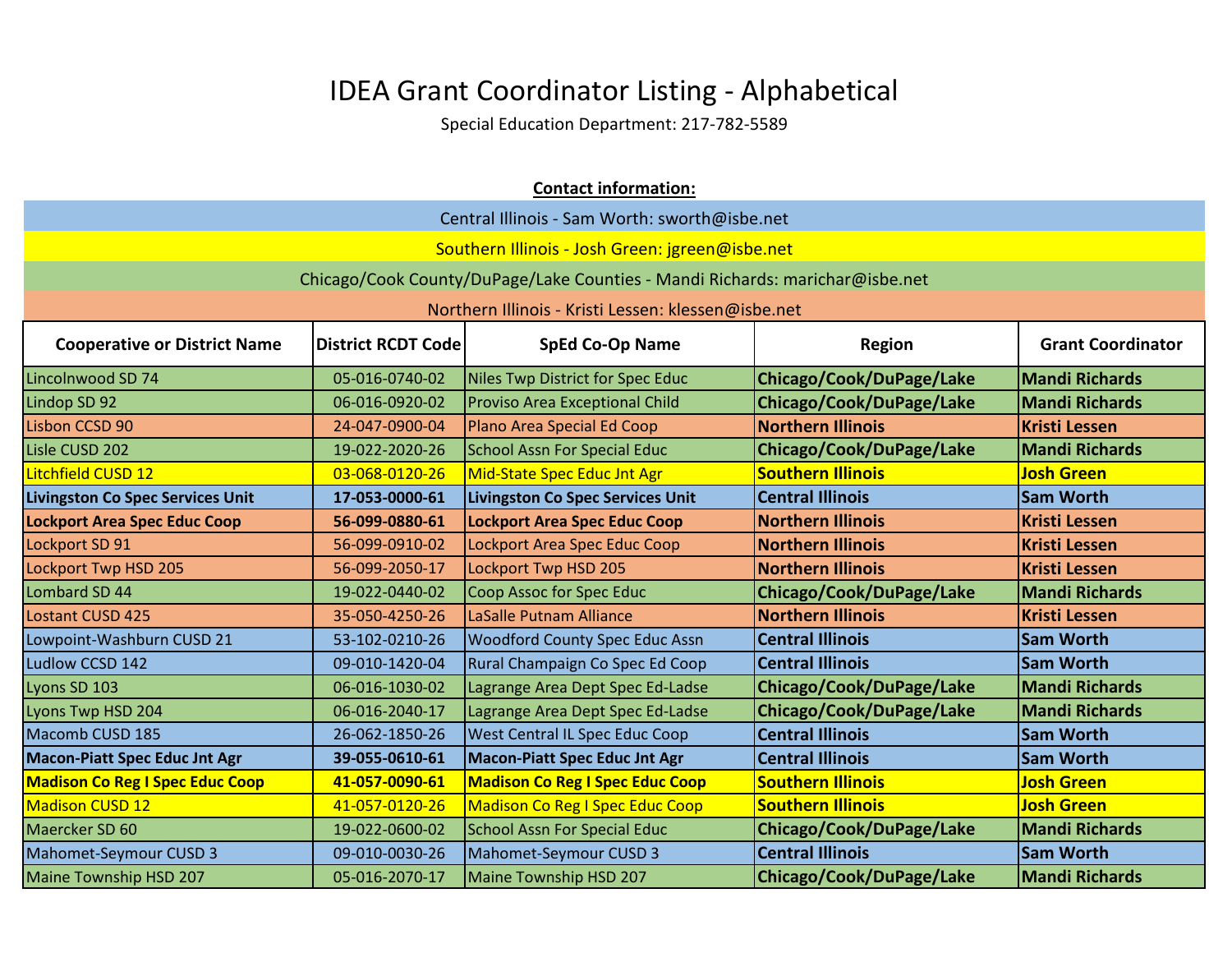|                                     | <b>Contact information:</b>                   |                                                                              |                          |                          |  |
|-------------------------------------|-----------------------------------------------|------------------------------------------------------------------------------|--------------------------|--------------------------|--|
|                                     | Central Illinois - Sam Worth: sworth@isbe.net |                                                                              |                          |                          |  |
|                                     |                                               | Southern Illinois - Josh Green: jgreen@isbe.net                              |                          |                          |  |
|                                     |                                               | Chicago/Cook County/DuPage/Lake Counties - Mandi Richards: marichar@isbe.net |                          |                          |  |
|                                     |                                               | Northern Illinois - Kristi Lessen: klessen@isbe.net                          |                          |                          |  |
|                                     |                                               |                                                                              |                          |                          |  |
| <b>Cooperative or District Name</b> | <b>District RCDT Code</b>                     | <b>SpEd Co-Op Name</b>                                                       | <b>Region</b>            | <b>Grant Coordinator</b> |  |
| Malden CCSD 84                      | 28-006-0840-04                                | <b>BMP Tri County Special Ed Coop</b>                                        | <b>Northern Illinois</b> | <b>Kristi Lessen</b>     |  |
| Manhattan SD 114                    | 56-099-1140-02                                | Lincoln-Way Area Spec Ed JA Dist                                             | <b>Northern Illinois</b> | <b>Kristi Lessen</b>     |  |
| Mannheim SD 83                      | 06-016-0830-02                                | Leyden Area Spec Educ Coop                                                   | Chicago/Cook/DuPage/Lake | <b>Mandi Richards</b>    |  |
| <b>Manteno CUSD 5</b>               | 32-046-0050-26                                | <b>Manteno CUSD 5</b>                                                        | <b>Northern Illinois</b> | <b>Kristi Lessen</b>     |  |
| Marengo CHSD 154                    | 44-063-1540-16                                | Spec Ed Dist of McHenry Co-Sedom                                             | <b>Northern Illinois</b> | <b>Kristi Lessen</b>     |  |
| Marengo-Union E Cons D 165          | 44-063-1650-03                                | Spec Ed Dist of McHenry Co-Sedom                                             | <b>Northern Illinois</b> | <b>Kristi Lessen</b>     |  |
| <b>Marion CUSD 2</b>                | 21-100-0020-26                                | <b>Williamson Co Spec Educ District</b>                                      | <b>Southern Illinois</b> | <b>Josh Green</b>        |  |
| Marissa CUSD 40                     | 50-082-0400-26                                | <b>Belleville Area Special Services</b>                                      | <b>Southern Illinois</b> | <b>Josh Green</b>        |  |
| <b>Maroa Forsyth CUSD 2</b>         | 39-055-0020-26                                | Macon-Piatt Spec Educ Jnt Agr                                                | <b>Central Illinois</b>  | <b>Sam Worth</b>         |  |
| Marquardt SD 15                     | 19-022-0150-02                                | <b>Coop Assoc for Spec Educ</b>                                              | Chicago/Cook/DuPage/Lake | <b>Mandi Richards</b>    |  |
| Marseilles ESD 150                  | 35-050-1500-02                                | LaSalle Putnam Alliance                                                      | <b>Northern Illinois</b> | <b>Kristi Lessen</b>     |  |
| Marshall CUSD 2C                    | 11-012-002C-26                                | Eastern IL Area of Spec Educ                                                 | <b>Central Illinois</b>  | <b>Sam Worth</b>         |  |
| Martinsville CUSD 3C                | 11-012-003C-26                                | <b>Eastern IL Area of Spec Educ</b>                                          | <b>Central Illinois</b>  | <b>Sam Worth</b>         |  |
| Mascoutah CUD 19                    | 50-082-0190-26                                | <b>Belleville Area Special Services</b>                                      | <b>Southern Illinois</b> | <b>Josh Green</b>        |  |
| Massac UD 1                         | 21-061-0010-26                                | Massac UD 1                                                                  | <b>Southern Illinois</b> | <b>Josh Green</b>        |  |
| Matteson ESD 162                    | 07-016-1620-02                                | Speed SEJA #802                                                              | Chicago/Cook/DuPage/Lake | <b>Mandi Richards</b>    |  |
| <b>Mattoon CUSD 2</b>               | 11-015-0020-26                                | Eastern IL Area of Spec Educ                                                 | <b>Central Illinois</b>  | <b>Sam Worth</b>         |  |
| Maywood-Melrose Park-Broadview 89   | 06-016-0890-02                                | Maywood-Melrose Park-Broadview 89                                            | Chicago/Cook/DuPage/Lake | <b>Mandi Richards</b>    |  |
| Mazon-Verona-Kinsman ESD 2C         | 24-032-002C-02                                | <b>Grundy County Spec Educ Coop</b>                                          | <b>Northern Illinois</b> | <b>Kristi Lessen</b>     |  |
| McClellan CCSD 12                   | 13-041-0120-04                                | Franklin-Jefferson Co Sp Ed Dist                                             | <b>Southern Illinois</b> | <b>Josh Green</b>        |  |
| McHenry CCSD 15                     | 44-063-0150-04                                | Spec Ed Dist of McHenry Co-Sedom                                             | <b>Northern Illinois</b> | <b>Kristi Lessen</b>     |  |
| McHenry CHSD 156                    | 44-063-1560-16                                | Spec Ed Dist of McHenry Co-Sedom                                             | <b>Northern Illinois</b> | <b>Kristi Lessen</b>     |  |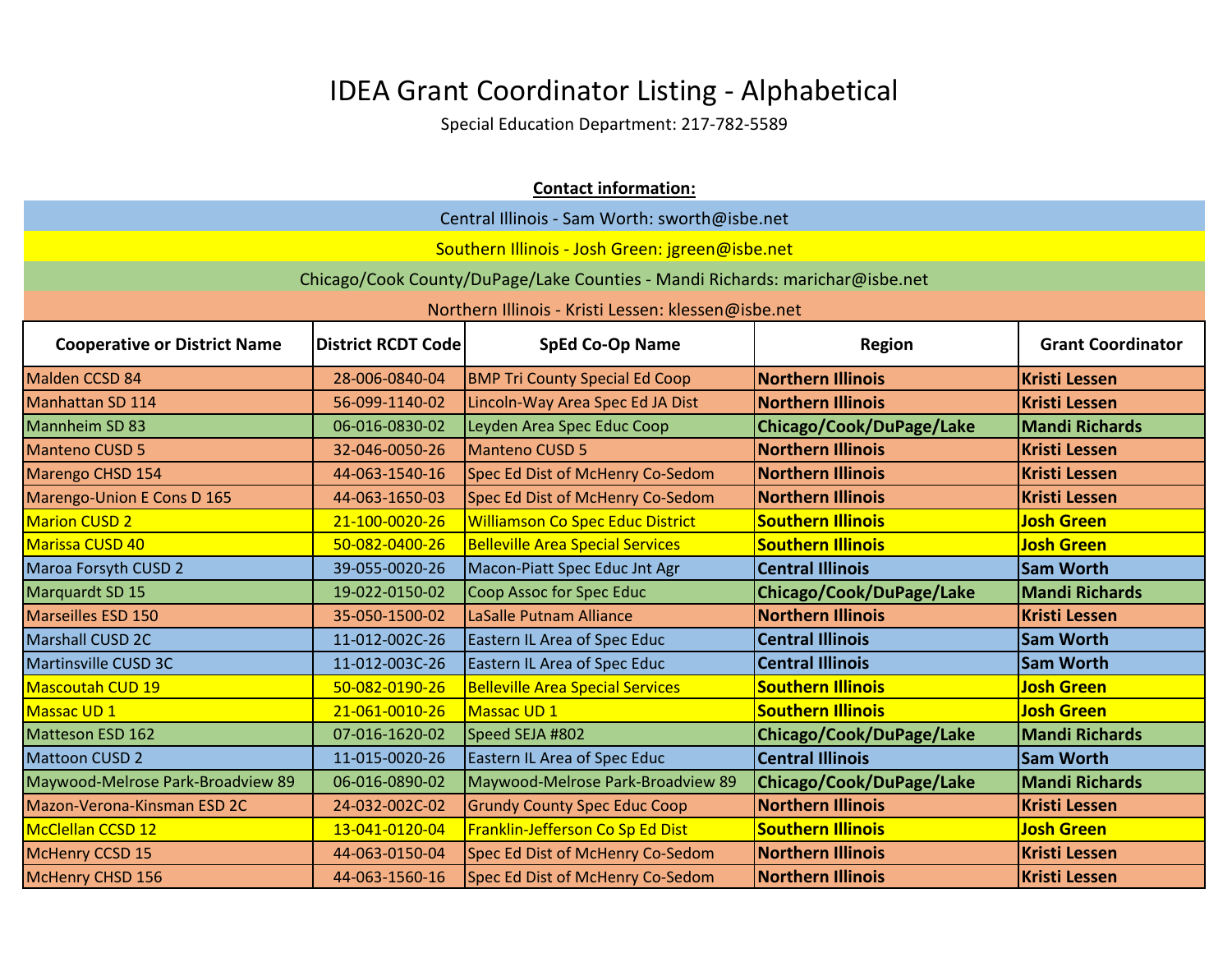|                                                                                                                                         | <b>Contact information:</b> |                                                                              |                          |                       |
|-----------------------------------------------------------------------------------------------------------------------------------------|-----------------------------|------------------------------------------------------------------------------|--------------------------|-----------------------|
|                                                                                                                                         |                             | Central Illinois - Sam Worth: sworth@isbe.net                                |                          |                       |
|                                                                                                                                         |                             | Southern Illinois - Josh Green: jgreen@isbe.net                              |                          |                       |
|                                                                                                                                         |                             | Chicago/Cook County/DuPage/Lake Counties - Mandi Richards: marichar@isbe.net |                          |                       |
|                                                                                                                                         |                             | Northern Illinois - Kristi Lessen: klessen@isbe.net                          |                          |                       |
| <b>SpEd Co-Op Name</b><br><b>Grant Coordinator</b><br><b>Cooperative or District Name</b><br><b>District RCDT Code</b><br><b>Region</b> |                             |                                                                              |                          |                       |
| <b>McLean County Unit District 5</b>                                                                                                    | 17-064-0050-26              | McLean CUSD 5                                                                | <b>Central Illinois</b>  | <b>Sam Worth</b>      |
| Medinah School District 11                                                                                                              | 19-022-0110-02              | North DuPage Sp Ed Cooperative                                               | Chicago/Cook/DuPage/Lake | <b>Mandi Richards</b> |
| Mendota CCSD 289                                                                                                                        | 35-050-2890-04              | <b>LaSalle Putnam Alliance</b>                                               | <b>Northern Illinois</b> | <b>Kristi Lessen</b>  |
| Mendota Twp HSD 280                                                                                                                     | 35-050-2800-17              | LaSalle Putnam Alliance                                                      | <b>Northern Illinois</b> | <b>Kristi Lessen</b>  |
| Mercer County School District 404                                                                                                       | 33-066-4040-26              | Black Hawk Area Sp Ed District                                               | <b>Central Illinois</b>  | <b>Sam Worth</b>      |
| Meredosia-Chambersburg CUSD 11                                                                                                          | 01-069-0110-26              | Four Rivers Spec Educ Dist                                                   | <b>Central Illinois</b>  | <b>Sam Worth</b>      |
| <b>Meridian CUSD 101</b>                                                                                                                | 30-077-1010-26              | <b>Jamp Spec Educ Services</b>                                               | <b>Southern Illinois</b> | <b>Josh Green</b>     |
| <b>Meridian CUSD 15</b>                                                                                                                 | 39-055-0150-26              | Macon-Piatt Spec Educ Jnt Agr                                                | <b>Central Illinois</b>  | <b>Sam Worth</b>      |
| <b>Meridian CUSD 223</b>                                                                                                                | 47-071-2230-26              | <b>Ogle Co Education Cooperative</b>                                         | <b>Northern Illinois</b> | <b>Kristi Lessen</b>  |
| Metamora CCSD 1                                                                                                                         | 53-102-0010-04              | <b>Woodford County Spec Educ Assn</b>                                        | <b>Central Illinois</b>  | <b>Sam Worth</b>      |
| Midland CUSD 7                                                                                                                          | 35-059-0070-26              | <b>BMP Tri County Special Ed Coop</b>                                        | <b>Northern Illinois</b> | <b>Kristi Lessen</b>  |
| Midlothian SD 143                                                                                                                       | 07-016-1430-02              | <b>Eisenhower Cooperative</b>                                                | Chicago/Cook/DuPage/Lake | <b>Mandi Richards</b> |
| <b>Mid-State Spec Educ Jnt Agr</b>                                                                                                      | 03-011-8010-60              | <b>Mid-State Spec Educ Jnt Agr</b>                                           | <b>Southern Illinois</b> | <b>Josh Green</b>     |
| <b>Mid-Valley Special Ed Coop</b>                                                                                                       | 31-045-3030-61              | <b>Mid-Valley Special Ed Coop</b>                                            | <b>Northern Illinois</b> | <b>Kristi Lessen</b>  |
| Midwest Central CUSD 191                                                                                                                | 53-060-1910-26              | Tazewell-Mason Cntys Sp Ed Assoc                                             | <b>Central Illinois</b>  | <b>Sam Worth</b>      |
| Milford Area PSD 124                                                                                                                    | 32-038-1240-26              | <b>Iroquois Special Education</b>                                            | <b>Northern Illinois</b> | <b>Kristi Lessen</b>  |
| Millburn CCSD 24                                                                                                                        | 34-049-0240-04              | Spec Educ Dist Lake County/Sedol                                             | Chicago/Cook/DuPage/Lake | <b>Mandi Richards</b> |
| Miller Twp CCSD 210                                                                                                                     | 35-050-2100-04              | LaSalle Putnam Alliance                                                      | <b>Northern Illinois</b> | <b>Kristi Lessen</b>  |
| Millstadt CCSD 160                                                                                                                      | 50-082-1600-04              | <b>Belleville Area Special Services</b>                                      | <b>Southern Illinois</b> | <b>Josh Green</b>     |
| Minooka CCSD 201                                                                                                                        | 24-032-2010-04              | <b>Grundy County Spec Educ Coop</b>                                          | <b>Northern Illinois</b> | <b>Kristi Lessen</b>  |
| Minooka CHSD 111                                                                                                                        | 24-032-1110-16              | <b>Grundy County Spec Educ Coop</b>                                          | <b>Northern Illinois</b> | <b>Kristi Lessen</b>  |
| Mokena SD 159                                                                                                                           | 56-099-1590-02              | Lincoln-Way Area Spec Ed JA Dist                                             | <b>Northern Illinois</b> | <b>Kristi Lessen</b>  |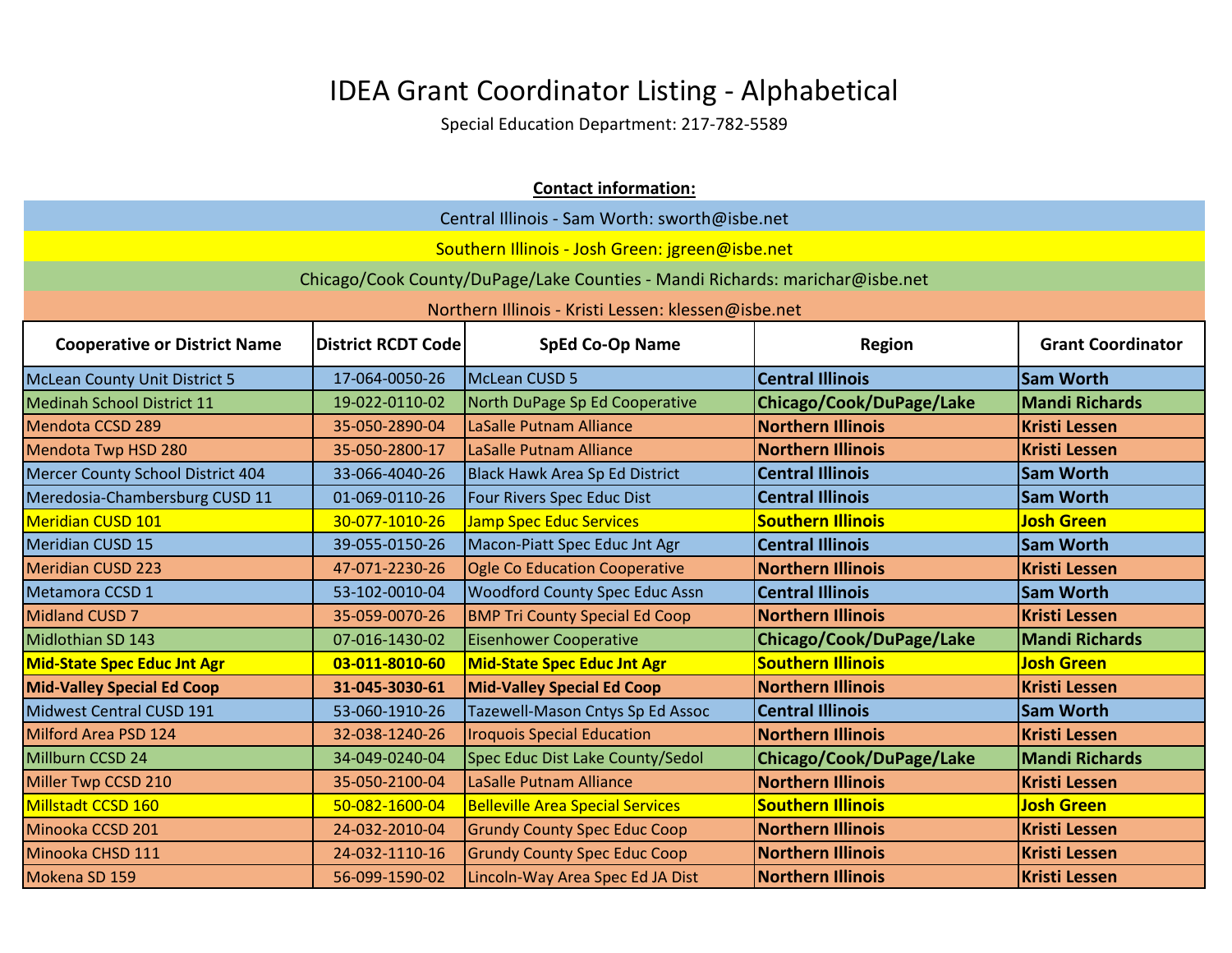|                                                                                                                                         | <b>Contact information:</b> |                                                                              |                          |                       |
|-----------------------------------------------------------------------------------------------------------------------------------------|-----------------------------|------------------------------------------------------------------------------|--------------------------|-----------------------|
|                                                                                                                                         |                             | Central Illinois - Sam Worth: sworth@isbe.net                                |                          |                       |
|                                                                                                                                         |                             | Southern Illinois - Josh Green: jgreen@isbe.net                              |                          |                       |
|                                                                                                                                         |                             | Chicago/Cook County/DuPage/Lake Counties - Mandi Richards: marichar@isbe.net |                          |                       |
|                                                                                                                                         |                             | Northern Illinois - Kristi Lessen: klessen@isbe.net                          |                          |                       |
| <b>SpEd Co-Op Name</b><br><b>Grant Coordinator</b><br><b>Cooperative or District Name</b><br><b>District RCDT Code</b><br><b>Region</b> |                             |                                                                              |                          |                       |
| Moline-Coal Valley CUSD 40                                                                                                              | 49-081-0400-22              | <b>Black Hawk Area Sp Ed District</b>                                        | <b>Northern Illinois</b> | <b>Kristi Lessen</b>  |
| Momence CUSD 1                                                                                                                          | 32-046-0010-26              | Momence CUSD 1                                                               | <b>Northern Illinois</b> | <b>Kristi Lessen</b>  |
| Monmouth-Roseville CUSD 238                                                                                                             | 33-094-2380-26              | Knox Warren Spec Ed Districts                                                | <b>Central Illinois</b>  | <b>Sam Worth</b>      |
| Monroe SD 70                                                                                                                            | 48-072-0700-02              | Spec Educ Assoc of Peoria County                                             | <b>Central Illinois</b>  | <b>Sam Worth</b>      |
| Monticello CUSD 25                                                                                                                      | 39-074-0250-26              | Macon-Piatt Spec Educ Jnt Agr                                                | <b>Central Illinois</b>  | <b>Sam Worth</b>      |
| Montmorency CCSD 145                                                                                                                    | 47-098-1450-04              | <b>Bi-County Special Educ Coop</b>                                           | <b>Northern Illinois</b> | <b>Kristi Lessen</b>  |
| Morris CHSD 101                                                                                                                         | 24-032-1010-16              | <b>Grundy County Spec Educ Coop</b>                                          | <b>Northern Illinois</b> | <b>Kristi Lessen</b>  |
| Morris SD 54                                                                                                                            | 24-032-0540-02              | <b>Grundy County Spec Educ Coop</b>                                          | <b>Northern Illinois</b> | <b>Kristi Lessen</b>  |
| <b>Morrison CUSD 6</b>                                                                                                                  | 47-098-0060-26              | <b>Bi-County Special Educ Coop</b>                                           | <b>Northern Illinois</b> | <b>Kristi Lessen</b>  |
| Morrisonville CUSD 1                                                                                                                    | 03-011-0010-26              | Mid-State Spec Educ Jnt Agr                                                  | <b>Southern Illinois</b> | <b>Josh Green</b>     |
| Morton CUSD 709                                                                                                                         | 53-090-7090-26              | Tazewell-Mason Cntys Sp Ed Assoc                                             | <b>Central Illinois</b>  | <b>Sam Worth</b>      |
| Morton Grove SD 70                                                                                                                      | 05-016-0700-02              | Niles Twp District for Spec Educ                                             | Chicago/Cook/DuPage/Lake | <b>Mandi Richards</b> |
| <b>Mount Olive CUSD 5</b>                                                                                                               | 40-056-0050-26              | <b>South Macoupin Association</b>                                            | <b>Southern Illinois</b> | <b>Josh Green</b>     |
| Mount Prospect SD 57                                                                                                                    | 05-016-0570-02              | <b>NW Suburban Spec Educ Org</b>                                             | Chicago/Cook/DuPage/Lake | <b>Mandi Richards</b> |
| <b>Mount Vernon SD 80</b>                                                                                                               | 13-041-0800-02              | Franklin-Jefferson Co Sp Ed Dist                                             | <b>Southern Illinois</b> | <b>Josh Green</b>     |
| Mt Pulaski CUSD 23                                                                                                                      | 17-054-0230-26              | <b>Tri-County Spec Educ Assoc</b>                                            | <b>Central Illinois</b>  | <b>Sam Worth</b>      |
| Mt Vernon Twp HSD 201                                                                                                                   | 13-041-2010-17              | Franklin-Jefferson Co Sp Ed Dist                                             | <b>Southern Illinois</b> | <b>Josh Green</b>     |
| Mt Zion CUSD 3                                                                                                                          | 39-055-0030-26              | Macon-Piatt Spec Educ Jnt Agr                                                | <b>Central Illinois</b>  | <b>Sam Worth</b>      |
| Mulberry Grove CUSD 1                                                                                                                   | 03-003-0010-26              | Mid-State Spec Educ Jnt Agr                                                  | <b>Southern Illinois</b> | <b>Josh Green</b>     |
| Mundelein Cons HSD 120                                                                                                                  | 34-049-1200-13              | Spec Educ Dist Lake County/Sedol                                             | Chicago/Cook/DuPage/Lake | <b>Mandi Richards</b> |
| Mundelein ESD 75                                                                                                                        | 34-049-0750-02              | Spec Educ Dist Lake County/Sedol                                             | Chicago/Cook/DuPage/Lake | <b>Mandi Richards</b> |
| Murphysboro CUSD 186                                                                                                                    | 30-039-1860-26              | <b>Tri-County Sp Ed Jnt Agreement</b>                                        | <b>Southern Illinois</b> | <b>Josh Green</b>     |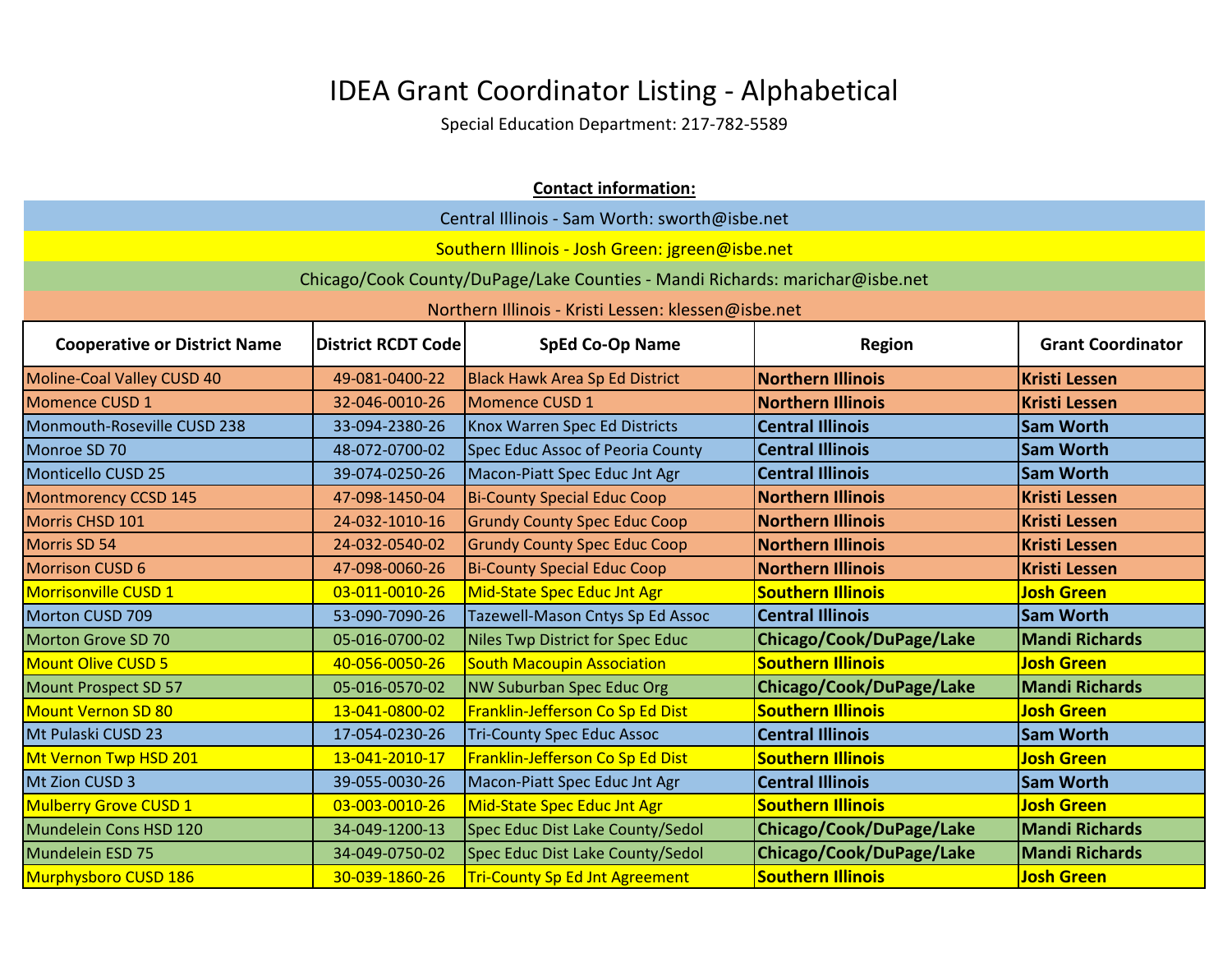|                                         |                                               | <b>Contact information:</b>                                                  |                          |                          |  |
|-----------------------------------------|-----------------------------------------------|------------------------------------------------------------------------------|--------------------------|--------------------------|--|
|                                         | Central Illinois - Sam Worth: sworth@isbe.net |                                                                              |                          |                          |  |
|                                         |                                               | Southern Illinois - Josh Green: jgreen@isbe.net                              |                          |                          |  |
|                                         |                                               | Chicago/Cook County/DuPage/Lake Counties - Mandi Richards: marichar@isbe.net |                          |                          |  |
|                                         |                                               | Northern Illinois - Kristi Lessen: klessen@isbe.net                          |                          |                          |  |
| <b>Cooperative or District Name</b>     | <b>District RCDT Code</b>                     | <b>SpEd Co-Op Name</b>                                                       | <b>Region</b>            | <b>Grant Coordinator</b> |  |
| N Pekin & Marquette Hght SD 102         | 53-090-1020-02                                | Tazewell-Mason Cntys Sp Ed Assoc                                             | <b>Central Illinois</b>  | <b>Sam Worth</b>         |  |
| Naperville CUSD 203                     | 19-022-2030-26                                | Naperville CUSD 203                                                          | Chicago/Cook/DuPage/Lake | <b>Mandi Richards</b>    |  |
| Nashville CCSD 49                       | 13-095-0490-04                                | Kaskaskia Spec Educ District                                                 | <b>Southern Illinois</b> | <b>Josh Green</b>        |  |
| Nashville CHSD 99                       | 13-095-0990-16                                | Kaskaskia Spec Educ District                                                 | <b>Southern Illinois</b> | <b>Josh Green</b>        |  |
| Nauvoo-Colusa CUSD 325                  | 26-034-3250-26                                | <b>West Central IL Spec Educ Coop</b>                                        | <b>Central Illinois</b>  | <b>Sam Worth</b>         |  |
| Neoga CUSD 3                            | 11-018-0030-26                                | <b>Eastern IL Area of Spec Educ</b>                                          | <b>Central Illinois</b>  | <b>Sam Worth</b>         |  |
| <b>Nettle Creek CCSD 24C</b>            | 24-032-024C-04                                | <b>Grundy County Spec Educ Coop</b>                                          | <b>Northern Illinois</b> | <b>Kristi Lessen</b>     |  |
| New Athens CUSD 60                      | 50-082-0600-26                                | <b>Belleville Area Special Services</b>                                      | <b>Southern Illinois</b> | <b>Josh Green</b>        |  |
| New Berlin CUSD 16                      | 51-084-0160-26                                | Sangamon Area Spec Ed Dist                                                   | <b>Central Illinois</b>  | <b>Sam Worth</b>         |  |
| New Holland-Middletown ED 88            | 17-054-0880-02                                | <b>Tri-County Spec Educ Assoc</b>                                            | <b>Central Illinois</b>  | <b>Sam Worth</b>         |  |
| New Hope CCSD 6                         | 20-096-0060-04                                | Wabash & Ohio Valley Sp Ed Dist                                              | <b>Southern Illinois</b> | <b>Josh Green</b>        |  |
| New Lenox SD 122                        | 56-099-1220-02                                | New Lenox SD 122                                                             | <b>Northern Illinois</b> | <b>Kristi Lessen</b>     |  |
| <b>New Simpson Hill SD 32</b>           | 21-044-0320-03                                | <b>Jamp Spec Educ Services</b>                                               | <b>Southern Illinois</b> | <b>Josh Green</b>        |  |
| New Trier Twp HSD 203                   | 05-016-2030-17                                | Northern Suburban Spec Ed Dist                                               | Chicago/Cook/DuPage/Lake | <b>Mandi Richards</b>    |  |
| Newark CCSD 66                          | 24-047-0660-04                                | Plano Area Special Ed Coop                                                   | <b>Northern Illinois</b> | <b>Kristi Lessen</b>     |  |
| Newark CHSD 18                          | 24-047-0180-16                                | Plano Area Special Ed Coop                                                   | <b>Northern Illinois</b> | <b>Kristi Lessen</b>     |  |
| Niles ESD 71                            | 05-016-0710-02                                | Niles Twp District for Spec Educ                                             | Chicago/Cook/DuPage/Lake | <b>Mandi Richards</b>    |  |
| <b>Niles Twp District for Spec Educ</b> | 05-016-8070-60                                | <b>Niles Twp District for Spec Educ</b>                                      | Chicago/Cook/DuPage/Lake | <b>Mandi Richards</b>    |  |
| Niles Twp HSD 219                       | 05-016-2190-17                                | Niles Twp HSD 219                                                            | Chicago/Cook/DuPage/Lake | <b>Mandi Richards</b>    |  |
| <b>Nippersink SD 2</b>                  | 44-063-0020-03                                | Spec Ed Dist of McHenry Co-Sedom                                             | <b>Northern Illinois</b> | <b>Kristi Lessen</b>     |  |
| Nokomis CUSD 22                         | 03-068-0220-26                                | <b>NPT Special Education Coop</b>                                            | <b>Southern Illinois</b> | <b>Josh Green</b>        |  |
| Norridge SD 80                          | 06-016-0800-02                                | Norridge SD 80                                                               | Chicago/Cook/DuPage/Lake | <b>Mandi Richards</b>    |  |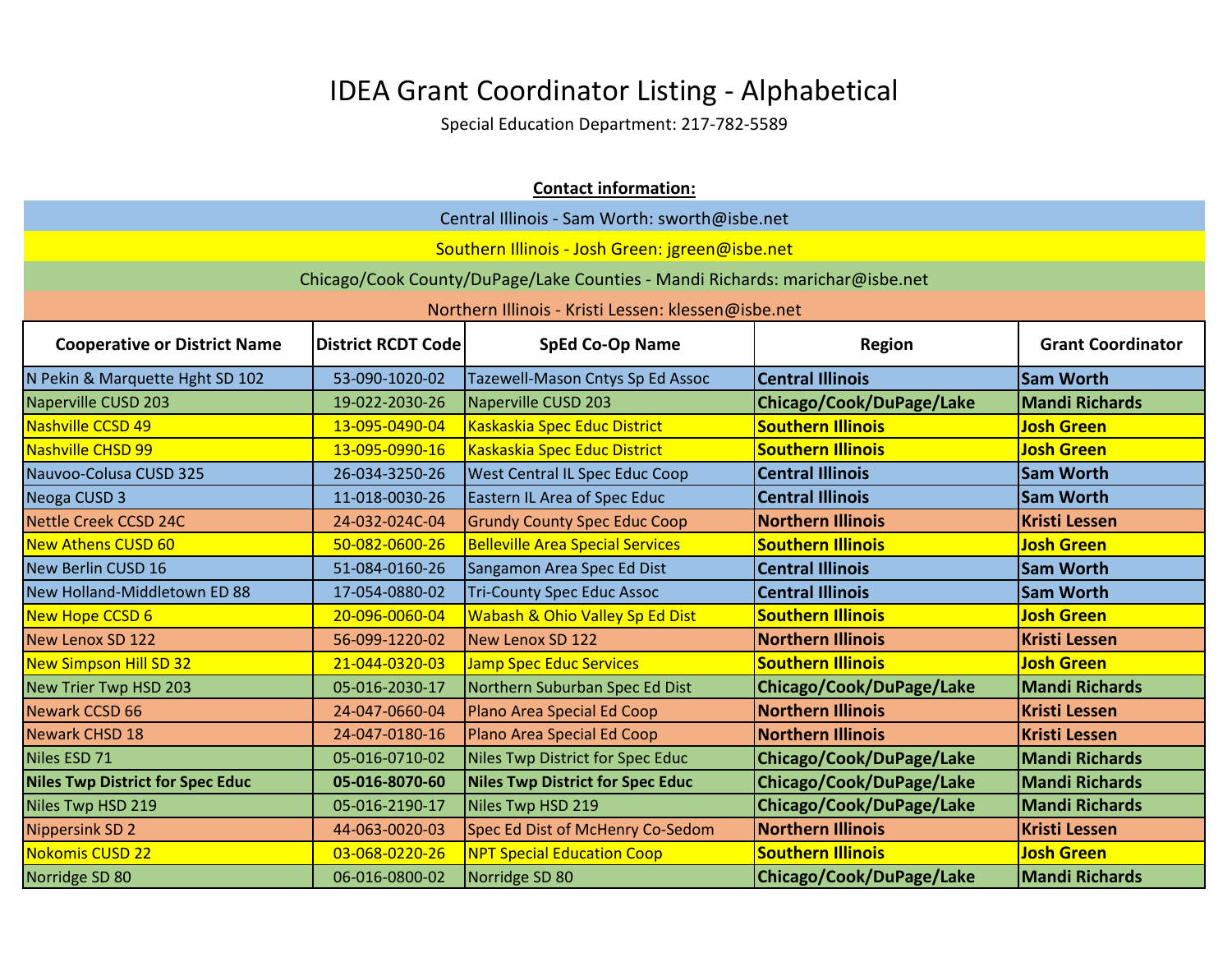|                                       | <b>Contact information:</b>                   |                                                                              |                          |                          |  |
|---------------------------------------|-----------------------------------------------|------------------------------------------------------------------------------|--------------------------|--------------------------|--|
|                                       | Central Illinois - Sam Worth: sworth@isbe.net |                                                                              |                          |                          |  |
|                                       |                                               | Southern Illinois - Josh Green: jgreen@isbe.net                              |                          |                          |  |
|                                       |                                               | Chicago/Cook County/DuPage/Lake Counties - Mandi Richards: marichar@isbe.net |                          |                          |  |
|                                       |                                               | Northern Illinois - Kristi Lessen: klessen@isbe.net                          |                          |                          |  |
| <b>Cooperative or District Name</b>   | <b>District RCDT Code</b>                     | <b>SpEd Co-Op Name</b>                                                       | <b>Region</b>            | <b>Grant Coordinator</b> |  |
| Norris City-Omaha-Enfield CUSD 3      | 20-097-0030-26                                | Wabash & Ohio Valley Sp Ed Dist                                              | <b>Southern Illinois</b> | <b>Josh Green</b>        |  |
| North Boone CUSD 200                  | 04-004-2000-26                                | North Boone CUSD 200                                                         | <b>Northern Illinois</b> | <b>Kristi Lessen</b>     |  |
| North Chicago SD 187                  | 34-049-1870-26                                | Spec Educ Dist Lake County/Sedol                                             | Chicago/Cook/DuPage/Lake | <b>Mandi Richards</b>    |  |
| North Clay CUSD 25                    | 12-013-0250-26                                | South Eastern Sp Ed Program                                                  | <b>Southern Illinois</b> | <b>Josh Green</b>        |  |
| <b>North DuPage Sp Ed Cooperative</b> | 19-022-8020-60                                | <b>North DuPage Sp Ed Cooperative</b>                                        | Chicago/Cook/DuPage/Lake | <b>Mandi Richards</b>    |  |
| <b>North Greene CUSD 3</b>            | 40-031-0030-26                                | <b>Four Rivers Spec Educ Dist</b>                                            | <b>Southern Illinois</b> | <b>Josh Green</b>        |  |
| North Mac CUSD 34                     | 40-056-0340-26                                | <b>Sangamon Area Spec Ed Dist</b>                                            | <b>Southern Illinois</b> | <b>Josh Green</b>        |  |
| North Palos SD 117                    | 07-016-1170-02                                | Southwest Cook Coop Spec Ed                                                  | Chicago/Cook/DuPage/Lake | <b>Mandi Richards</b>    |  |
| North Shore SD 112                    | 34-049-1120-02                                | Northern Suburban Spec Ed Dist                                               | Chicago/Cook/DuPage/Lake | <b>Mandi Richards</b>    |  |
| North Wamac SD 186                    | 13-014-1860-02                                | Kaskaskia Spec Educ District                                                 | <b>Southern Illinois</b> | <b>Josh Green</b>        |  |
| North Wayne CUSD 200                  | 20-096-2000-26                                | Wabash & Ohio Valley Sp Ed Dist                                              | <b>Southern Illinois</b> | <b>Josh Green</b>        |  |
| Northbrook ESD 27                     | 05-016-0270-02                                | Northern Suburban Spec Ed Dist                                               | Chicago/Cook/DuPage/Lake | <b>Mandi Richards</b>    |  |
| Northbrook SD 28                      | 05-016-0280-02                                | Northern Suburban Spec Ed Dist                                               | Chicago/Cook/DuPage/Lake | <b>Mandi Richards</b>    |  |
| Northbrook/Glenview SD 30             | 05-016-0300-02                                | Northern Suburban Spec Ed Dist                                               | Chicago/Cook/DuPage/Lake | <b>Mandi Richards</b>    |  |
| Northern Suburban Spec Ed Dist        | 34-049-8040-60                                | Northern Suburban Spec Ed Dist                                               | Chicago/Cook/DuPage/Lake | <b>Mandi Richards</b>    |  |
| Northfield Twp HSD 225                | 05-016-2250-17                                | Northern Suburban Spec Ed Dist                                               | Chicago/Cook/DuPage/Lake | <b>Mandi Richards</b>    |  |
| <b>Northwest Sp Ed Cooperative</b>    | 08-043-2100-61                                | <b>Northwest Sp Ed Cooperative</b>                                           | <b>Northern Illinois</b> | <b>Kristi Lessen</b>     |  |
| Northwestern CUSD 2                   | 40-056-0020-26                                | <b>Four Rivers Spec Educ Dist</b>                                            | <b>Southern Illinois</b> | <b>Josh Green</b>        |  |
| <b>Northwestern Illinois Assn</b>     | 16-019-4270-61                                | Northwestern Illinois Assn                                                   | <b>Northern Illinois</b> | <b>Kristi Lessen</b>     |  |
| Norwood ESD 63                        | 48-072-0630-02                                | Spec Educ Assoc of Peoria County                                             | <b>Central Illinois</b>  | <b>Sam Worth</b>         |  |
| <b>NW Suburban Spec Educ Org</b>      | 05-016-8050-60                                | <b>NW Suburban Spec Educ Org</b>                                             | Chicago/Cook/DuPage/Lake | <b>Mandi Richards</b>    |  |
| O Fallon CCSD 90                      | 50-082-0900-04                                | <b>Belleville Area Special Services</b>                                      | <b>Southern Illinois</b> | <b>Josh Green</b>        |  |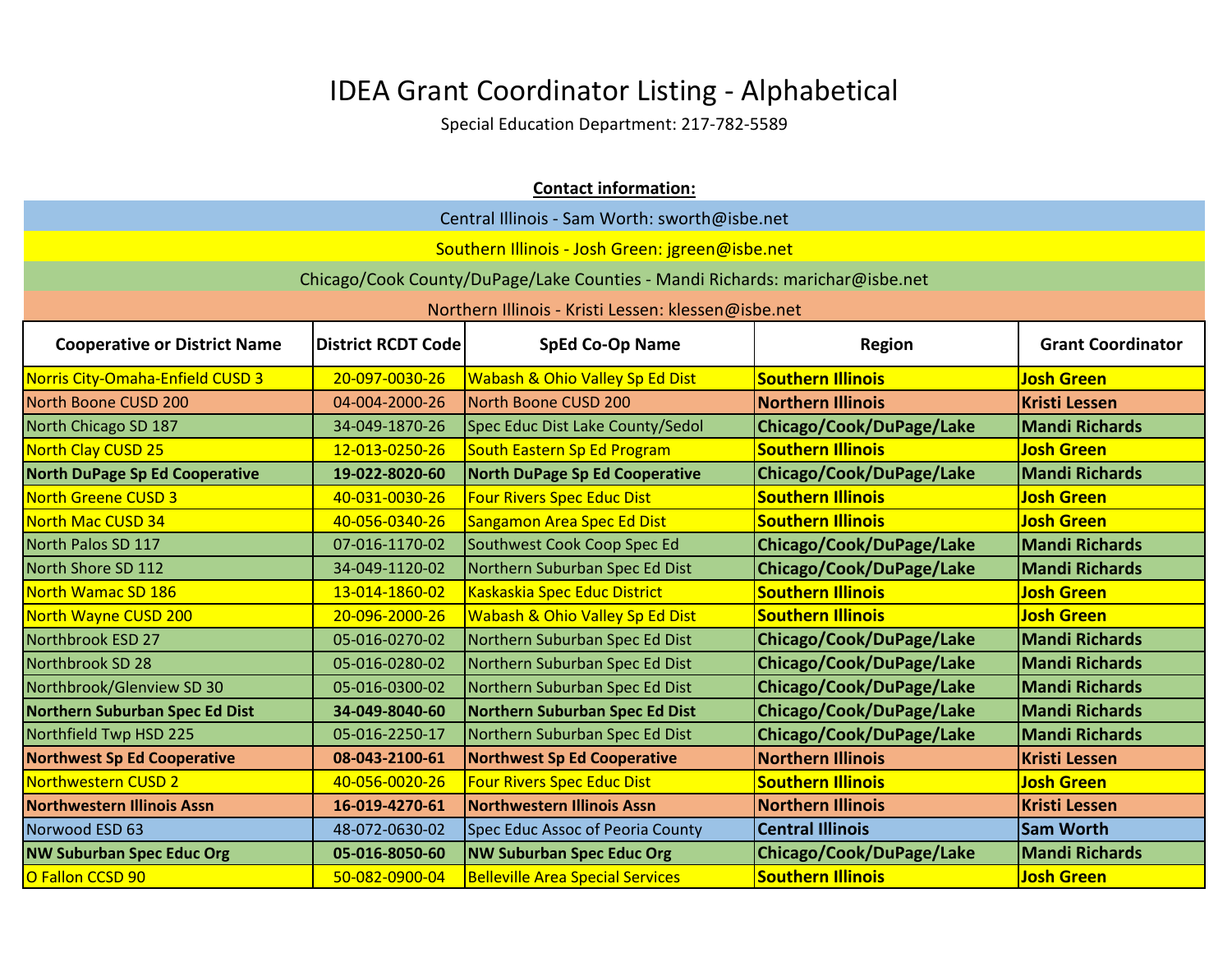|                                                                                                                                         | <b>Contact information:</b> |                                                                              |                          |                       |
|-----------------------------------------------------------------------------------------------------------------------------------------|-----------------------------|------------------------------------------------------------------------------|--------------------------|-----------------------|
|                                                                                                                                         |                             | Central Illinois - Sam Worth: sworth@isbe.net                                |                          |                       |
|                                                                                                                                         |                             | Southern Illinois - Josh Green: jgreen@isbe.net                              |                          |                       |
|                                                                                                                                         |                             | Chicago/Cook County/DuPage/Lake Counties - Mandi Richards: marichar@isbe.net |                          |                       |
|                                                                                                                                         |                             | Northern Illinois - Kristi Lessen: klessen@isbe.net                          |                          |                       |
| <b>Grant Coordinator</b><br><b>Cooperative or District Name</b><br><b>District RCDT Code</b><br><b>SpEd Co-Op Name</b><br><b>Region</b> |                             |                                                                              |                          |                       |
| O Fallon Twp HSD 203                                                                                                                    | 50-082-2030-17              | O Fallon Twp HSD 203                                                         | <b>Southern Illinois</b> | <b>Josh Green</b>     |
| Oak Grove SD 68 Bartonville                                                                                                             | 48-072-0680-02              | Spec Educ Assoc of Peoria County                                             | <b>Central Illinois</b>  | <b>Sam Worth</b>      |
| Oak Grove SD 68 Green Oaks                                                                                                              | 34-049-0680-02              | Spec Educ Dist Lake County/Sedol                                             | Chicago/Cook/DuPage/Lake | <b>Mandi Richards</b> |
| Oak Lawn CHSD 229                                                                                                                       | 07-016-2290-16              | A E R O Spec Educ Coop                                                       | Chicago/Cook/DuPage/Lake | <b>Mandi Richards</b> |
| Oak Lawn-Hometown SD 123                                                                                                                | 07-016-1230-02              | Oak Lawn-Hometown SD 123                                                     | Chicago/Cook/DuPage/Lake | <b>Mandi Richards</b> |
| Oak Park - River Forest SD 200                                                                                                          | 06-016-2000-13              | Oak Park - River Forest SD 200                                               | Chicago/Cook/DuPage/Lake | <b>Mandi Richards</b> |
| Oak Park ESD 97                                                                                                                         | 06-016-0970-02              | Oak Park ESD 97                                                              | Chicago/Cook/DuPage/Lake | <b>Mandi Richards</b> |
| Oakdale CCSD 1                                                                                                                          | 13-095-0010-04              | Kaskaskia Spec Educ District                                                 | <b>Southern Illinois</b> | <b>Josh Green</b>     |
| Oakland CUSD 5                                                                                                                          | 11-015-0050-26              | Eastern IL Area of Spec Educ                                                 | <b>Central Illinois</b>  | <b>Sam Worth</b>      |
| Oakwood CUSD 76                                                                                                                         | 54-092-0760-26              | Vermilion Assoc for Spec Educ                                                | <b>Central Illinois</b>  | <b>Sam Worth</b>      |
| Oblong CUSD 4                                                                                                                           | 12-017-0040-26              | South Eastern Sp Ed Program                                                  | <b>Southern Illinois</b> | <b>Josh Green</b>     |
| Odell CCSD 435                                                                                                                          | 17-053-4350-04              | Livingston Co Spec Services Unit                                             | <b>Central Illinois</b>  | <b>Sam Worth</b>      |
| Odin PSD 722                                                                                                                            | 13-058-7220-26              | Kaskaskia Spec Educ District                                                 | <b>Southern Illinois</b> | <b>Josh Green</b>     |
| <b>Ogle Co Education Cooperative</b>                                                                                                    | 47-071-8010-60              | <b>Ogle Co Education Cooperative</b>                                         | <b>Northern Illinois</b> | <b>Kristi Lessen</b>  |
| Oglesby ESD 125                                                                                                                         | 35-050-1250-02              | LaSalle Putnam Alliance                                                      | <b>Northern Illinois</b> | <b>Kristi Lessen</b>  |
| Ohio CCSD 17                                                                                                                            | 28-006-0170-04              | <b>BMP Tri County Special Ed Coop</b>                                        | <b>Northern Illinois</b> | <b>Kristi Lessen</b>  |
| Ohio CHSD 505                                                                                                                           | 28-006-5050-16              | <b>BMP Tri County Special Ed Coop</b>                                        | <b>Northern Illinois</b> | <b>Kristi Lessen</b>  |
| Okaw Valley CUSD 302                                                                                                                    | 11-070-3020-26              | Eastern IL Area of Spec Educ                                                 | <b>Central Illinois</b>  | <b>Sam Worth</b>      |
| Olympia C U School Dist 16                                                                                                              | 17-064-0160-26              | <b>Tri-County Spec Educ Assoc</b>                                            | <b>Central Illinois</b>  | <b>Sam Worth</b>      |
| Opdyke-Belle-Rive CCSD 5                                                                                                                | 13-041-0050-04              | Franklin-Jefferson Co Sp Ed Dist                                             | <b>Southern Illinois</b> | <b>Josh Green</b>     |
| Orangeville CUSD 203                                                                                                                    | 08-089-2030-26              | Northwest Sp Ed Cooperative                                                  | <b>Northern Illinois</b> | <b>Kristi Lessen</b>  |
| Oregon CUSD 220                                                                                                                         | 47-071-2200-26              | <b>Ogle Co Education Cooperative</b>                                         | <b>Northern Illinois</b> | <b>Kristi Lessen</b>  |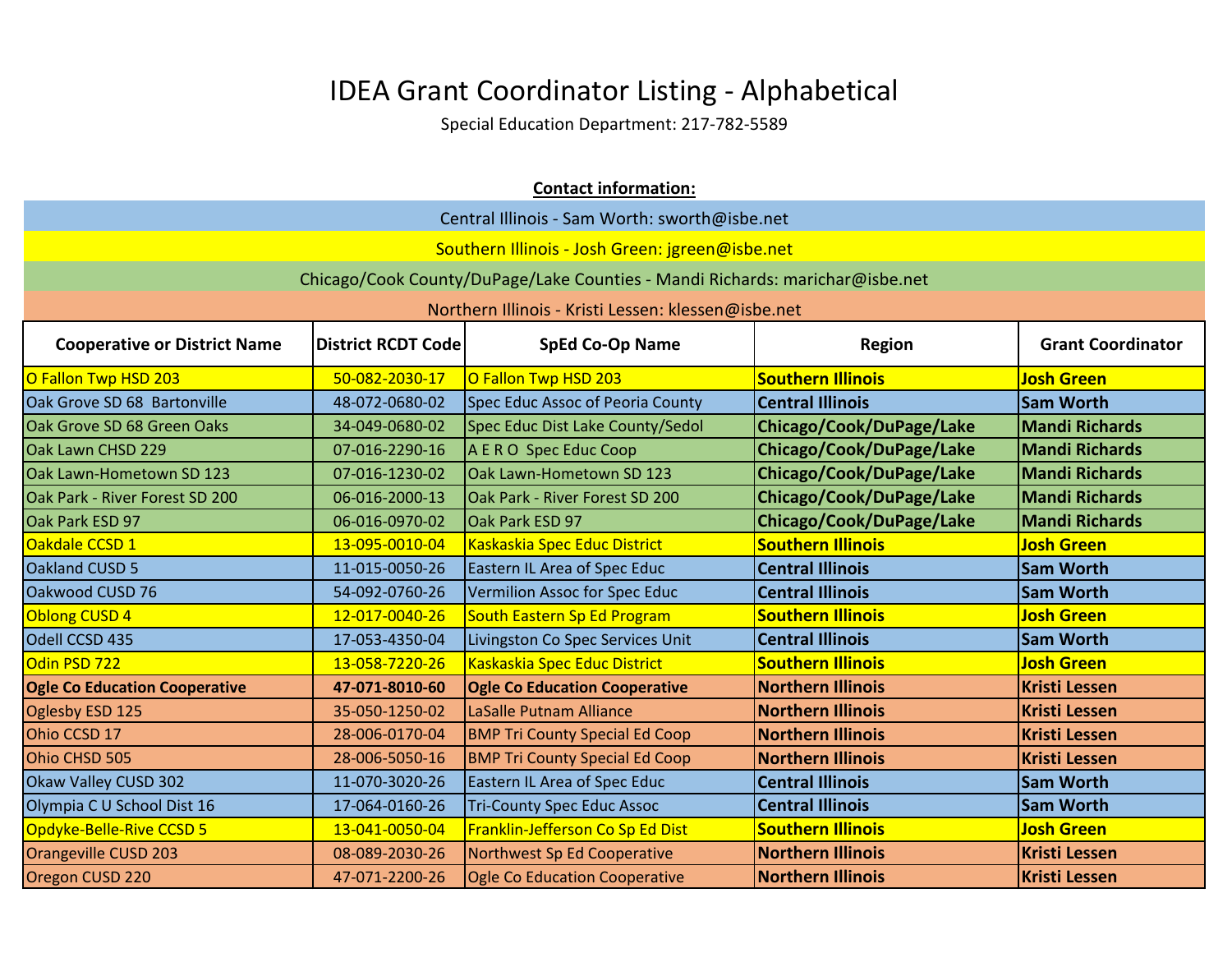|                                     | <b>Contact information:</b>                                                                      |                                                                              |                          |                       |  |
|-------------------------------------|--------------------------------------------------------------------------------------------------|------------------------------------------------------------------------------|--------------------------|-----------------------|--|
|                                     | Central Illinois - Sam Worth: sworth@isbe.net                                                    |                                                                              |                          |                       |  |
|                                     |                                                                                                  | Southern Illinois - Josh Green: jgreen@isbe.net                              |                          |                       |  |
|                                     |                                                                                                  | Chicago/Cook County/DuPage/Lake Counties - Mandi Richards: marichar@isbe.net |                          |                       |  |
|                                     |                                                                                                  | Northern Illinois - Kristi Lessen: klessen@isbe.net                          |                          |                       |  |
| <b>Cooperative or District Name</b> | <b>District RCDT Code</b><br><b>SpEd Co-Op Name</b><br><b>Grant Coordinator</b><br><b>Region</b> |                                                                              |                          |                       |  |
| <b>Orion CUSD 223</b>               | 28-037-2230-26                                                                                   | <b>Black Hawk Area Sp Ed District</b>                                        | <b>Northern Illinois</b> | <b>Kristi Lessen</b>  |  |
| Orland SD 135                       | 07-016-1350-02                                                                                   | Orland SD 135                                                                | Chicago/Cook/DuPage/Lake | <b>Mandi Richards</b> |  |
| Oswego CUSD 308                     | 24-047-3080-26                                                                                   | Oswego CUSD 308                                                              | <b>Northern Illinois</b> | <b>Kristi Lessen</b>  |  |
| Ottawa ESD 141                      | 35-050-1410-02                                                                                   | LaSalle Putnam Alliance                                                      | <b>Northern Illinois</b> | <b>Kristi Lessen</b>  |  |
| Ottawa Twp HSD 140                  | 35-050-1400-17                                                                                   | LaSalle Putnam Alliance                                                      | <b>Northern Illinois</b> | <b>Kristi Lessen</b>  |  |
| Palatine CCSD 15                    | 05-016-0150-04                                                                                   | Palatine CCSD 15                                                             | Chicago/Cook/DuPage/Lake | <b>Mandi Richards</b> |  |
| <b>Palestine CUSD 3</b>             | 12-017-0030-26                                                                                   | South Eastern Sp Ed Program                                                  | <b>Southern Illinois</b> | <b>Josh Green</b>     |  |
| Palos CCSD 118                      | 07-016-1180-04                                                                                   | Southwest Cook Coop Spec Ed                                                  | Chicago/Cook/DuPage/Lake | <b>Mandi Richards</b> |  |
| Palos Heights SD 128                | 07-016-1280-02                                                                                   | Palos Heights SD 128                                                         | Chicago/Cook/DuPage/Lake | <b>Mandi Richards</b> |  |
| Pana CUSD 8                         | 03-011-0080-26                                                                                   | <b>NPT Special Education Coop</b>                                            | <b>Southern Illinois</b> | <b>Josh Green</b>     |  |
| <b>Panhandle CUSD 2</b>             | 03-068-0020-26                                                                                   | Mid-State Spec Educ Jnt Agr                                                  | <b>Southern Illinois</b> | <b>Josh Green</b>     |  |
| Paris Cooperative High School       | 11-023-8000-80                                                                                   | <b>Eastern IL Area of Spec Educ</b>                                          | <b>Central Illinois</b>  | <b>Sam Worth</b>      |  |
| Paris CUSD 4                        | 11-023-0040-26                                                                                   | <b>Eastern IL Area of Spec Educ</b>                                          | <b>Central Illinois</b>  | <b>Sam Worth</b>      |  |
| Paris-Union SD 95                   | 11-023-0950-25                                                                                   | Eastern IL Area of Spec Educ                                                 | <b>Central Illinois</b>  | <b>Sam Worth</b>      |  |
| Park Forest SD 163                  | 07-016-1630-02                                                                                   | Speed SEJA #802                                                              | Chicago/Cook/DuPage/Lake | <b>Mandi Richards</b> |  |
| Park Ridge CCSD 64                  | 05-016-0640-04                                                                                   | Park Ridge CCSD 64                                                           | Chicago/Cook/DuPage/Lake | <b>Mandi Richards</b> |  |
| Patoka CUSD 100                     | 13-058-1000-26                                                                                   | Kaskaskia Spec Educ District                                                 | <b>Southern Illinois</b> | <b>Josh Green</b>     |  |
| Paw Paw CUSD 271                    | 47-052-2710-26                                                                                   | Lee County Spec Educ Assoc                                                   | <b>Northern Illinois</b> | <b>Kristi Lessen</b>  |  |
| Pawnee CUSD 11                      | 51-084-0110-26                                                                                   | Sangamon Area Spec Ed Dist                                                   | <b>Central Illinois</b>  | <b>Sam Worth</b>      |  |
| Paxton-Buckley-Loda CUD 10          | 09-027-0100-26                                                                                   | <b>Ford Special Education Coop</b>                                           | <b>Central Illinois</b>  | <b>Sam Worth</b>      |  |
| Payson CUSD 1                       | 01-001-0010-26                                                                                   | Spec Educ Assoc of Adams County                                              | <b>Central Illinois</b>  | <b>Sam Worth</b>      |  |
| Pearl City CUSD 200                 | 08-089-2000-26                                                                                   | Northwest Sp Ed Cooperative                                                  | <b>Northern Illinois</b> | <b>Kristi Lessen</b>  |  |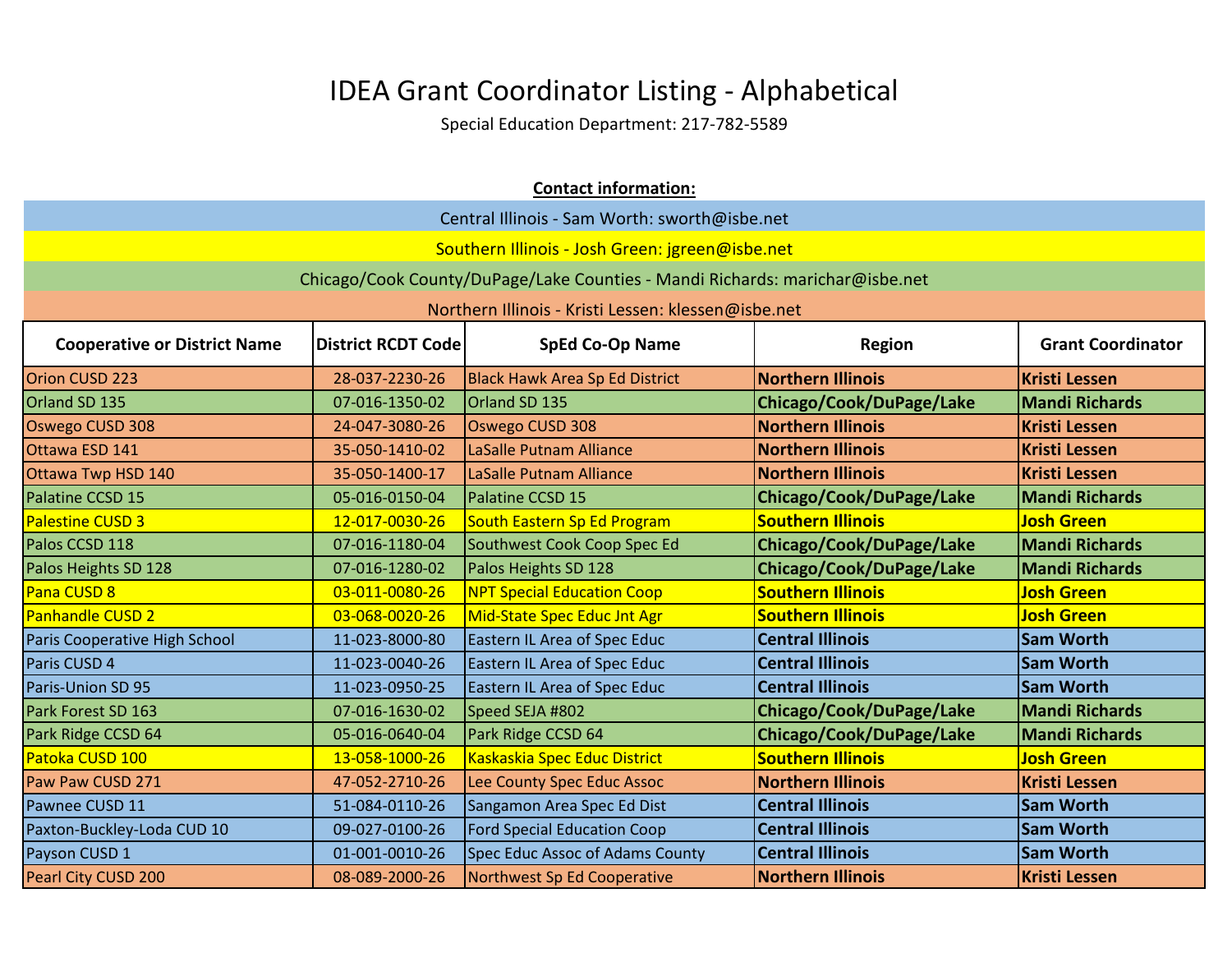|                                                                                                                                         | <b>Contact information:</b> |                                                                              |                          |                       |
|-----------------------------------------------------------------------------------------------------------------------------------------|-----------------------------|------------------------------------------------------------------------------|--------------------------|-----------------------|
| Central Illinois - Sam Worth: sworth@isbe.net                                                                                           |                             |                                                                              |                          |                       |
|                                                                                                                                         |                             | Southern Illinois - Josh Green: jgreen@isbe.net                              |                          |                       |
|                                                                                                                                         |                             | Chicago/Cook County/DuPage/Lake Counties - Mandi Richards: marichar@isbe.net |                          |                       |
|                                                                                                                                         |                             | Northern Illinois - Kristi Lessen: klessen@isbe.net                          |                          |                       |
| <b>Cooperative or District Name</b><br><b>District RCDT Code</b><br><b>SpEd Co-Op Name</b><br><b>Grant Coordinator</b><br><b>Region</b> |                             |                                                                              |                          |                       |
| Pecatonica CUSD 321                                                                                                                     | 04-101-3210-26              | <b>Winnebago County Spec Educ Coop</b>                                       | <b>Northern Illinois</b> | <b>Kristi Lessen</b>  |
| Pekin CSD 303                                                                                                                           | 53-090-3030-16              | Tazewell-Mason Cntys Sp Ed Assoc                                             | <b>Central Illinois</b>  | <b>Sam Worth</b>      |
| Pekin PSD 108                                                                                                                           | 53-090-1080-02              | Tazewell-Mason Cntys Sp Ed Assoc                                             | <b>Central Illinois</b>  | <b>Sam Worth</b>      |
| Pembroke CCSD 259                                                                                                                       | 32-046-2590-04              | Kankakee Area Spec Educ Coop                                                 | <b>Northern Illinois</b> | <b>Kristi Lessen</b>  |
| Pennoyer SD 79                                                                                                                          | 06-016-0790-02              | Leyden Area Spec Educ Coop                                                   | Chicago/Cook/DuPage/Lake | <b>Mandi Richards</b> |
| Peoria Heights CUSD 325                                                                                                                 | 48-072-3250-26              | Spec Educ Assoc of Peoria County                                             | <b>Central Illinois</b>  | <b>Sam Worth</b>      |
| Peoria SD 150                                                                                                                           | 48-072-1500-25              | Peoria SD 150                                                                | <b>Central Illinois</b>  | <b>Sam Worth</b>      |
| Peotone CUSD 207U                                                                                                                       | 56-099-207U-26              | S Will Co Coop for Spec Ed                                                   | <b>Northern Illinois</b> | <b>Kristi Lessen</b>  |
| <b>Perandoe Spec Educ District</b>                                                                                                      | 45-079-1320-61              | <b>Perandoe Spec Educ District</b>                                           | <b>Southern Illinois</b> | <b>Josh Green</b>     |
| Peru ESD 124                                                                                                                            | 35-050-1240-02              | LaSalle Putnam Alliance                                                      | <b>Northern Illinois</b> | <b>Kristi Lessen</b>  |
| Philip J Rock Center and School                                                                                                         | 19-022-0200-63              | Philip J Rock Center and School                                              | Chicago/Cook/DuPage/Lake | <b>Mandi Richards</b> |
| Pikeland CUSD 10                                                                                                                        | 01-075-0100-26              | Four Rivers Spec Educ Dist                                                   | <b>Central Illinois</b>  | <b>Sam Worth</b>      |
| Pinckneyville CHSD 101                                                                                                                  | 30-073-1010-16              | <b>Tri-County Sp Ed Jnt Agreement</b>                                        | <b>Southern Illinois</b> | <b>Josh Green</b>     |
| Pinckneyville SD 50                                                                                                                     | 30-073-0500-02              | <b>Tri-County Sp Ed Jnt Agreement</b>                                        | <b>Southern Illinois</b> | <b>Josh Green</b>     |
| Plainfield SD 202                                                                                                                       | 56-099-2020-22              | Plainfield SD 202                                                            | <b>Northern Illinois</b> | <b>Kristi Lessen</b>  |
| <b>Plano Area Special Ed Coop</b>                                                                                                       | 24-047-0880-61              | <b>Plano Area Special Ed Coop</b>                                            | <b>Northern Illinois</b> | <b>Kristi Lessen</b>  |
| Plano CUSD 88                                                                                                                           | 24-047-0880-26              | Plano Area Special Ed Coop                                                   | <b>Northern Illinois</b> | <b>Kristi Lessen</b>  |
| Pleasant Hill CUSD 3                                                                                                                    | 01-075-0030-26              | Four Rivers Spec Educ Dist                                                   | <b>Central Illinois</b>  | <b>Sam Worth</b>      |
| Pleasant Hill SD 69                                                                                                                     | 48-072-0690-02              | Spec Educ Assoc of Peoria County                                             | <b>Central Illinois</b>  | <b>Sam Worth</b>      |
| <b>Pleasant Plains CUSD 8</b>                                                                                                           | 51-084-0080-26              | Sangamon Area Spec Ed Dist                                                   | <b>Central Illinois</b>  | <b>Sam Worth</b>      |
| Pleasant Valley SD 62                                                                                                                   | 48-072-0620-02              | Spec Educ Assoc of Peoria County                                             | <b>Central Illinois</b>  | <b>Sam Worth</b>      |
| Pleasantdale SD 107                                                                                                                     | 06-016-1070-02              | Lagrange Area Dept Spec Ed-Ladse                                             | Chicago/Cook/DuPage/Lake | <b>Mandi Richards</b> |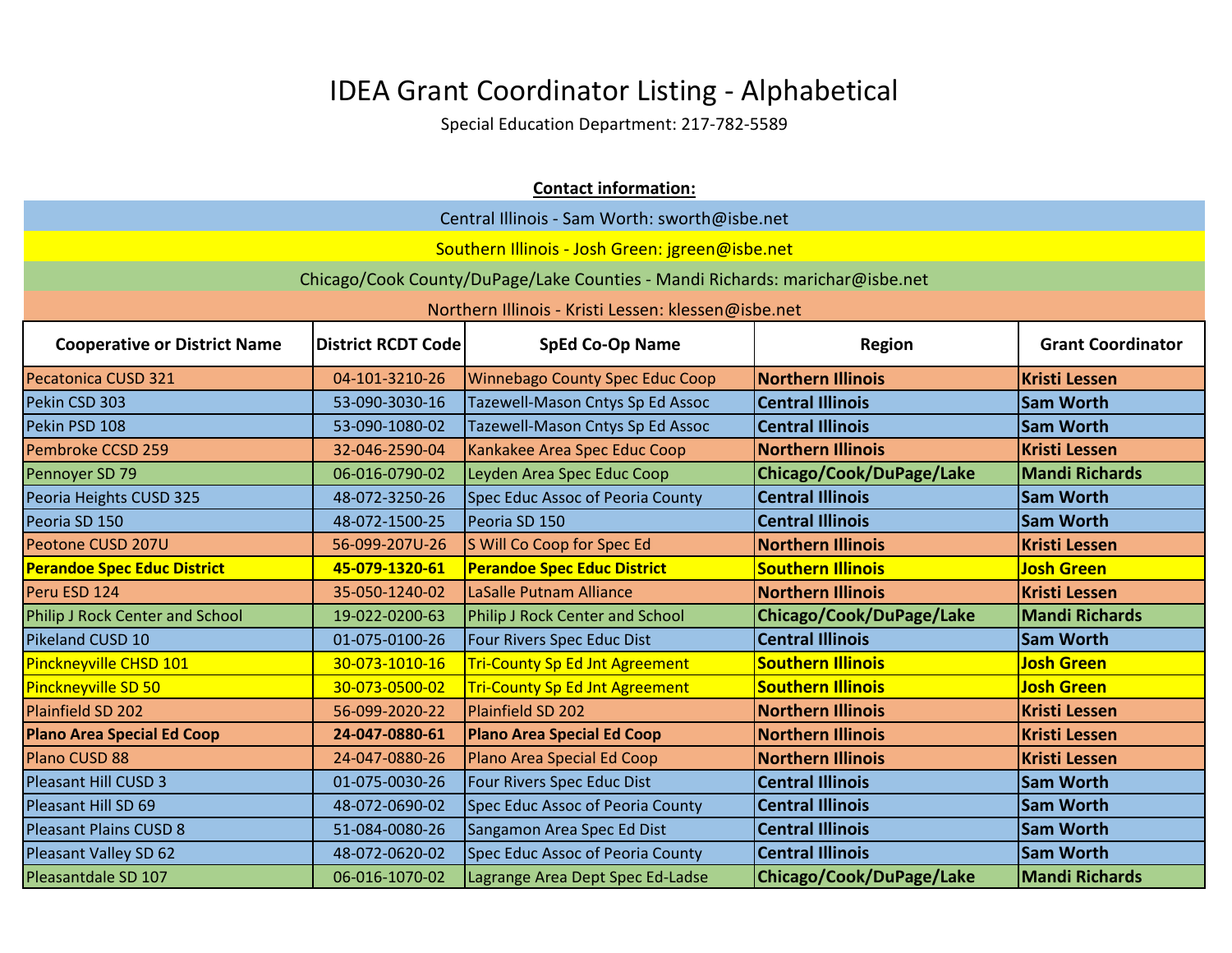|                                        |                                                                                                  | <b>Contact information:</b>                                                  |                          |                       |  |  |
|----------------------------------------|--------------------------------------------------------------------------------------------------|------------------------------------------------------------------------------|--------------------------|-----------------------|--|--|
|                                        | Central Illinois - Sam Worth: sworth@isbe.net                                                    |                                                                              |                          |                       |  |  |
|                                        |                                                                                                  | Southern Illinois - Josh Green: jgreen@isbe.net                              |                          |                       |  |  |
|                                        |                                                                                                  | Chicago/Cook County/DuPage/Lake Counties - Mandi Richards: marichar@isbe.net |                          |                       |  |  |
|                                        |                                                                                                  | Northern Illinois - Kristi Lessen: klessen@isbe.net                          |                          |                       |  |  |
| <b>Cooperative or District Name</b>    | <b>Grant Coordinator</b><br><b>District RCDT Code</b><br><b>SpEd Co-Op Name</b><br><b>Region</b> |                                                                              |                          |                       |  |  |
| Polo CUSD 222                          | 47-071-2220-26                                                                                   | <b>Ogle Co Education Cooperative</b>                                         | <b>Northern Illinois</b> | <b>Kristi Lessen</b>  |  |  |
| Pontiac CCSD 429                       | 17-053-4290-04                                                                                   | Pontiac CCSD 429                                                             | <b>Central Illinois</b>  | <b>Sam Worth</b>      |  |  |
| Pontiac Twp HSD 90                     | 17-053-0900-17                                                                                   | Livingston Co Spec Services Unit                                             | <b>Central Illinois</b>  | <b>Sam Worth</b>      |  |  |
| Pontiac-W Holliday SD 105              | 50-082-1050-02                                                                                   | <b>Belleville Area Special Services</b>                                      | <b>Southern Illinois</b> | <b>Josh Green</b>     |  |  |
| Pope Co CUD 1                          | 20-076-0010-26                                                                                   | Wabash & Ohio Valley Sp Ed Dist                                              | <b>Southern Illinois</b> | <b>Josh Green</b>     |  |  |
| Porta CUSD 202                         | 51-065-2020-26                                                                                   | Sangamon Area Spec Ed Dist                                                   | <b>Central Illinois</b>  | <b>Sam Worth</b>      |  |  |
| Posen-Robbins ESD 143-5                | 07-016-1435-02                                                                                   | <b>Eisenhower Cooperative</b>                                                | Chicago/Cook/DuPage/Lake | <b>Mandi Richards</b> |  |  |
| Potomac CUSD 10                        | 54-092-0100-26                                                                                   | Vermilion Assoc for Spec Educ                                                | <b>Central Illinois</b>  | <b>Sam Worth</b>      |  |  |
| Prairie Central C U School Dist 8      | 17-053-0080-26                                                                                   | Livingston Co Spec Services Unit                                             | <b>Central Illinois</b>  | <b>Sam Worth</b>      |  |  |
| <b>Prairie Crossing Charter School</b> | 34-049-9000-90                                                                                   | <b>Prairie Crossing Charter School</b>                                       | Chicago/Cook/DuPage/Lake | <b>Mandi Richards</b> |  |  |
| <b>Prairie Du Rocher CCSD 134</b>      | 45-079-1340-04                                                                                   | <b>Perandoe Spec Educ District</b>                                           | <b>Southern Illinois</b> | <b>Josh Green</b>     |  |  |
| <b>Prairie Grove CSD 46</b>            | 44-063-0460-03                                                                                   | <b>Prairie Grove CSD 46</b>                                                  | <b>Northern Illinois</b> | <b>Kristi Lessen</b>  |  |  |
| Prairie Hill CCSD 133                  | 04-101-1330-04                                                                                   | <b>Winnebago County Spec Educ Coop</b>                                       | <b>Northern Illinois</b> | <b>Kristi Lessen</b>  |  |  |
| Prairie-Hills ESD 144                  | 07-016-1440-02                                                                                   | Speed SEJA #802                                                              | Chicago/Cook/DuPage/Lake | <b>Mandi Richards</b> |  |  |
| Prairieview-Ogden CCSD 197             | 09-010-1970-04                                                                                   | Rural Champaign Co Spec Ed Coop                                              | <b>Central Illinois</b>  | <b>Sam Worth</b>      |  |  |
| <b>Princeton ESD 115</b>               | 28-006-1150-02                                                                                   | <b>BMP Tri County Special Ed Coop</b>                                        | <b>Northern Illinois</b> | <b>Kristi Lessen</b>  |  |  |
| <b>Princeton HSD 500</b>               | 28-006-5000-15                                                                                   | <b>BMP Tri County Special Ed Coop</b>                                        | <b>Northern Illinois</b> | <b>Kristi Lessen</b>  |  |  |
| Princeville CUSD 326                   | 48-072-3260-26                                                                                   | Spec Educ Assoc of Peoria County                                             | <b>Central Illinois</b>  | <b>Sam Worth</b>      |  |  |
| Prophetstown-Lyndon-Tampico CUSD3      | 47-098-0030-26                                                                                   | <b>Bi-County Special Educ Coop</b>                                           | <b>Northern Illinois</b> | <b>Kristi Lessen</b>  |  |  |
| Prospect Heights SD 23                 | 05-016-0230-02                                                                                   | <b>NW Suburban Spec Educ Org</b>                                             | Chicago/Cook/DuPage/Lake | <b>Mandi Richards</b> |  |  |
| <b>Proviso Area Exceptional Child</b>  | 06-016-8030-60                                                                                   | <b>Proviso Area Exceptional Child</b>                                        | Chicago/Cook/DuPage/Lake | <b>Mandi Richards</b> |  |  |
| Proviso Twp HSD 209                    | 06-016-2090-17                                                                                   | <b>Proviso Area Exceptional Child</b>                                        | Chicago/Cook/DuPage/Lake | <b>Mandi Richards</b> |  |  |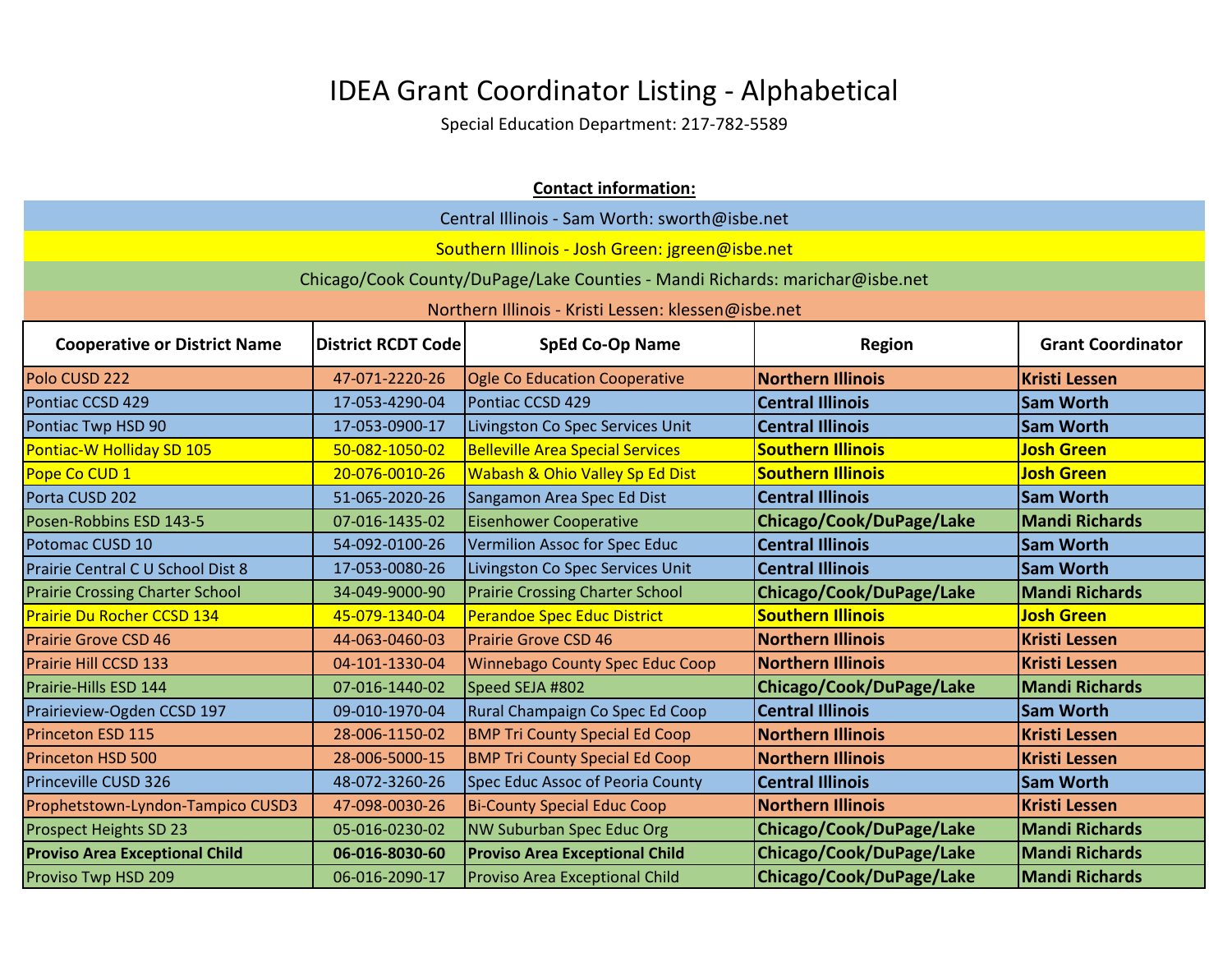|                                               |                                                                                                  | <b>Contact information:</b>                                                  |                          |                       |  |
|-----------------------------------------------|--------------------------------------------------------------------------------------------------|------------------------------------------------------------------------------|--------------------------|-----------------------|--|
| Central Illinois - Sam Worth: sworth@isbe.net |                                                                                                  |                                                                              |                          |                       |  |
|                                               |                                                                                                  | Southern Illinois - Josh Green: jgreen@isbe.net                              |                          |                       |  |
|                                               |                                                                                                  | Chicago/Cook County/DuPage/Lake Counties - Mandi Richards: marichar@isbe.net |                          |                       |  |
|                                               |                                                                                                  | Northern Illinois - Kristi Lessen: klessen@isbe.net                          |                          |                       |  |
| <b>Cooperative or District Name</b>           | <b>SpEd Co-Op Name</b><br><b>Grant Coordinator</b><br><b>District RCDT Code</b><br><b>Region</b> |                                                                              |                          |                       |  |
| <b>Putnam County CUSD 535</b>                 | 35-078-5350-26                                                                                   | LaSalle Putnam Alliance                                                      | <b>Northern Illinois</b> | <b>Kristi Lessen</b>  |  |
| Queen Bee SD 16                               | 19-022-0160-02                                                                                   | <b>Coop Assoc for Spec Educ</b>                                              | Chicago/Cook/DuPage/Lake | <b>Mandi Richards</b> |  |
| Quincy SD 172                                 | 01-001-1720-22                                                                                   | <b>Spec Educ Assoc of Adams County</b>                                       | <b>Central Illinois</b>  | <b>Sam Worth</b>      |  |
| ROWVACUSD 208                                 | 33-048-2080-26                                                                                   | Knox Warren Spec Ed Districts                                                | <b>Central Illinois</b>  | <b>Sam Worth</b>      |  |
| <b>Raccoon Cons SD 1</b>                      | 13-058-0010-03                                                                                   | Kaskaskia Spec Educ District                                                 | <b>Southern Illinois</b> | <b>Josh Green</b>     |  |
| Ramsey CUSD 204                               | 03-026-2040-26                                                                                   | Mid-State Spec Educ Jnt Agr                                                  | <b>Southern Illinois</b> | <b>Josh Green</b>     |  |
| Rankin CSD 98                                 | 53-090-0980-02                                                                                   | Tazewell-Mason Cntys Sp Ed Assoc                                             | <b>Central Illinois</b>  | <b>Sam Worth</b>      |  |
| <b>Rantoul City SD 137</b>                    | 09-010-1370-02                                                                                   | Rantoul City SD 137                                                          | <b>Central Illinois</b>  | <b>Sam Worth</b>      |  |
| <b>Rantoul Township HSD 193</b>               | 09-010-1930-17                                                                                   | Rural Champaign Co Spec Ed Coop                                              | <b>Central Illinois</b>  | <b>Sam Worth</b>      |  |
| <b>Reavis Twp HSD 220</b>                     | 07-016-2200-17                                                                                   | A E R O Spec Educ Coop                                                       | Chicago/Cook/DuPage/Lake | <b>Mandi Richards</b> |  |
| <b>Red Bud CUSD 132</b>                       | 45-079-1320-26                                                                                   | Perandoe Spec Educ District                                                  | <b>Southern Illinois</b> | <b>Josh Green</b>     |  |
| <b>Red Hill CUSD 10</b>                       | 12-051-0100-26                                                                                   | South Eastern Sp Ed Program                                                  | <b>Southern Illinois</b> | <b>Josh Green</b>     |  |
| <b>Reed Custer CUSD 255U</b>                  | 56-099-255U-26                                                                                   | S Will Co Coop for Spec Ed                                                   | <b>Northern Illinois</b> | <b>Kristi Lessen</b>  |  |
| <b>Region III Spec Ed Coop</b>                | 41-057-8010-60                                                                                   | <b>Region III Spec Ed Coop</b>                                               | <b>Southern Illinois</b> | <b>Josh Green</b>     |  |
| Rhodes SD 84-5                                | 06-016-0845-02                                                                                   | Leyden Area Spec Educ Coop                                                   | Chicago/Cook/DuPage/Lake | <b>Mandi Richards</b> |  |
| Rich Twp HSD 227                              | 07-016-2270-17                                                                                   | Speed SEJA #802                                                              | Chicago/Cook/DuPage/Lake | <b>Mandi Richards</b> |  |
| <b>Richland County CUSD 1</b>                 | 12-080-0010-26                                                                                   | South Eastern Sp Ed Program                                                  | <b>Southern Illinois</b> | <b>Josh Green</b>     |  |
| <b>Richland GSD 88A</b>                       | 56-099-088A-02                                                                                   | Lockport Area Spec Educ Coop                                                 | <b>Northern Illinois</b> | <b>Kristi Lessen</b>  |  |
| <b>Richmond-Burton CHSD 157</b>               | 44-063-1570-16                                                                                   | Spec Ed Dist of McHenry Co-Sedom                                             | <b>Northern Illinois</b> | <b>Kristi Lessen</b>  |  |
| <b>Ridgeland SD 122</b>                       | 07-016-1220-02                                                                                   | A E R O Spec Educ Coop                                                       | Chicago/Cook/DuPage/Lake | <b>Mandi Richards</b> |  |
| Ridgeview Comm Unit Sch Dist 19               | 17-064-0190-26                                                                                   | <b>Tri-County Spec Educ Assoc</b>                                            | <b>Central Illinois</b>  | <b>Sam Worth</b>      |  |
| Ridgewood CHSD 234                            | 06-016-2340-16                                                                                   | Leyden Area Spec Educ Coop                                                   | Chicago/Cook/DuPage/Lake | <b>Mandi Richards</b> |  |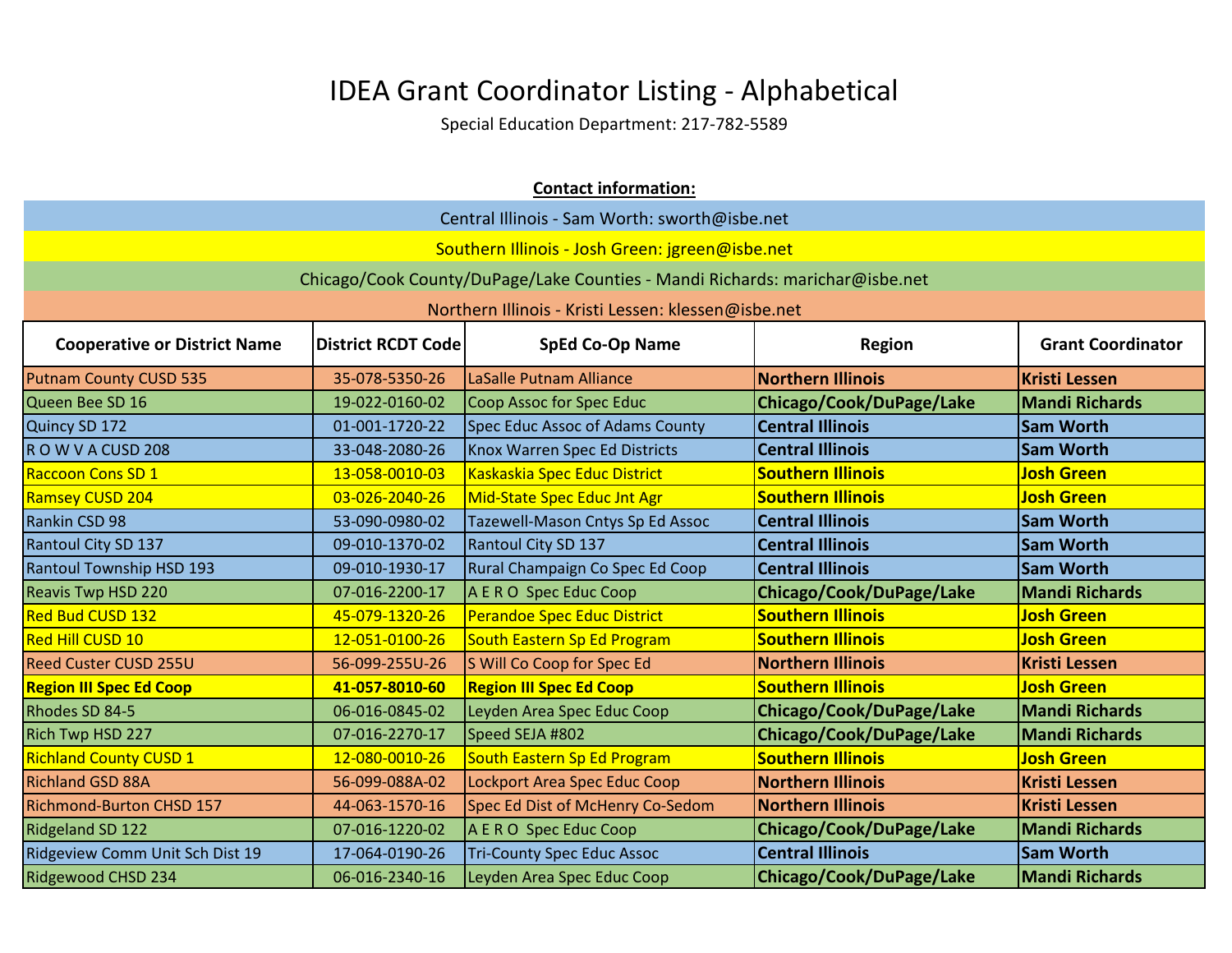| Central Illinois - Sam Worth: sworth@isbe.net<br>Southern Illinois - Josh Green: jgreen@isbe.net<br>Chicago/Cook County/DuPage/Lake Counties - Mandi Richards: marichar@isbe.net<br>Northern Illinois - Kristi Lessen: klessen@isbe.net<br><b>SpEd Co-Op Name</b><br><b>Grant Coordinator</b><br><b>Cooperative or District Name</b><br><b>District RCDT Code</b><br><b>Region</b><br><b>Northern Illinois</b><br><b>Kristi Lessen</b><br>44-063-0180-04<br>Spec Ed Dist of McHenry Co-Sedom<br><b>Riley CCSD 18</b><br><b>River Bend CUSD 2</b><br><b>Bi-County Special Educ Coop</b><br><b>Northern Illinois</b><br><b>Kristi Lessen</b><br>47-098-0020-26<br><b>River Forest SD 90</b><br>Chicago/Cook/DuPage/Lake<br><b>Mandi Richards</b><br><b>River Forest SD 90</b><br>06-016-0900-02<br><b>River Grove SD 85-5</b><br>Chicago/Cook/DuPage/Lake<br><b>Mandi Richards</b><br>06-016-0855-02<br>Leyden Area Spec Educ Coop<br>08-043-2100-26<br>Northwest Sp Ed Cooperative<br><b>Northern Illinois</b><br><b>Kristi Lessen</b><br><b>River Ridge CUSD 210</b><br><b>River Trails SD 26</b><br>NW Suburban Spec Educ Org<br>Chicago/Cook/DuPage/Lake<br><b>Mandi Richards</b><br>05-016-0260-02<br><b>Northern Illinois</b><br><b>Kristi Lessen</b><br><b>Riverdale CUSD 100</b><br>49-081-1000-26<br><b>Black Hawk Area Sp Ed District</b><br><b>Riverside SD 96</b><br>Chicago/Cook/DuPage/Lake<br><b>Mandi Richards</b><br>06-016-0960-02<br>Lagrange Area Dept Spec Ed-Ladse<br>Chicago/Cook/DuPage/Lake<br>Riverside-Brookfield Twp SD 208<br>06-016-2080-17<br>Lagrange Area Dept Spec Ed-Ladse<br><b>Mandi Richards</b><br><b>Central Illinois</b><br><b>Sam Worth</b><br><b>Riverton CUSD 14</b><br>Sangamon Area Spec Ed Dist<br>51-084-0140-26<br><b>Riverview CCSD 2</b><br>53-102-0020-04<br><b>Woodford County Spec Educ Assn</b><br><b>Central Illinois</b><br><b>Sam Worth</b><br><b>Woodford County Spec Educ Assn</b><br><b>Central Illinois</b><br><b>Sam Worth</b><br>Roanoke Benson CUSD 60<br>53-102-0600-26<br><b>Central Illinois</b><br><b>Sam Worth</b><br>53-090-0850-02<br>Tazewell-Mason Cntys Sp Ed Assoc<br>Robein SD 85<br><b>Southern Illinois</b><br><b>Robinson CUSD 2</b><br>12-017-0020-26<br>South Eastern Sp Ed Program<br><b>Josh Green</b><br><b>Northern Illinois</b><br><b>Kristi Lessen</b><br><b>Rochelle CCSD 231</b><br>Ogle Co Education Cooperative<br>47-071-2310-04<br><b>Northern Illinois</b><br><b>Rochelle Twp HSD 212</b><br>47-071-2120-17<br><b>Ogle Co Education Cooperative</b><br><b>Kristi Lessen</b><br>Rochester CUSD 3A<br><b>Rochester CUSD 3A</b><br>51-084-003A-26<br><b>Central Illinois</b><br><b>Sam Worth</b><br><b>Northern Illinois</b><br><b>Kristi Lessen</b><br><b>Rock Falls ESD 13</b><br>47-098-0130-02<br><b>Bi-County Special Educ Coop</b><br><b>Rock Falls Twp HSD 301</b><br><b>Bi-County Special Educ Coop</b><br><b>Northern Illinois</b><br><b>Kristi Lessen</b><br>47-098-3010-17<br><b>Rock Island SD 41</b><br>49-081-0410-25<br><b>Northern Illinois</b><br><b>Kristi Lessen</b><br><b>Black Hawk Area Sp Ed District</b><br><b>Northern Illinois</b><br><b>Kristi Lessen</b><br>Rockdale SD 84<br>56-099-0840-02<br>S Will Co Coop for Spec Ed<br>Rockford SD 205<br><b>Northern Illinois</b><br><b>Rockford SD 205</b><br>04-101-2050-25<br><b>Kristi Lessen</b> |  | <b>Contact information:</b> |  |  |  |  |
|---------------------------------------------------------------------------------------------------------------------------------------------------------------------------------------------------------------------------------------------------------------------------------------------------------------------------------------------------------------------------------------------------------------------------------------------------------------------------------------------------------------------------------------------------------------------------------------------------------------------------------------------------------------------------------------------------------------------------------------------------------------------------------------------------------------------------------------------------------------------------------------------------------------------------------------------------------------------------------------------------------------------------------------------------------------------------------------------------------------------------------------------------------------------------------------------------------------------------------------------------------------------------------------------------------------------------------------------------------------------------------------------------------------------------------------------------------------------------------------------------------------------------------------------------------------------------------------------------------------------------------------------------------------------------------------------------------------------------------------------------------------------------------------------------------------------------------------------------------------------------------------------------------------------------------------------------------------------------------------------------------------------------------------------------------------------------------------------------------------------------------------------------------------------------------------------------------------------------------------------------------------------------------------------------------------------------------------------------------------------------------------------------------------------------------------------------------------------------------------------------------------------------------------------------------------------------------------------------------------------------------------------------------------------------------------------------------------------------------------------------------------------------------------------------------------------------------------------------------------------------------------------------------------------------------------------------------------------------------------------------------------------------------------------------------------------------------------------------------------------------------------------------------------------------------------------------------------------------------------------------------------------------------------------------------------------------------------------------------------------|--|-----------------------------|--|--|--|--|
|                                                                                                                                                                                                                                                                                                                                                                                                                                                                                                                                                                                                                                                                                                                                                                                                                                                                                                                                                                                                                                                                                                                                                                                                                                                                                                                                                                                                                                                                                                                                                                                                                                                                                                                                                                                                                                                                                                                                                                                                                                                                                                                                                                                                                                                                                                                                                                                                                                                                                                                                                                                                                                                                                                                                                                                                                                                                                                                                                                                                                                                                                                                                                                                                                                                                                                                                                                     |  |                             |  |  |  |  |
|                                                                                                                                                                                                                                                                                                                                                                                                                                                                                                                                                                                                                                                                                                                                                                                                                                                                                                                                                                                                                                                                                                                                                                                                                                                                                                                                                                                                                                                                                                                                                                                                                                                                                                                                                                                                                                                                                                                                                                                                                                                                                                                                                                                                                                                                                                                                                                                                                                                                                                                                                                                                                                                                                                                                                                                                                                                                                                                                                                                                                                                                                                                                                                                                                                                                                                                                                                     |  |                             |  |  |  |  |
|                                                                                                                                                                                                                                                                                                                                                                                                                                                                                                                                                                                                                                                                                                                                                                                                                                                                                                                                                                                                                                                                                                                                                                                                                                                                                                                                                                                                                                                                                                                                                                                                                                                                                                                                                                                                                                                                                                                                                                                                                                                                                                                                                                                                                                                                                                                                                                                                                                                                                                                                                                                                                                                                                                                                                                                                                                                                                                                                                                                                                                                                                                                                                                                                                                                                                                                                                                     |  |                             |  |  |  |  |
|                                                                                                                                                                                                                                                                                                                                                                                                                                                                                                                                                                                                                                                                                                                                                                                                                                                                                                                                                                                                                                                                                                                                                                                                                                                                                                                                                                                                                                                                                                                                                                                                                                                                                                                                                                                                                                                                                                                                                                                                                                                                                                                                                                                                                                                                                                                                                                                                                                                                                                                                                                                                                                                                                                                                                                                                                                                                                                                                                                                                                                                                                                                                                                                                                                                                                                                                                                     |  |                             |  |  |  |  |
|                                                                                                                                                                                                                                                                                                                                                                                                                                                                                                                                                                                                                                                                                                                                                                                                                                                                                                                                                                                                                                                                                                                                                                                                                                                                                                                                                                                                                                                                                                                                                                                                                                                                                                                                                                                                                                                                                                                                                                                                                                                                                                                                                                                                                                                                                                                                                                                                                                                                                                                                                                                                                                                                                                                                                                                                                                                                                                                                                                                                                                                                                                                                                                                                                                                                                                                                                                     |  |                             |  |  |  |  |
|                                                                                                                                                                                                                                                                                                                                                                                                                                                                                                                                                                                                                                                                                                                                                                                                                                                                                                                                                                                                                                                                                                                                                                                                                                                                                                                                                                                                                                                                                                                                                                                                                                                                                                                                                                                                                                                                                                                                                                                                                                                                                                                                                                                                                                                                                                                                                                                                                                                                                                                                                                                                                                                                                                                                                                                                                                                                                                                                                                                                                                                                                                                                                                                                                                                                                                                                                                     |  |                             |  |  |  |  |
|                                                                                                                                                                                                                                                                                                                                                                                                                                                                                                                                                                                                                                                                                                                                                                                                                                                                                                                                                                                                                                                                                                                                                                                                                                                                                                                                                                                                                                                                                                                                                                                                                                                                                                                                                                                                                                                                                                                                                                                                                                                                                                                                                                                                                                                                                                                                                                                                                                                                                                                                                                                                                                                                                                                                                                                                                                                                                                                                                                                                                                                                                                                                                                                                                                                                                                                                                                     |  |                             |  |  |  |  |
|                                                                                                                                                                                                                                                                                                                                                                                                                                                                                                                                                                                                                                                                                                                                                                                                                                                                                                                                                                                                                                                                                                                                                                                                                                                                                                                                                                                                                                                                                                                                                                                                                                                                                                                                                                                                                                                                                                                                                                                                                                                                                                                                                                                                                                                                                                                                                                                                                                                                                                                                                                                                                                                                                                                                                                                                                                                                                                                                                                                                                                                                                                                                                                                                                                                                                                                                                                     |  |                             |  |  |  |  |
|                                                                                                                                                                                                                                                                                                                                                                                                                                                                                                                                                                                                                                                                                                                                                                                                                                                                                                                                                                                                                                                                                                                                                                                                                                                                                                                                                                                                                                                                                                                                                                                                                                                                                                                                                                                                                                                                                                                                                                                                                                                                                                                                                                                                                                                                                                                                                                                                                                                                                                                                                                                                                                                                                                                                                                                                                                                                                                                                                                                                                                                                                                                                                                                                                                                                                                                                                                     |  |                             |  |  |  |  |
|                                                                                                                                                                                                                                                                                                                                                                                                                                                                                                                                                                                                                                                                                                                                                                                                                                                                                                                                                                                                                                                                                                                                                                                                                                                                                                                                                                                                                                                                                                                                                                                                                                                                                                                                                                                                                                                                                                                                                                                                                                                                                                                                                                                                                                                                                                                                                                                                                                                                                                                                                                                                                                                                                                                                                                                                                                                                                                                                                                                                                                                                                                                                                                                                                                                                                                                                                                     |  |                             |  |  |  |  |
|                                                                                                                                                                                                                                                                                                                                                                                                                                                                                                                                                                                                                                                                                                                                                                                                                                                                                                                                                                                                                                                                                                                                                                                                                                                                                                                                                                                                                                                                                                                                                                                                                                                                                                                                                                                                                                                                                                                                                                                                                                                                                                                                                                                                                                                                                                                                                                                                                                                                                                                                                                                                                                                                                                                                                                                                                                                                                                                                                                                                                                                                                                                                                                                                                                                                                                                                                                     |  |                             |  |  |  |  |
|                                                                                                                                                                                                                                                                                                                                                                                                                                                                                                                                                                                                                                                                                                                                                                                                                                                                                                                                                                                                                                                                                                                                                                                                                                                                                                                                                                                                                                                                                                                                                                                                                                                                                                                                                                                                                                                                                                                                                                                                                                                                                                                                                                                                                                                                                                                                                                                                                                                                                                                                                                                                                                                                                                                                                                                                                                                                                                                                                                                                                                                                                                                                                                                                                                                                                                                                                                     |  |                             |  |  |  |  |
|                                                                                                                                                                                                                                                                                                                                                                                                                                                                                                                                                                                                                                                                                                                                                                                                                                                                                                                                                                                                                                                                                                                                                                                                                                                                                                                                                                                                                                                                                                                                                                                                                                                                                                                                                                                                                                                                                                                                                                                                                                                                                                                                                                                                                                                                                                                                                                                                                                                                                                                                                                                                                                                                                                                                                                                                                                                                                                                                                                                                                                                                                                                                                                                                                                                                                                                                                                     |  |                             |  |  |  |  |
|                                                                                                                                                                                                                                                                                                                                                                                                                                                                                                                                                                                                                                                                                                                                                                                                                                                                                                                                                                                                                                                                                                                                                                                                                                                                                                                                                                                                                                                                                                                                                                                                                                                                                                                                                                                                                                                                                                                                                                                                                                                                                                                                                                                                                                                                                                                                                                                                                                                                                                                                                                                                                                                                                                                                                                                                                                                                                                                                                                                                                                                                                                                                                                                                                                                                                                                                                                     |  |                             |  |  |  |  |
|                                                                                                                                                                                                                                                                                                                                                                                                                                                                                                                                                                                                                                                                                                                                                                                                                                                                                                                                                                                                                                                                                                                                                                                                                                                                                                                                                                                                                                                                                                                                                                                                                                                                                                                                                                                                                                                                                                                                                                                                                                                                                                                                                                                                                                                                                                                                                                                                                                                                                                                                                                                                                                                                                                                                                                                                                                                                                                                                                                                                                                                                                                                                                                                                                                                                                                                                                                     |  |                             |  |  |  |  |
|                                                                                                                                                                                                                                                                                                                                                                                                                                                                                                                                                                                                                                                                                                                                                                                                                                                                                                                                                                                                                                                                                                                                                                                                                                                                                                                                                                                                                                                                                                                                                                                                                                                                                                                                                                                                                                                                                                                                                                                                                                                                                                                                                                                                                                                                                                                                                                                                                                                                                                                                                                                                                                                                                                                                                                                                                                                                                                                                                                                                                                                                                                                                                                                                                                                                                                                                                                     |  |                             |  |  |  |  |
|                                                                                                                                                                                                                                                                                                                                                                                                                                                                                                                                                                                                                                                                                                                                                                                                                                                                                                                                                                                                                                                                                                                                                                                                                                                                                                                                                                                                                                                                                                                                                                                                                                                                                                                                                                                                                                                                                                                                                                                                                                                                                                                                                                                                                                                                                                                                                                                                                                                                                                                                                                                                                                                                                                                                                                                                                                                                                                                                                                                                                                                                                                                                                                                                                                                                                                                                                                     |  |                             |  |  |  |  |
|                                                                                                                                                                                                                                                                                                                                                                                                                                                                                                                                                                                                                                                                                                                                                                                                                                                                                                                                                                                                                                                                                                                                                                                                                                                                                                                                                                                                                                                                                                                                                                                                                                                                                                                                                                                                                                                                                                                                                                                                                                                                                                                                                                                                                                                                                                                                                                                                                                                                                                                                                                                                                                                                                                                                                                                                                                                                                                                                                                                                                                                                                                                                                                                                                                                                                                                                                                     |  |                             |  |  |  |  |
|                                                                                                                                                                                                                                                                                                                                                                                                                                                                                                                                                                                                                                                                                                                                                                                                                                                                                                                                                                                                                                                                                                                                                                                                                                                                                                                                                                                                                                                                                                                                                                                                                                                                                                                                                                                                                                                                                                                                                                                                                                                                                                                                                                                                                                                                                                                                                                                                                                                                                                                                                                                                                                                                                                                                                                                                                                                                                                                                                                                                                                                                                                                                                                                                                                                                                                                                                                     |  |                             |  |  |  |  |
|                                                                                                                                                                                                                                                                                                                                                                                                                                                                                                                                                                                                                                                                                                                                                                                                                                                                                                                                                                                                                                                                                                                                                                                                                                                                                                                                                                                                                                                                                                                                                                                                                                                                                                                                                                                                                                                                                                                                                                                                                                                                                                                                                                                                                                                                                                                                                                                                                                                                                                                                                                                                                                                                                                                                                                                                                                                                                                                                                                                                                                                                                                                                                                                                                                                                                                                                                                     |  |                             |  |  |  |  |
|                                                                                                                                                                                                                                                                                                                                                                                                                                                                                                                                                                                                                                                                                                                                                                                                                                                                                                                                                                                                                                                                                                                                                                                                                                                                                                                                                                                                                                                                                                                                                                                                                                                                                                                                                                                                                                                                                                                                                                                                                                                                                                                                                                                                                                                                                                                                                                                                                                                                                                                                                                                                                                                                                                                                                                                                                                                                                                                                                                                                                                                                                                                                                                                                                                                                                                                                                                     |  |                             |  |  |  |  |
|                                                                                                                                                                                                                                                                                                                                                                                                                                                                                                                                                                                                                                                                                                                                                                                                                                                                                                                                                                                                                                                                                                                                                                                                                                                                                                                                                                                                                                                                                                                                                                                                                                                                                                                                                                                                                                                                                                                                                                                                                                                                                                                                                                                                                                                                                                                                                                                                                                                                                                                                                                                                                                                                                                                                                                                                                                                                                                                                                                                                                                                                                                                                                                                                                                                                                                                                                                     |  |                             |  |  |  |  |
|                                                                                                                                                                                                                                                                                                                                                                                                                                                                                                                                                                                                                                                                                                                                                                                                                                                                                                                                                                                                                                                                                                                                                                                                                                                                                                                                                                                                                                                                                                                                                                                                                                                                                                                                                                                                                                                                                                                                                                                                                                                                                                                                                                                                                                                                                                                                                                                                                                                                                                                                                                                                                                                                                                                                                                                                                                                                                                                                                                                                                                                                                                                                                                                                                                                                                                                                                                     |  |                             |  |  |  |  |
|                                                                                                                                                                                                                                                                                                                                                                                                                                                                                                                                                                                                                                                                                                                                                                                                                                                                                                                                                                                                                                                                                                                                                                                                                                                                                                                                                                                                                                                                                                                                                                                                                                                                                                                                                                                                                                                                                                                                                                                                                                                                                                                                                                                                                                                                                                                                                                                                                                                                                                                                                                                                                                                                                                                                                                                                                                                                                                                                                                                                                                                                                                                                                                                                                                                                                                                                                                     |  |                             |  |  |  |  |
|                                                                                                                                                                                                                                                                                                                                                                                                                                                                                                                                                                                                                                                                                                                                                                                                                                                                                                                                                                                                                                                                                                                                                                                                                                                                                                                                                                                                                                                                                                                                                                                                                                                                                                                                                                                                                                                                                                                                                                                                                                                                                                                                                                                                                                                                                                                                                                                                                                                                                                                                                                                                                                                                                                                                                                                                                                                                                                                                                                                                                                                                                                                                                                                                                                                                                                                                                                     |  |                             |  |  |  |  |
|                                                                                                                                                                                                                                                                                                                                                                                                                                                                                                                                                                                                                                                                                                                                                                                                                                                                                                                                                                                                                                                                                                                                                                                                                                                                                                                                                                                                                                                                                                                                                                                                                                                                                                                                                                                                                                                                                                                                                                                                                                                                                                                                                                                                                                                                                                                                                                                                                                                                                                                                                                                                                                                                                                                                                                                                                                                                                                                                                                                                                                                                                                                                                                                                                                                                                                                                                                     |  |                             |  |  |  |  |
|                                                                                                                                                                                                                                                                                                                                                                                                                                                                                                                                                                                                                                                                                                                                                                                                                                                                                                                                                                                                                                                                                                                                                                                                                                                                                                                                                                                                                                                                                                                                                                                                                                                                                                                                                                                                                                                                                                                                                                                                                                                                                                                                                                                                                                                                                                                                                                                                                                                                                                                                                                                                                                                                                                                                                                                                                                                                                                                                                                                                                                                                                                                                                                                                                                                                                                                                                                     |  |                             |  |  |  |  |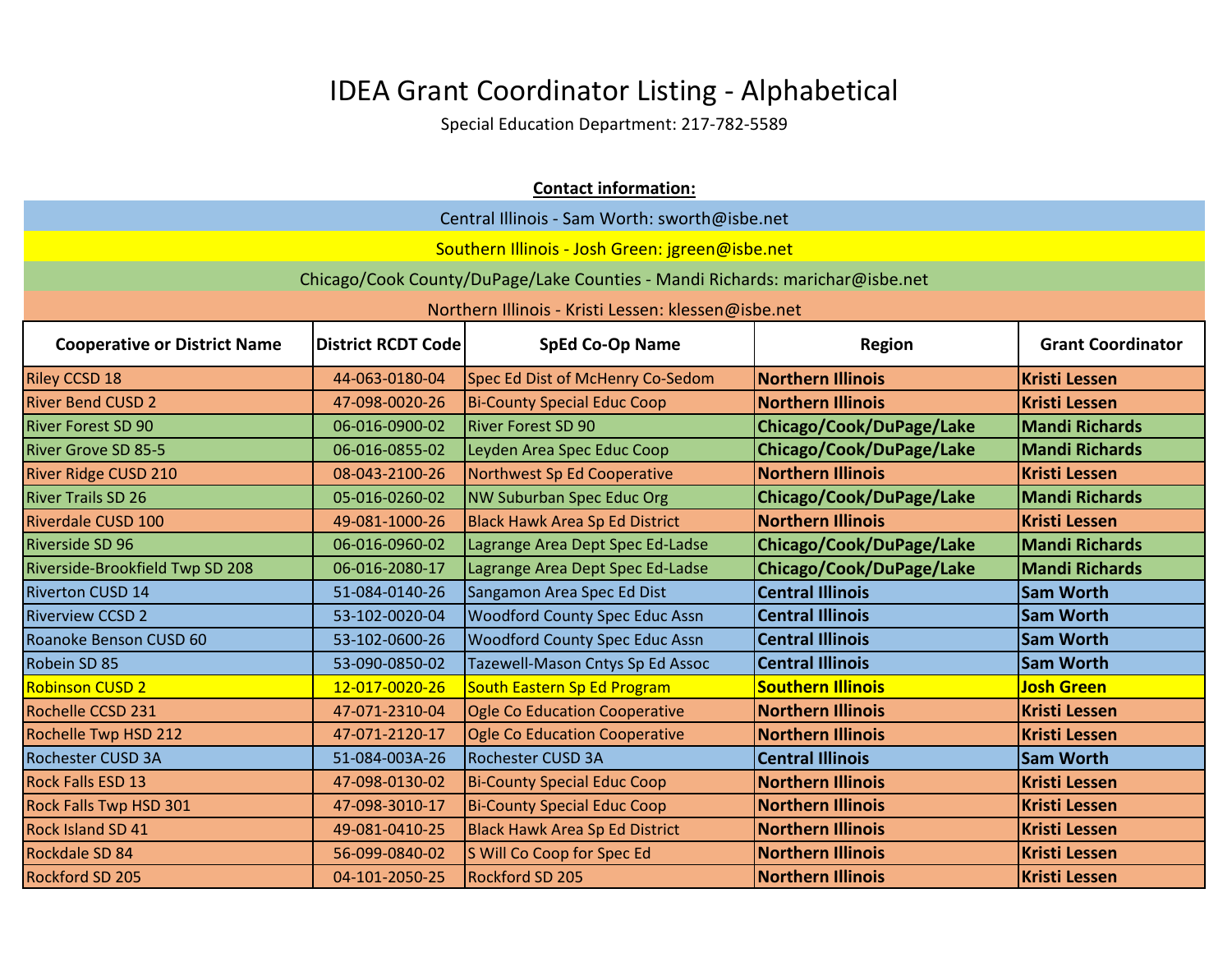|                                               |                           | <b>Contact information:</b>                                                  |                          |                          |
|-----------------------------------------------|---------------------------|------------------------------------------------------------------------------|--------------------------|--------------------------|
| Central Illinois - Sam Worth: sworth@isbe.net |                           |                                                                              |                          |                          |
|                                               |                           | Southern Illinois - Josh Green: jgreen@isbe.net                              |                          |                          |
|                                               |                           | Chicago/Cook County/DuPage/Lake Counties - Mandi Richards: marichar@isbe.net |                          |                          |
|                                               |                           | Northern Illinois - Kristi Lessen: klessen@isbe.net                          |                          |                          |
|                                               |                           |                                                                              |                          |                          |
| <b>Cooperative or District Name</b>           | <b>District RCDT Code</b> | <b>SpEd Co-Op Name</b>                                                       | Region                   | <b>Grant Coordinator</b> |
| Rockridge CUSD 300                            | 49-081-3000-26            | <b>Black Hawk Area Sp Ed District</b>                                        | <b>Northern Illinois</b> | <b>Kristi Lessen</b>     |
| Rockton SD 140                                | 04-101-1400-04            | <b>Winnebago County Spec Educ Coop</b>                                       | <b>Northern Illinois</b> | <b>Kristi Lessen</b>     |
| <b>Rome CCSD 2</b>                            | 13-041-0020-04            | Franklin-Jefferson Co Sp Ed Dist                                             | <b>Southern Illinois</b> | <b>Josh Green</b>        |
| <b>Rondout SD 72</b>                          | 34-049-0720-02            | Spec Educ Dist Lake County/Sedol                                             | Chicago/Cook/DuPage/Lake | <b>Mandi Richards</b>    |
| <b>Rooks Creek CCSD 425</b>                   | 17-053-4250-04            | Livingston Co Spec Services Unit                                             | <b>Central Illinois</b>  | <b>Sam Worth</b>         |
| Roselle SD 12                                 | 19-022-0120-02            | North DuPage Sp Ed Cooperative                                               | Chicago/Cook/DuPage/Lake | <b>Mandi Richards</b>    |
| <b>Rosemont ESD 78</b>                        | 06-016-0780-02            | Leyden Area Spec Educ Coop                                                   | Chicago/Cook/DuPage/Lake | <b>Mandi Richards</b>    |
| <b>Rossville-Alvin CUSD 7</b>                 | 54-092-0070-26            | Vermilion Assoc for Spec Educ                                                | <b>Central Illinois</b>  | <b>Sam Worth</b>         |
| <b>Round Lake CUSD 116</b>                    | 34-049-1160-26            | Spec Educ Dist Lake County/Sedol                                             | Chicago/Cook/DuPage/Lake | <b>Mandi Richards</b>    |
| Roxana CUSD 1                                 | 41-057-0010-26            | Roxana CUSD 1                                                                | <b>Southern Illinois</b> | <b>Josh Green</b>        |
| Rural Champaign Co Spec Ed Coop               | 09-010-8010-60            | <b>Rural Champaign Co Spec Ed Coop</b>                                       | <b>Central Illinois</b>  | <b>Sam Worth</b>         |
| <b>Rutland CCSD 230</b>                       | 35-050-2300-04            | LaSalle Putnam Alliance                                                      | <b>Northern Illinois</b> | <b>Kristi Lessen</b>     |
| S Will Co Coop for Spec Ed                    | 56-099-255U-61            | S Will Co Coop for Spec Ed                                                   | <b>Northern Illinois</b> | <b>Kristi Lessen</b>     |
| Salem CHSD 600                                | 13-058-6000-16            | Kaskaskia Spec Educ District                                                 | <b>Southern Illinois</b> | <b>Josh Green</b>        |
| Salem SD 111                                  | 13-058-1110-02            | Kaskaskia Spec Educ District                                                 | <b>Southern Illinois</b> | <b>Josh Green</b>        |
| Salt Creek SD 48                              | 19-022-0480-02            | <b>School Assn For Special Educ</b>                                          | Chicago/Cook/DuPage/Lake | <b>Mandi Richards</b>    |
| Salt Fork CUSD 512                            | 54-092-5120-26            | Vermilion Assoc for Spec Educ                                                | <b>Central Illinois</b>  | <b>Sam Worth</b>         |
| Sandoval CUSD 501                             | 13-058-5010-26            | Kaskaskia Spec Educ District                                                 | <b>Southern Illinois</b> | <b>Josh Green</b>        |
| Sandridge SD 172                              | 07-016-1720-02            | Speed SEJA #802                                                              | Chicago/Cook/DuPage/Lake | <b>Mandi Richards</b>    |
| Sandwich CUSD 430                             | 16-019-4300-26            | Sandwich CUSD 430                                                            | <b>Northern Illinois</b> | <b>Kristi Lessen</b>     |
| <b>Sangamon Area Spec Ed Dist</b>             | 51-084-0100-61            | Sangamon Area Spec Ed Dist                                                   | <b>Central Illinois</b>  | <b>Sam Worth</b>         |
| <b>Sangamon Valley CUSD 9</b>                 | 39-055-0090-26            | Macon-Piatt Spec Educ Jnt Agr                                                | <b>Central Illinois</b>  | <b>Sam Worth</b>         |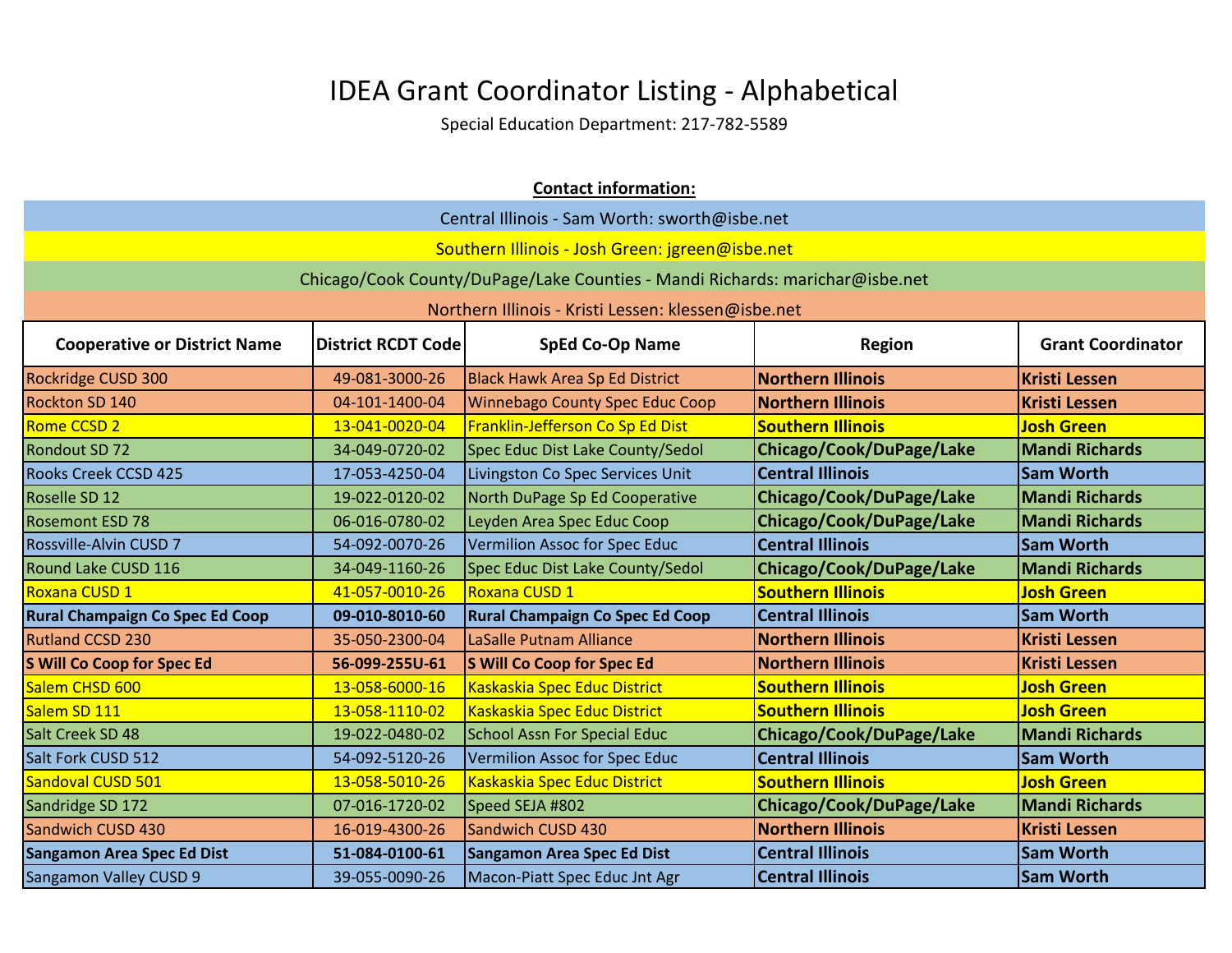|                                     | <b>Contact information:</b> |                                                                              |                          |                          |
|-------------------------------------|-----------------------------|------------------------------------------------------------------------------|--------------------------|--------------------------|
|                                     |                             | Central Illinois - Sam Worth: sworth@isbe.net                                |                          |                          |
|                                     |                             | Southern Illinois - Josh Green: jgreen@isbe.net                              |                          |                          |
|                                     |                             | Chicago/Cook County/DuPage/Lake Counties - Mandi Richards: marichar@isbe.net |                          |                          |
|                                     |                             | Northern Illinois - Kristi Lessen: klessen@isbe.net                          |                          |                          |
| <b>Cooperative or District Name</b> | <b>District RCDT Code</b>   | <b>SpEd Co-Op Name</b>                                                       | <b>Region</b>            | <b>Grant Coordinator</b> |
| Saratoga CCSD 60C                   | 24-032-060C-04              | <b>Grundy County Spec Educ Coop</b>                                          | <b>Northern Illinois</b> | <b>Kristi Lessen</b>     |
| Saunemin CCSD 438                   | 17-053-4380-04              | Livingston Co Spec Services Unit                                             | <b>Central Illinois</b>  | <b>Sam Worth</b>         |
| <b>Scales Mound CUSD 211</b>        | 08-043-2110-26              | Northwest Sp Ed Cooperative                                                  | <b>Northern Illinois</b> | <b>Kristi Lessen</b>     |
| <b>Schaumburg CCSD 54</b>           | 05-016-0540-04              | <b>Schaumburg CCSD 54</b>                                                    | Chicago/Cook/DuPage/Lake | <b>Mandi Richards</b>    |
| Schiller Park SD 81                 | 06-016-0810-02              | Schiller Park SD 81                                                          | Chicago/Cook/DuPage/Lake | <b>Mandi Richards</b>    |
| <b>School Assn For Special Educ</b> | 19-022-8030-60              | <b>School Assn For Special Educ</b>                                          | Chicago/Cook/DuPage/Lake | <b>Mandi Richards</b>    |
| Schuyler-Industry CUSD 5            | 26-085-0050-26              | <b>West Central IL Spec Educ Coop</b>                                        | <b>Central Illinois</b>  | <b>Sam Worth</b>         |
| <b>Scott-Morgan CUSD 2</b>          | 01-086-0020-26              | Four Rivers Spec Educ Dist                                                   | <b>Central Illinois</b>  | <b>Sam Worth</b>         |
| SD 45 DuPage County                 | 19-022-0450-02              | <b>School Assn For Special Educ</b>                                          | Chicago/Cook/DuPage/Lake | <b>Mandi Richards</b>    |
| <b>SD U-46</b>                      | 31-045-0460-22              | <b>SD U-46</b>                                                               | <b>Northern Illinois</b> | <b>Kristi Lessen</b>     |
| Selmaville CCSD 10                  | 13-058-0100-04              | Kaskaskia Spec Educ District                                                 | <b>Southern Illinois</b> | <b>Josh Green</b>        |
| Seneca CCSD 170                     | 35-050-1700-04              | LaSalle Putnam Alliance                                                      | <b>Northern Illinois</b> | <b>Kristi Lessen</b>     |
| Seneca Twp HSD 160                  | 35-050-1600-17              | LaSalle Putnam Alliance                                                      | <b>Northern Illinois</b> | <b>Kristi Lessen</b>     |
| Serena CUSD 2                       | 35-050-0020-26              | LaSalle Putnam Alliance                                                      | <b>Northern Illinois</b> | <b>Kristi Lessen</b>     |
| Sesser-Valier CUSD 196              | 21-028-1960-26              | Franklin-Jefferson Co Sp Ed Dist                                             | <b>Southern Illinois</b> | <b>Josh Green</b>        |
| Shawnee CUSD 84                     | 30-091-0840-26              | <b>Tri-County Sp Ed Jnt Agreement</b>                                        | <b>Southern Illinois</b> | <b>Josh Green</b>        |
| Shelbyville CUSD 4                  | 11-087-0040-26              | Eastern IL Area of Spec Educ                                                 | <b>Central Illinois</b>  | <b>Sam Worth</b>         |
| <b>Sherrard CUSD 200</b>            | 49-081-2000-26              | <b>Black Hawk Area Sp Ed District</b>                                        | <b>Northern Illinois</b> | <b>Kristi Lessen</b>     |
| Shiloh CUSD 1                       | 11-023-0010-26              | Eastern IL Area of Spec Educ                                                 | <b>Central Illinois</b>  | <b>Sam Worth</b>         |
| Shiloh Village SD 85                | 50-082-0850-02              | <b>Belleville Area Special Services</b>                                      | <b>Southern Illinois</b> | <b>Josh Green</b>        |
| Shirland CCSD 134                   | 04-101-1340-04              | <b>Winnebago County Spec Educ Coop</b>                                       | <b>Northern Illinois</b> | <b>Kristi Lessen</b>     |
| Signal Hill SD 181                  | 50-082-1810-02              | <b>Belleville Area Special Services</b>                                      | <b>Southern Illinois</b> | <b>Josh Green</b>        |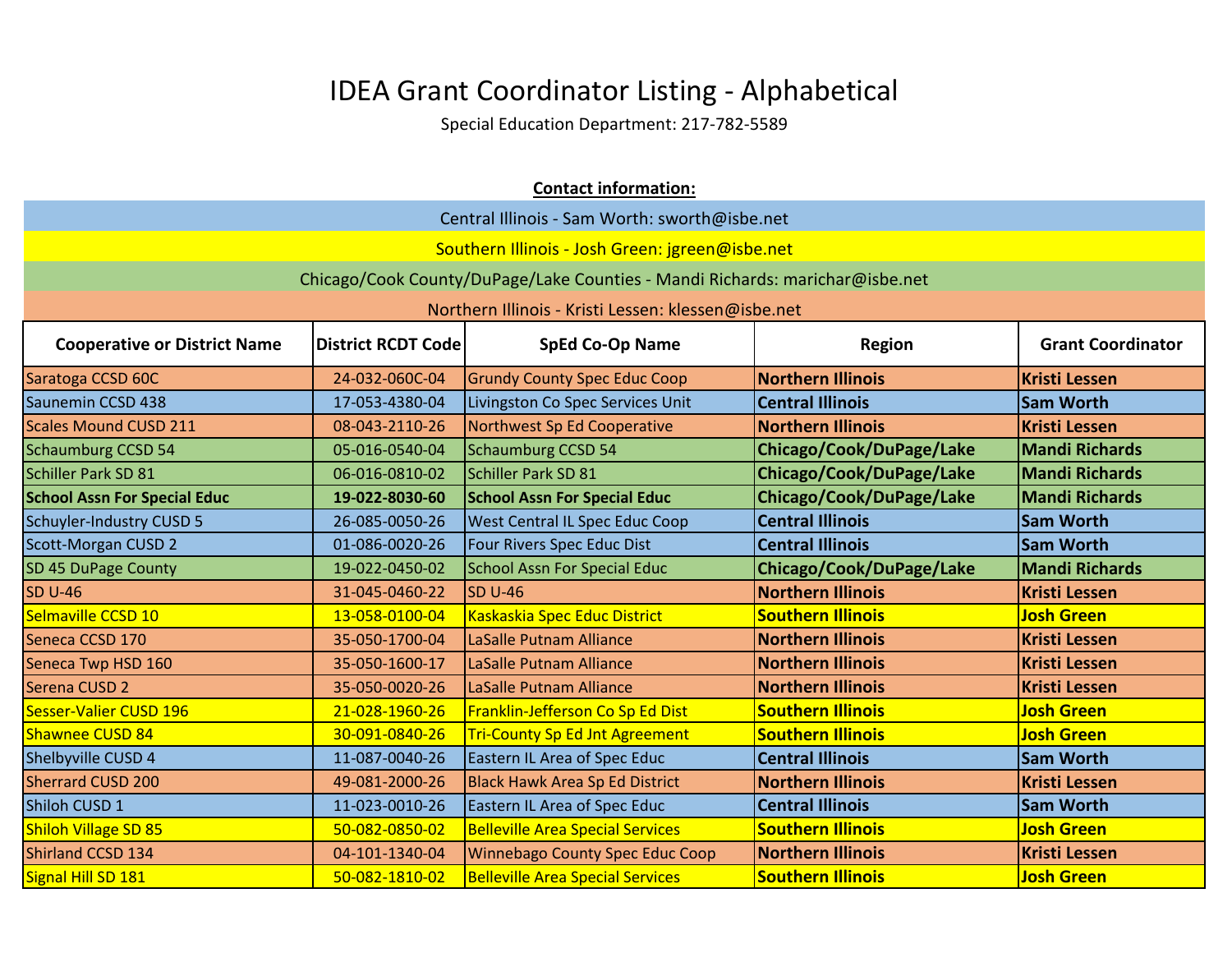|                                         | <b>Contact information:</b>                   |                                                                              |                          |                          |  |
|-----------------------------------------|-----------------------------------------------|------------------------------------------------------------------------------|--------------------------|--------------------------|--|
|                                         | Central Illinois - Sam Worth: sworth@isbe.net |                                                                              |                          |                          |  |
|                                         |                                               | Southern Illinois - Josh Green: jgreen@isbe.net                              |                          |                          |  |
|                                         |                                               | Chicago/Cook County/DuPage/Lake Counties - Mandi Richards: marichar@isbe.net |                          |                          |  |
|                                         |                                               | Northern Illinois - Kristi Lessen: klessen@isbe.net                          |                          |                          |  |
| <b>Cooperative or District Name</b>     | <b>District RCDT Code</b>                     | <b>SpEd Co-Op Name</b>                                                       | <b>Region</b>            | <b>Grant Coordinator</b> |  |
|                                         |                                               |                                                                              |                          |                          |  |
| Silvis SD 34                            | 49-081-0340-02                                | <b>Black Hawk Area Sp Ed District</b>                                        | <b>Northern Illinois</b> | <b>Kristi Lessen</b>     |  |
| Skokie SD 68                            | 05-016-0680-02                                | Niles Twp District for Spec Educ                                             | Chicago/Cook/DuPage/Lake | <b>Mandi Richards</b>    |  |
| Skokie SD 69                            | 05-016-0690-02                                | Niles Twp District for Spec Educ                                             | Chicago/Cook/DuPage/Lake | <b>Mandi Richards</b>    |  |
| Skokie SD 73-5                          | 05-016-0735-02                                | Niles Twp District for Spec Educ                                             | Chicago/Cook/DuPage/Lake | <b>Mandi Richards</b>    |  |
| <b>Smithton CCSD 130</b>                | 50-082-1300-04                                | <b>Belleville Area Special Services</b>                                      | <b>Southern Illinois</b> | <b>Josh Green</b>        |  |
| Somonauk CUSD 432                       | 16-019-4320-26                                | Somonauk CUSD 432                                                            | <b>Northern Illinois</b> | <b>Kristi Lessen</b>     |  |
| South Central CUD 401                   | 13-058-4010-26                                | Kaskaskia Spec Educ District                                                 | <b>Southern Illinois</b> | <b>Josh Green</b>        |  |
| <b>South Eastern Sp Ed Program</b>      | 12-017-8010-60                                | <b>South Eastern Sp Ed Program</b>                                           | <b>Southern Illinois</b> | <b>Josh Green</b>        |  |
| South Fork SD 14                        | 03-011-0140-24                                | Mid-State Spec Educ Jnt Agr                                                  | <b>Southern Illinois</b> | <b>Josh Green</b>        |  |
| South Holland SD 150                    | 07-016-1500-02                                | <b>Exc Children Have Opportunities</b>                                       | Chicago/Cook/DuPage/Lake | <b>Mandi Richards</b>    |  |
| South Holland SD 151                    | 07-016-1510-02                                | <b>Exc Children Have Opportunities</b>                                       | Chicago/Cook/DuPage/Lake | <b>Mandi Richards</b>    |  |
| <b>South Macoupin Association</b>       | 40-056-8010-60                                | <b>South Macoupin Association</b>                                            | <b>Southern Illinois</b> | <b>Josh Green</b>        |  |
| South Pekin SD 137                      | 53-090-1370-02                                | Tazewell-Mason Cntys Sp Ed Assoc                                             | <b>Central Illinois</b>  | <b>Sam Worth</b>         |  |
| South Wilmington CCSD 74                | 24-032-0740-03                                | <b>Grundy County Spec Educ Coop</b>                                          | <b>Northern Illinois</b> | <b>Kristi Lessen</b>     |  |
| Southeastern CUSD 337                   | 26-034-3370-26                                | <b>West Central IL Spec Educ Coop</b>                                        | <b>Central Illinois</b>  | <b>Sam Worth</b>         |  |
| Southland College Prep Chtr HS          | 07-016-9010-90                                | Southland College Prep Chtr HS                                               | Chicago/Cook/DuPage/Lake | <b>Mandi Richards</b>    |  |
| <b>Southwest Cook Coop Spec Ed</b>      | 07-016-1420-61                                | Southwest Cook Coop Spec Ed                                                  | Chicago/Cook/DuPage/Lake | <b>Mandi Richards</b>    |  |
| Southwestern CUSD 9                     | 40-056-0090-26                                | <b>Region III Spec Ed Coop</b>                                               | <b>Southern Illinois</b> | <b>Josh Green</b>        |  |
| Sparta CUSD 140                         | 45-079-1400-26                                | Perandoe Spec Educ District                                                  | <b>Southern Illinois</b> | <b>Josh Green</b>        |  |
| <b>Spec Ed Dist of McHenry Co-Sedom</b> | 44-063-8010-60                                | <b>Spec Ed Dist of McHenry Co-Sedom</b>                                      | <b>Northern Illinois</b> | <b>Kristi Lessen</b>     |  |
| <b>Spec Educ Assoc of Adams County</b>  | 01-001-1720-61                                | <b>Spec Educ Assoc of Adams County</b>                                       | <b>Central Illinois</b>  | <b>Sam Worth</b>         |  |
| <b>Spec Educ Assoc of Peoria County</b> | 48-072-0000-61                                | <b>Spec Educ Assoc of Peoria County</b>                                      | <b>Central Illinois</b>  | <b>Sam Worth</b>         |  |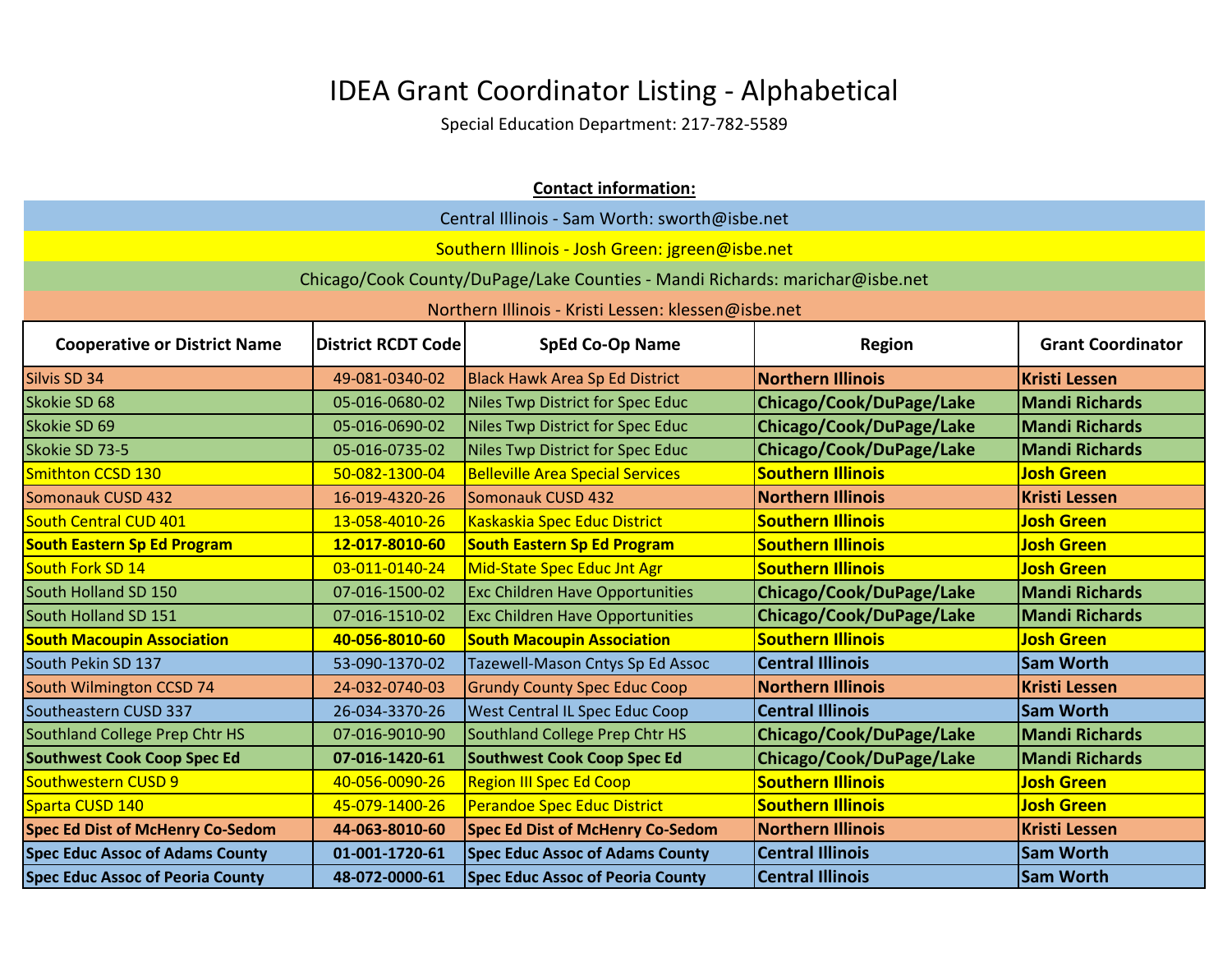| <b>Contact information:</b>                                                                                                             |                |                                                                              |                          |                       |
|-----------------------------------------------------------------------------------------------------------------------------------------|----------------|------------------------------------------------------------------------------|--------------------------|-----------------------|
| Central Illinois - Sam Worth: sworth@isbe.net                                                                                           |                |                                                                              |                          |                       |
| Southern Illinois - Josh Green: jgreen@isbe.net                                                                                         |                |                                                                              |                          |                       |
|                                                                                                                                         |                | Chicago/Cook County/DuPage/Lake Counties - Mandi Richards: marichar@isbe.net |                          |                       |
|                                                                                                                                         |                | Northern Illinois - Kristi Lessen: klessen@isbe.net                          |                          |                       |
| <b>Cooperative or District Name</b><br><b>District RCDT Code</b><br><b>SpEd Co-Op Name</b><br><b>Grant Coordinator</b><br><b>Region</b> |                |                                                                              |                          |                       |
| <b>Spec Educ Dist Lake County/Sedol</b>                                                                                                 | 34-049-8250-60 | <b>Spec Educ Dist Lake County/Sedol</b>                                      | Chicago/Cook/DuPage/Lake | <b>Mandi Richards</b> |
| Speed SEJA #802                                                                                                                         | 07-016-8020-60 | Speed SEJA #802                                                              | Chicago/Cook/DuPage/Lake | <b>Mandi Richards</b> |
| Spoon River Valley CUSD 4                                                                                                               | 26-029-0040-26 | West Central IL Spec Educ Coop                                               | <b>Central Illinois</b>  | <b>Sam Worth</b>      |
| <b>Spring Garden CCSD 178</b>                                                                                                           | 13-041-1780-04 | Franklin-Jefferson Co Sp Ed Dist                                             | <b>Southern Illinois</b> | <b>Josh Green</b>     |
| Spring Lake CCSD 606                                                                                                                    | 53-090-6060-04 | Tazewell-Mason Cntys Sp Ed Assoc                                             | <b>Central Illinois</b>  | <b>Sam Worth</b>      |
| <b>Spring Valley CCSD 99</b>                                                                                                            | 28-006-0990-04 | <b>BMP Tri County Special Ed Coop</b>                                        | <b>Northern Illinois</b> | <b>Kristi Lessen</b>  |
| Springfield SD 186                                                                                                                      | 51-084-1860-25 | Springfield SD 186                                                           | <b>Central Illinois</b>  | <b>Sam Worth</b>      |
| St Anne CCSD 256                                                                                                                        | 32-046-2560-04 | Kankakee Area Spec Educ Coop                                                 | <b>Northern Illinois</b> | <b>Kristi Lessen</b>  |
| St Anne CHSD 302                                                                                                                        | 32-046-3020-16 | Kankakee Area Spec Educ Coop                                                 | <b>Northern Illinois</b> | <b>Kristi Lessen</b>  |
| <b>St Charles CUSD 303</b>                                                                                                              | 31-045-3030-26 | Mid-Valley Special Ed Coop                                                   | <b>Northern Illinois</b> | <b>Kristi Lessen</b>  |
| St Elmo CUSD 202                                                                                                                        | 03-026-2020-26 | Mid-State Spec Educ Jnt Agr                                                  | <b>Southern Illinois</b> | <b>Josh Green</b>     |
| St George CCSD 258                                                                                                                      | 32-046-2580-04 | Kankakee Area Spec Educ Coop                                                 | <b>Northern Illinois</b> | <b>Kristi Lessen</b>  |
| St Joseph CCSD 169                                                                                                                      | 09-010-1690-04 | Rural Champaign Co Spec Ed Coop                                              | <b>Central Illinois</b>  | <b>Sam Worth</b>      |
| St Joseph Ogden CHSD 305                                                                                                                | 09-010-3050-16 | Rural Champaign Co Spec Ed Coop                                              | <b>Central Illinois</b>  | <b>Sam Worth</b>      |
| <b>St Libory Cons SD 30</b>                                                                                                             | 50-082-0300-03 | <b>Belleville Area Special Services</b>                                      | <b>Southern Illinois</b> | <b>Josh Green</b>     |
| St Rose SD 14-15                                                                                                                        | 13-014-1415-02 | Kaskaskia Spec Educ District                                                 | <b>Southern Illinois</b> | <b>Josh Green</b>     |
| <b>Stark County CUSD 100</b>                                                                                                            | 28-088-1000-26 | Henry-Stark County Spec Ed Dist                                              | <b>Northern Illinois</b> | <b>Kristi Lessen</b>  |
| <b>Staunton CUSD 6</b>                                                                                                                  | 40-056-0060-26 | <b>South Macoupin Association</b>                                            | <b>Southern Illinois</b> | <b>Josh Green</b>     |
| <b>Steeleville CUSD 138</b>                                                                                                             | 45-079-1380-26 | Perandoe Spec Educ District                                                  | <b>Southern Illinois</b> | <b>Josh Green</b>     |
| Steger SD 194                                                                                                                           | 07-016-1940-02 | Speed SEJA #802                                                              | Chicago/Cook/DuPage/Lake | <b>Mandi Richards</b> |
| <b>Sterling CUSD 5</b>                                                                                                                  | 47-098-0050-26 | <b>Bi-County Special Educ Coop</b>                                           | <b>Northern Illinois</b> | <b>Kristi Lessen</b>  |
| <b>Steward ESD 220</b>                                                                                                                  | 47-052-2200-02 | <b>Ogle Co Education Cooperative</b>                                         | <b>Northern Illinois</b> | <b>Kristi Lessen</b>  |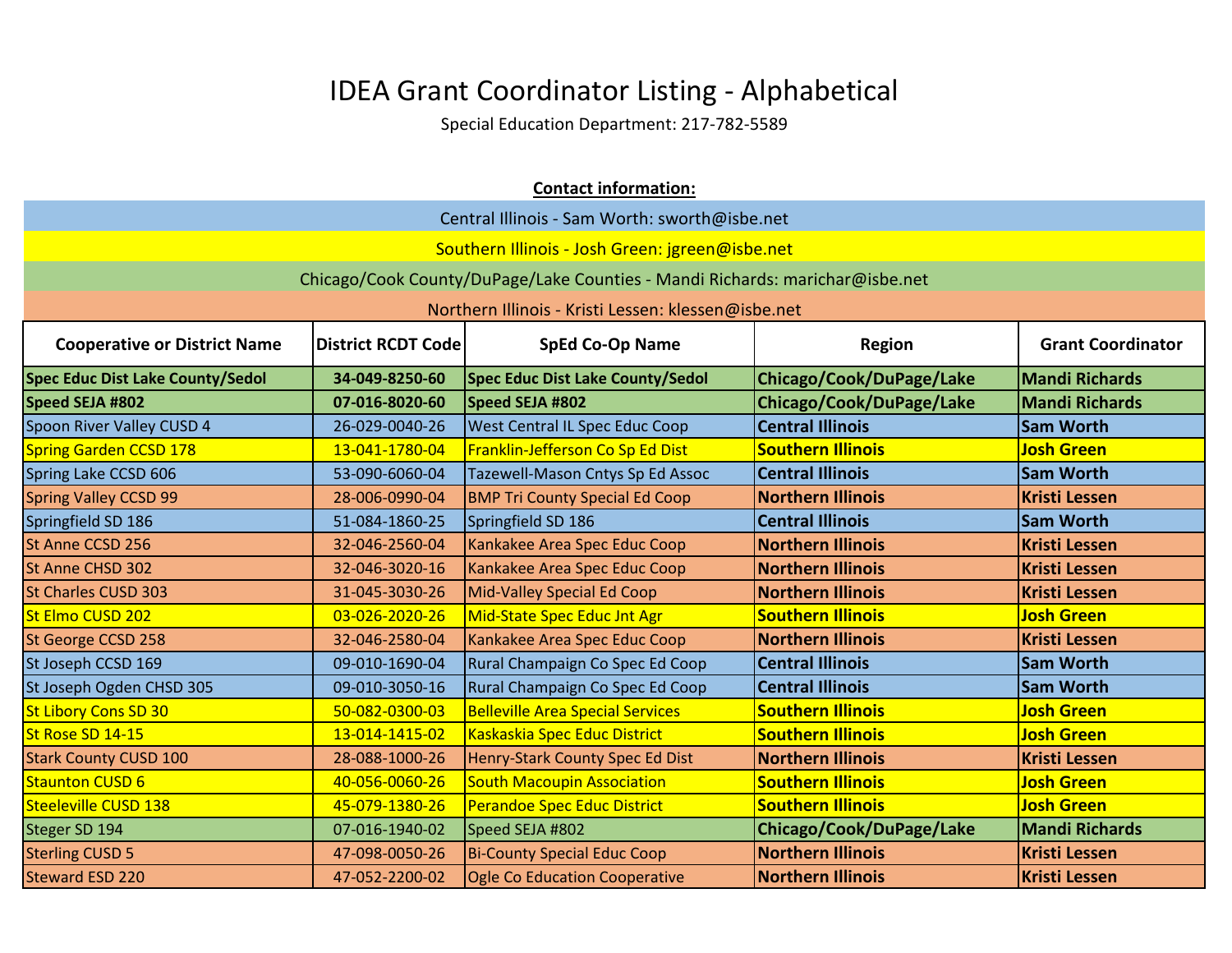| <b>Contact information:</b>                   |                           |                                                                              |                          |                          |
|-----------------------------------------------|---------------------------|------------------------------------------------------------------------------|--------------------------|--------------------------|
| Central Illinois - Sam Worth: sworth@isbe.net |                           |                                                                              |                          |                          |
|                                               |                           | Southern Illinois - Josh Green: jgreen@isbe.net                              |                          |                          |
|                                               |                           | Chicago/Cook County/DuPage/Lake Counties - Mandi Richards: marichar@isbe.net |                          |                          |
|                                               |                           | Northern Illinois - Kristi Lessen: klessen@isbe.net                          |                          |                          |
| <b>Cooperative or District Name</b>           | <b>District RCDT Code</b> | <b>SpEd Co-Op Name</b>                                                       | <b>Region</b>            | <b>Grant Coordinator</b> |
| <b>Stewardson-Strasburg CUD 5A</b>            | 11-087-005A-26            | Eastern IL Area of Spec Educ                                                 | <b>Central Illinois</b>  | <b>Sam Worth</b>         |
| <b>Stockton CUSD 206</b>                      | 08-043-2060-26            | Northwest Sp Ed Cooperative                                                  | <b>Northern Illinois</b> | <b>Kristi Lessen</b>     |
| <b>Streator ESD 44</b>                        | 35-050-0440-02            | LaSalle Putnam Alliance                                                      | <b>Northern Illinois</b> | <b>Kristi Lessen</b>     |
| <b>Streator Twp HSD 40</b>                    | 35-050-0400-17            | LaSalle Putnam Alliance                                                      | <b>Northern Illinois</b> | <b>Kristi Lessen</b>     |
| Sullivan CUSD 300                             | 11-070-3000-26            | <b>Eastern IL Area of Spec Educ</b>                                          | <b>Central Illinois</b>  | <b>Sam Worth</b>         |
| Summersville SD 79                            | 13-041-0790-02            | Franklin-Jefferson Co Sp Ed Dist                                             | <b>Southern Illinois</b> | <b>Josh Green</b>        |
| Summit Hill SD 161                            | 56-099-1610-02            | Lincoln-Way Area Spec Ed JA Dist                                             | <b>Northern Illinois</b> | <b>Kristi Lessen</b>     |
| Summit SD 104                                 | 07-016-1040-02            | A E R O Spec Educ Coop                                                       | Chicago/Cook/DuPage/Lake | <b>Mandi Richards</b>    |
| Sunnybrook SD 171                             | 07-016-1710-02            | <b>Exc Children Have Opportunities</b>                                       | Chicago/Cook/DuPage/Lake | <b>Mandi Richards</b>    |
| Sunset Ridge SD 29                            | 05-016-0290-02            | Northern Suburban Spec Ed Dist                                               | Chicago/Cook/DuPage/Lake | <b>Mandi Richards</b>    |
| <b>Sycamore CUSD 427</b>                      | 16-019-4270-26            | <b>Sycamore CUSD 427</b>                                                     | <b>Northern Illinois</b> | <b>Kristi Lessen</b>     |
| Taft SD 90                                    | 56-099-0900-02            | Lockport Area Spec Educ Coop                                                 | <b>Northern Illinois</b> | <b>Kristi Lessen</b>     |
| <b>Tamaroa School Dist 5</b>                  | 30-073-0050-02            | <b>Tri-County Sp Ed Jnt Agreement</b>                                        | <b>Southern Illinois</b> | <b>Josh Green</b>        |
| Taylorville CUSD 3                            | 03-011-0030-26            | <b>NPT Special Education Coop</b>                                            | <b>Southern Illinois</b> | <b>Josh Green</b>        |
| <b>Tazewell-Mason Cntys Sp Ed Assoc</b>       | 53-090-3090-61            | <b>Tazewell-Mason Cntys Sp Ed Assoc</b>                                      | <b>Central Illinois</b>  | <b>Sam Worth</b>         |
| <b>Teutopolis CUSD 50</b>                     | 03-025-0500-26            | <b>Eastern IL Area of Spec Educ</b>                                          | <b>Southern Illinois</b> | <b>Josh Green</b>        |
| Thomasboro CCSD 130                           | 09-010-1300-04            | Rural Champaign Co Spec Ed Coop                                              | <b>Central Illinois</b>  | <b>Sam Worth</b>         |
| Thompsonville CUSD 174                        | 21-028-1740-26            | Franklin-Jefferson Co Sp Ed Dist                                             | <b>Southern Illinois</b> | <b>Josh Green</b>        |
| Thornton Fractional Twp HSD 215               | 07-016-2150-17            | <b>Exc Children Have Opportunities</b>                                       | Chicago/Cook/DuPage/Lake | <b>Mandi Richards</b>    |
| Thornton SD 154                               | 07-016-1540-02            | <b>Exc Children Have Opportunities</b>                                       | Chicago/Cook/DuPage/Lake | <b>Mandi Richards</b>    |
| Thornton Twp HSD 205                          | 07-016-2050-17            | <b>Exc Children Have Opportunities</b>                                       | Chicago/Cook/DuPage/Lake | <b>Mandi Richards</b>    |
| Tinley Park Comm Sch Dist 146                 | 07-016-1460-04            | Southwest Cook Coop Spec Ed                                                  | Chicago/Cook/DuPage/Lake | <b>Mandi Richards</b>    |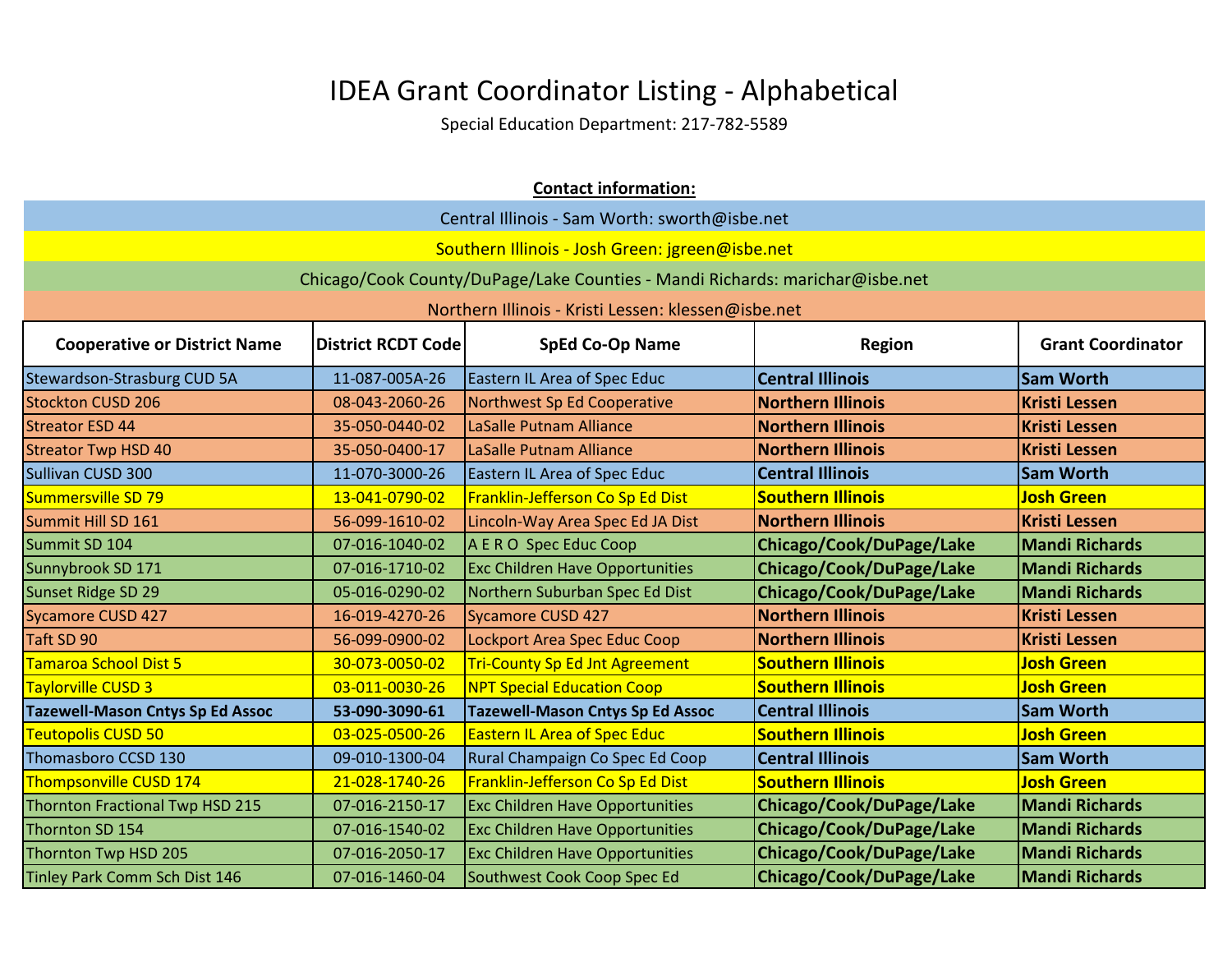| <b>Contact information:</b>                   |                                                 |                                                                              |                          |                          |  |
|-----------------------------------------------|-------------------------------------------------|------------------------------------------------------------------------------|--------------------------|--------------------------|--|
| Central Illinois - Sam Worth: sworth@isbe.net |                                                 |                                                                              |                          |                          |  |
|                                               | Southern Illinois - Josh Green: jgreen@isbe.net |                                                                              |                          |                          |  |
|                                               |                                                 | Chicago/Cook County/DuPage/Lake Counties - Mandi Richards: marichar@isbe.net |                          |                          |  |
|                                               |                                                 | Northern Illinois - Kristi Lessen: klessen@isbe.net                          |                          |                          |  |
| <b>Cooperative or District Name</b>           | <b>District RCDT Code</b>                       | <b>SpEd Co-Op Name</b>                                                       | <b>Region</b>            | <b>Grant Coordinator</b> |  |
| <b>Tolono CUSD 7</b>                          | 09-010-0070-26                                  | Rural Champaign Co Spec Ed Coop                                              | <b>Central Illinois</b>  | <b>Sam Worth</b>         |  |
| Tonica CCSD 79                                | 35-050-0790-04                                  | LaSalle Putnam Alliance                                                      | <b>Northern Illinois</b> | <b>Kristi Lessen</b>     |  |
| Township HSD 211                              | 05-016-2110-17                                  | <b>NW Suburban Spec Educ Org</b>                                             | Chicago/Cook/DuPage/Lake | <b>Mandi Richards</b>    |  |
| Township HSD 214                              | 05-016-2140-17                                  | NW Suburban Spec Educ Org                                                    | Chicago/Cook/DuPage/Lake | <b>Mandi Richards</b>    |  |
| <b>Tremont CUSD 702</b>                       | 53-090-7020-26                                  | Tazewell-Mason Cntys Sp Ed Assoc                                             | <b>Central Illinois</b>  | <b>Sam Worth</b>         |  |
| Tri City CUSD 1                               | 51-084-0010-26                                  | Sangamon Area Spec Ed Dist                                                   | <b>Central Illinois</b>  | <b>Sam Worth</b>         |  |
| Tri Point CUSD 6-J                            | 17-053-006J-26                                  | Livingston Co Spec Services Unit                                             | <b>Central Illinois</b>  | <b>Sam Worth</b>         |  |
| <b>Tri Valley CUSD 3</b>                      | 17-064-0030-26                                  | <b>Tri-County Spec Educ Assoc</b>                                            | <b>Central Illinois</b>  | <b>Sam Worth</b>         |  |
| <b>Triad CUSD 2</b>                           | 41-057-0020-26                                  | <b>Triad CUSD 2</b>                                                          | <b>Southern Illinois</b> | <b>Josh Green</b>        |  |
| Trico CUSD 176                                | 30-039-1760-26                                  | <b>Tri-County Sp Ed Jnt Agreement</b>                                        | <b>Southern Illinois</b> | <b>Josh Green</b>        |  |
| TRI-CO SP ED ASSOC (DLM)                      | 17-064-0070-61                                  | <b>TRI-County SPEC EDEC ASSOC (DLM)</b>                                      | <b>Central Illinois</b>  | <b>Sam Worth</b>         |  |
| <b>Tri-County Sp Ed Jnt Agreement</b>         | 30-039-1860-61                                  | <b>Tri-County Sp Ed Jnt Agreement</b>                                        | <b>Southern Illinois</b> | <b>Josh Green</b>        |  |
| Triopia CUSD 27                               | 01-069-0270-26                                  | Four Rivers Spec Educ Dist                                                   | <b>Central Illinois</b>  | <b>Sam Worth</b>         |  |
| Troy CCSD 30C                                 | 56-099-030C-04                                  | S Will Co Coop for Spec Ed                                                   | <b>Northern Illinois</b> | <b>Kristi Lessen</b>     |  |
| Tuscola CUSD 301                              | 11-021-3010-26                                  | <b>Eastern IL Area of Spec Educ</b>                                          | <b>Central Illinois</b>  | <b>Sam Worth</b>         |  |
| Twp HSD 113                                   | 34-049-1130-17                                  | Northern Suburban Spec Ed Dist                                               | Chicago/Cook/DuPage/Lake | <b>Mandi Richards</b>    |  |
| Union Ridge SD 86                             | 06-016-0860-02                                  | Leyden Area Spec Educ Coop                                                   | Chicago/Cook/DuPage/Lake | <b>Mandi Richards</b>    |  |
| Union SD 81                                   | 56-099-0810-02                                  | S Will Co Coop for Spec Ed                                                   | <b>Northern Illinois</b> | <b>Kristi Lessen</b>     |  |
| United CUSD 304                               | 33-094-3040-26                                  | Knox Warren Spec Ed Districts                                                | <b>Central Illinois</b>  | <b>Sam Worth</b>         |  |
| United Twp HSD 30                             | 49-081-0300-17                                  | <b>Black Hawk Area Sp Ed District</b>                                        | <b>Northern Illinois</b> | <b>Kristi Lessen</b>     |  |
| Unity Point CCSD 140                          | 30-039-1400-04                                  | <b>Tri-County Sp Ed Jnt Agreement</b>                                        | <b>Southern Illinois</b> | <b>Josh Green</b>        |  |
| Urbana SD 116                                 | 09-010-1160-22                                  | Urbana SD 116                                                                | <b>Central Illinois</b>  | <b>Sam Worth</b>         |  |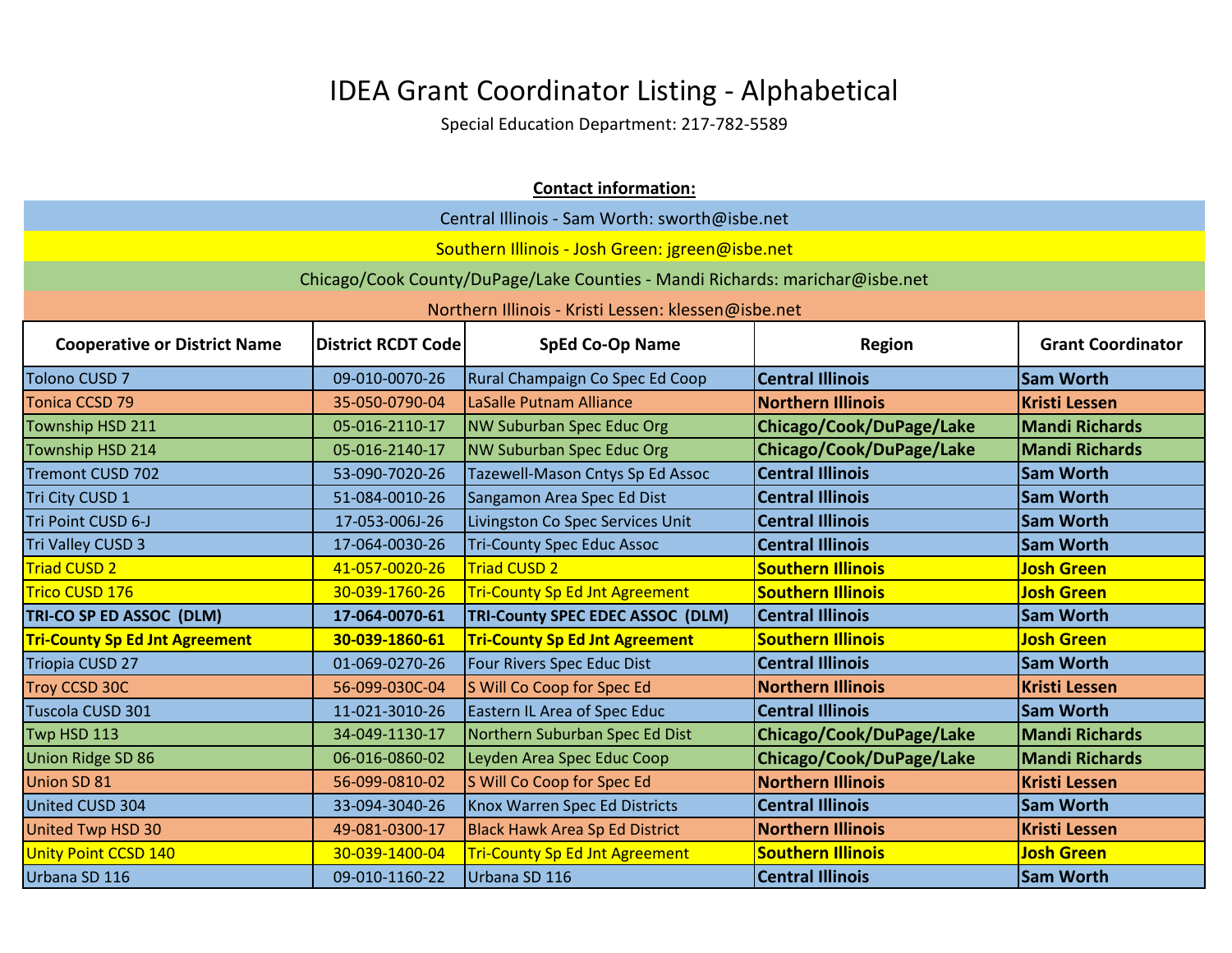| <b>Contact information:</b>                   |                           |                                                                              |                          |                          |
|-----------------------------------------------|---------------------------|------------------------------------------------------------------------------|--------------------------|--------------------------|
| Central Illinois - Sam Worth: sworth@isbe.net |                           |                                                                              |                          |                          |
|                                               |                           | Southern Illinois - Josh Green: jgreen@isbe.net                              |                          |                          |
|                                               |                           | Chicago/Cook County/DuPage/Lake Counties - Mandi Richards: marichar@isbe.net |                          |                          |
|                                               |                           | Northern Illinois - Kristi Lessen: klessen@isbe.net                          |                          |                          |
| <b>Cooperative or District Name</b>           | <b>District RCDT Code</b> | <b>SpEd Co-Op Name</b>                                                       | <b>Region</b>            | <b>Grant Coordinator</b> |
| <b>Urban Prep West Charter School</b>         | 15-016-9060-90            | <b>Urban Prep West Charter School</b>                                        | Chicago/Cook/DuPage/Lake | <b>Mandi Richards</b>    |
| VITCUSD <sub>2</sub>                          | 26-029-0020-26            | <b>West Central IL Spec Educ Coop</b>                                        | <b>Central Illinois</b>  | <b>Sam Worth</b>         |
| Valley View CUSD 365U                         | 56-099-365U-26            | Valley View CUSD 365U                                                        | <b>Northern Illinois</b> | <b>Kristi Lessen</b>     |
| <b>Valmeyer CUSD 3</b>                        | 45-067-0030-26            | Perandoe Spec Educ District                                                  | <b>Southern Illinois</b> | <b>Josh Green</b>        |
| Vandalia CUSD 203                             | 03-026-2030-26            | Mid-State Spec Educ Jnt Agr                                                  | <b>Southern Illinois</b> | <b>Josh Green</b>        |
| <b>Venice CUSD 3</b>                          | 41-057-0030-26            | <b>Madison Co Reg I Spec Educ Coop</b>                                       | <b>Southern Illinois</b> | <b>Josh Green</b>        |
| <b>Vermilion Assoc for Spec Educ</b>          | 54-092-8010-60            | <b>Vermilion Assoc for Spec Educ</b>                                         | <b>Central Illinois</b>  | <b>Sam Worth</b>         |
| Vienna HSD 133                                | 21-044-1330-17            | <b>Jamp Spec Educ Services</b>                                               | <b>Southern Illinois</b> | <b>Josh Green</b>        |
| Vienna SD 55                                  | 21-044-0550-02            | <b>Jamp Spec Educ Services</b>                                               | <b>Southern Illinois</b> | <b>Josh Green</b>        |
| Villa Grove CUSD 302                          | 11-021-3020-26            | Eastern IL Area of Spec Educ                                                 | <b>Central Illinois</b>  | <b>Sam Worth</b>         |
| Virginia CUSD 64                              | 01-009-0640-26            | Sangamon Area Spec Ed Dist                                                   | <b>Central Illinois</b>  | <b>Sam Worth</b>         |
| W Harvey-Dixmoor PSD 147                      | 07-016-1470-02            | <b>Exc Children Have Opportunities</b>                                       | Chicago/Cook/DuPage/Lake | <b>Mandi Richards</b>    |
| <b>Wabash &amp; Ohio Valley Sp Ed Dist</b>    | 20-097-8010-60            | <b>Wabash &amp; Ohio Valley Sp Ed Dist</b>                                   | <b>Southern Illinois</b> | <b>Josh Green</b>        |
| <b>Wabash CUSD 348</b>                        | 20-093-3480-26            | Wabash & Ohio Valley Sp Ed Dist                                              | <b>Southern Illinois</b> | <b>Josh Green</b>        |
| <b>Wallace CCSD 195</b>                       | 35-050-1950-04            | LaSalle Putnam Alliance                                                      | <b>Northern Illinois</b> | <b>Kristi Lessen</b>     |
| <b>Waltham CCSD 185</b>                       | 35-050-1850-04            | LaSalle Putnam Alliance                                                      | <b>Northern Illinois</b> | <b>Kristi Lessen</b>     |
| <b>Waltonville CUSD 1</b>                     | 13-041-0010-26            | Franklin-Jefferson Co Sp Ed Dist                                             | <b>Southern Illinois</b> | <b>Josh Green</b>        |
| <b>Warren CUSD 205</b>                        | 08-043-2050-26            | Northwest Sp Ed Cooperative                                                  | <b>Northern Illinois</b> | <b>Kristi Lessen</b>     |
| Warren Twp HSD 121                            | 34-049-1210-17            | Spec Educ Dist Lake County/Sedol                                             | Chicago/Cook/DuPage/Lake | <b>Mandi Richards</b>    |
| Warrensburg-Latham CUSD 11                    | 39-055-0110-26            | Macon-Piatt Spec Educ Jnt Agr                                                | <b>Central Illinois</b>  | <b>Sam Worth</b>         |
| Warsaw CUSD 316                               | 26-034-3160-26            | <b>West Central IL Spec Educ Coop</b>                                        | <b>Central Illinois</b>  | <b>Sam Worth</b>         |
| <b>Washington CHSD 308</b>                    | 53-090-3080-16            | Tazewell-Mason Cntys Sp Ed Assoc                                             | <b>Central Illinois</b>  | <b>Sam Worth</b>         |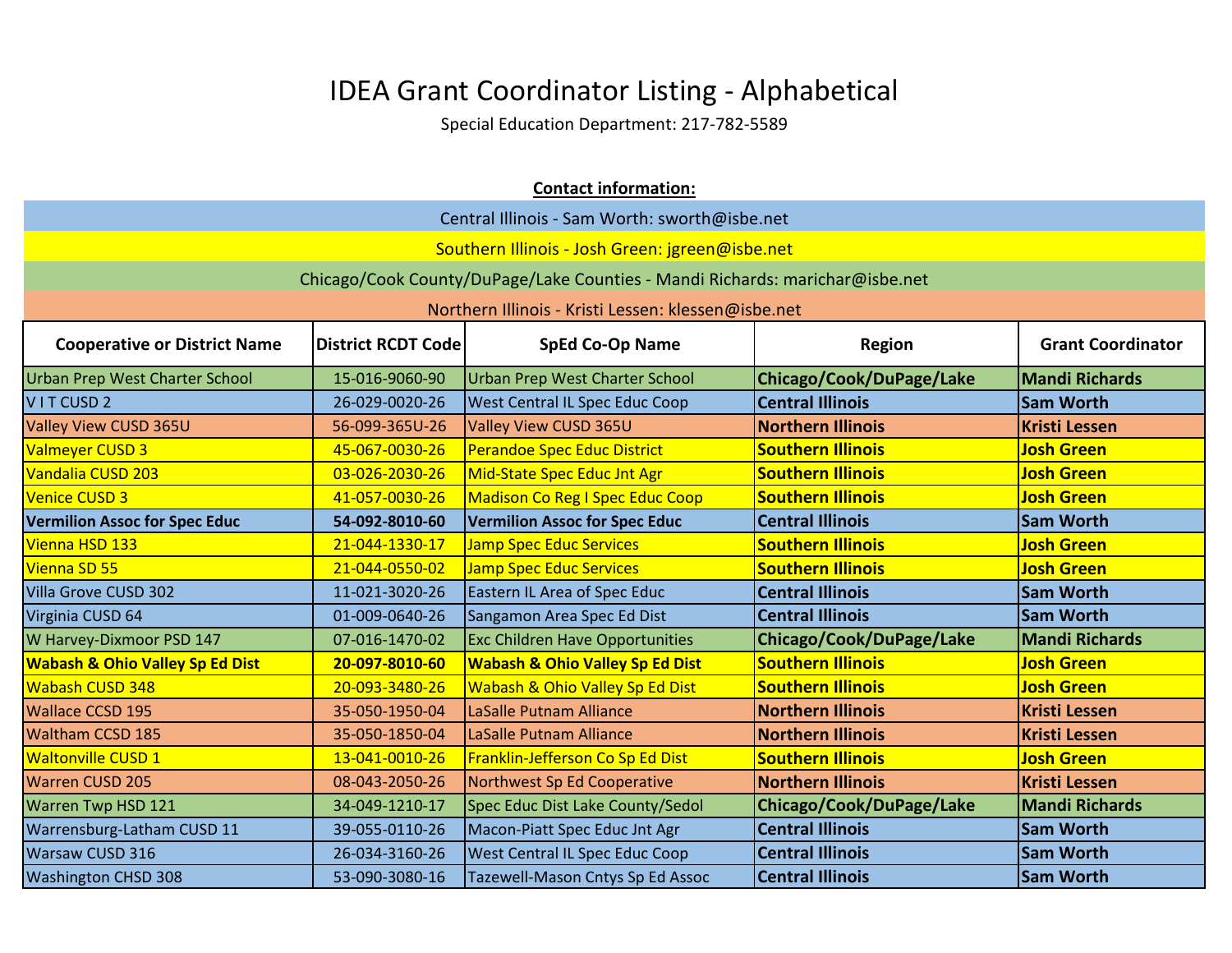| <b>Contact information:</b>                                                                                                             |                                                 |                                                                              |                          |                       |  |
|-----------------------------------------------------------------------------------------------------------------------------------------|-------------------------------------------------|------------------------------------------------------------------------------|--------------------------|-----------------------|--|
| Central Illinois - Sam Worth: sworth@isbe.net                                                                                           |                                                 |                                                                              |                          |                       |  |
|                                                                                                                                         | Southern Illinois - Josh Green: jgreen@isbe.net |                                                                              |                          |                       |  |
|                                                                                                                                         |                                                 | Chicago/Cook County/DuPage/Lake Counties - Mandi Richards: marichar@isbe.net |                          |                       |  |
|                                                                                                                                         |                                                 | Northern Illinois - Kristi Lessen: klessen@isbe.net                          |                          |                       |  |
| <b>Cooperative or District Name</b><br><b>District RCDT Code</b><br><b>SpEd Co-Op Name</b><br><b>Grant Coordinator</b><br><b>Region</b> |                                                 |                                                                              |                          |                       |  |
| <b>Washington SD 52</b>                                                                                                                 | 53-090-0520-02                                  | Tazewell-Mason Cntys Sp Ed Assoc                                             | <b>Central Illinois</b>  | <b>Sam Worth</b>      |  |
| <b>Waterloo CUSD 5</b>                                                                                                                  | 45-067-0050-26                                  | <b>Perandoe Spec Educ District</b>                                           | <b>Southern Illinois</b> | <b>Josh Green</b>     |  |
| Wauconda CUSD 118                                                                                                                       | 34-049-1180-26                                  | Spec Educ Dist Lake County/Sedol                                             | Chicago/Cook/DuPage/Lake | <b>Mandi Richards</b> |  |
| <b>Waukegan CUSD 60</b>                                                                                                                 | 34-049-0600-26                                  | Waukegan CUSD 60                                                             | Chicago/Cook/DuPage/Lake | <b>Mandi Richards</b> |  |
| <b>Waverly CUSD 6</b>                                                                                                                   | 01-069-0060-26                                  | Four Rivers Spec Educ Dist                                                   | <b>Central Illinois</b>  | <b>Sam Worth</b>      |  |
| <b>Wayne City CUSD 100</b>                                                                                                              | 20-096-1000-26                                  | Wabash & Ohio Valley Sp Ed Dist                                              | <b>Southern Illinois</b> | <b>Josh Green</b>     |  |
| <b>Wesclin CUSD 3</b>                                                                                                                   | 13-014-0030-26                                  | <b>Belleville Area Special Services</b>                                      | <b>Southern Illinois</b> | <b>Josh Green</b>     |  |
| <b>West Carroll CUSD 314</b>                                                                                                            | 08-008-3140-26                                  | Northwest Sp Ed Cooperative                                                  | <b>Northern Illinois</b> | <b>Kristi Lessen</b>  |  |
| <b>West Central CUSD 235</b>                                                                                                            | 33-036-2350-26                                  | <b>West Central IL Spec Educ Coop</b>                                        | <b>Central Illinois</b>  | <b>Sam Worth</b>      |  |
| <b>West Central IL Spec Educ Coop</b>                                                                                                   | 26-062-0000-61                                  | <b>West Central IL Spec Educ Coop</b>                                        | <b>Central Illinois</b>  | <b>Sam Worth</b>      |  |
| <b>West Chicago ESD 33</b>                                                                                                              | 19-022-0330-02                                  | <b>School Assn For Special Educ</b>                                          | Chicago/Cook/DuPage/Lake | <b>Mandi Richards</b> |  |
| West Lincoln-Broadwell ESD 92                                                                                                           | 17-054-0920-04                                  | <b>Tri-County Spec Educ Assoc</b>                                            | <b>Central Illinois</b>  | <b>Sam Worth</b>      |  |
| <b>West Northfield SD 31</b>                                                                                                            | 05-016-0310-02                                  | Northern Suburban Spec Ed Dist                                               | Chicago/Cook/DuPage/Lake | <b>Mandi Richards</b> |  |
| <b>West Prairie CUSD 103</b>                                                                                                            | 26-062-1030-26                                  | <b>West Central IL Spec Educ Coop</b>                                        | <b>Central Illinois</b>  | <b>Sam Worth</b>      |  |
| <b>West Washington Co CUD 10</b>                                                                                                        | 13-095-0100-26                                  | Kaskaskia Spec Educ District                                                 | <b>Southern Illinois</b> | <b>Josh Green</b>     |  |
| Westchester SD 92-5                                                                                                                     | 06-016-0925-02                                  | Lagrange Area Dept Spec Ed-Ladse                                             | Chicago/Cook/DuPage/Lake | <b>Mandi Richards</b> |  |
| <b>Western CUSD 12</b>                                                                                                                  | 01-075-0120-26                                  | Four Rivers Spec Educ Dist                                                   | <b>Central Illinois</b>  | <b>Sam Worth</b>      |  |
| <b>Western Springs SD 101</b>                                                                                                           | 06-016-1010-02                                  | Lagrange Area Dept Spec Ed-Ladse                                             | Chicago/Cook/DuPage/Lake | <b>Mandi Richards</b> |  |
| <b>Westville CUSD 2</b>                                                                                                                 | 54-092-0020-26                                  | Vermilion Assoc for Spec Educ                                                | <b>Central Illinois</b>  | <b>Sam Worth</b>      |  |
| Wethersfield CUSD 230                                                                                                                   | 28-037-2300-26                                  | Henry-Stark County Spec Ed Dist                                              | <b>Northern Illinois</b> | <b>Kristi Lessen</b>  |  |
| <b>Wheeling CCSD 21</b>                                                                                                                 | 05-016-0210-04                                  | NW Suburban Spec Educ Org                                                    | Chicago/Cook/DuPage/Lake | <b>Mandi Richards</b> |  |
| Whiteside SD 115                                                                                                                        | 50-082-1150-02                                  | <b>Belleville Area Special Services</b>                                      | <b>Southern Illinois</b> | <b>Josh Green</b>     |  |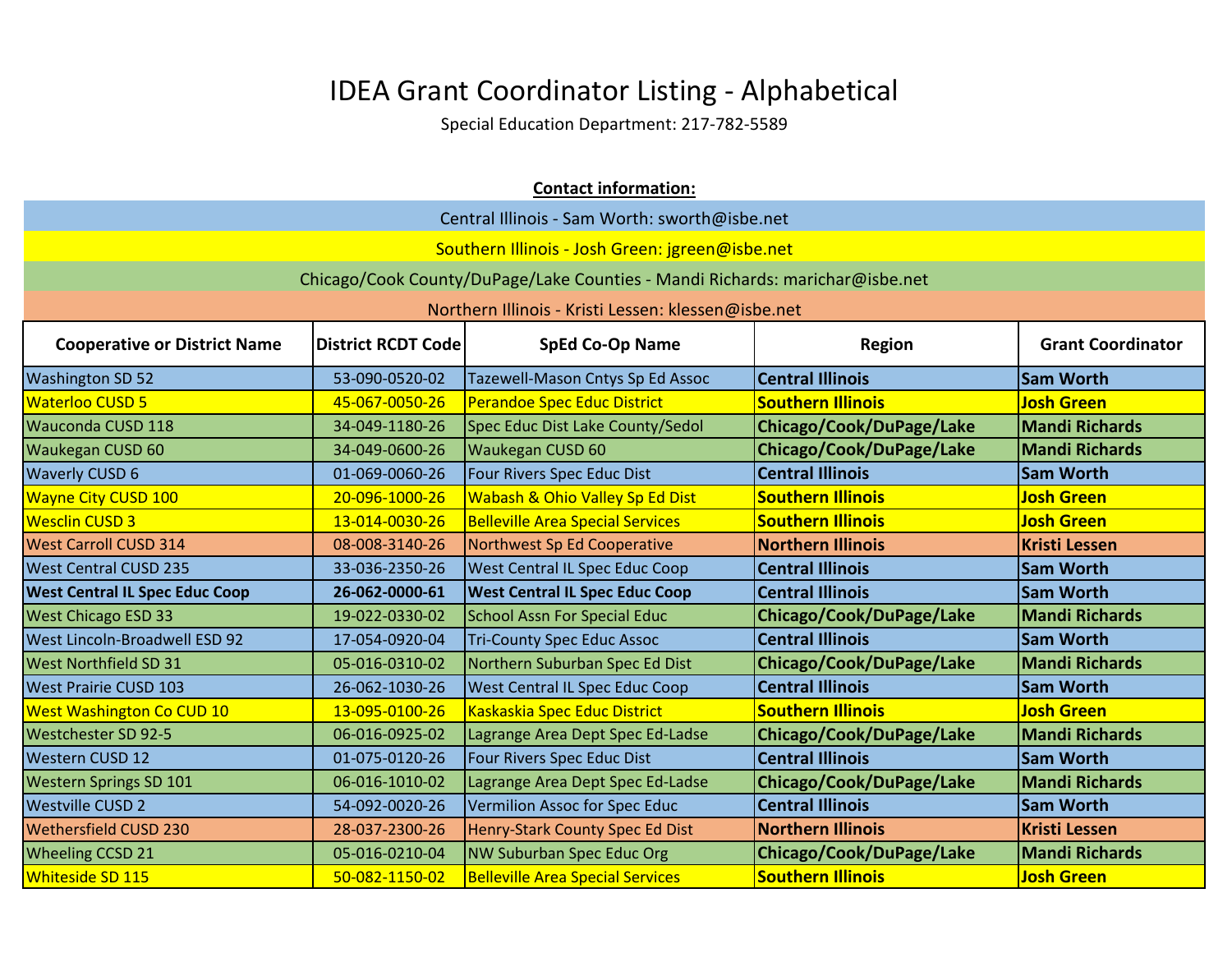| <b>Contact information:</b>                                                                                                      |                |                                                                              |                          |                       |
|----------------------------------------------------------------------------------------------------------------------------------|----------------|------------------------------------------------------------------------------|--------------------------|-----------------------|
| Central Illinois - Sam Worth: sworth@isbe.net                                                                                    |                |                                                                              |                          |                       |
|                                                                                                                                  |                | Southern Illinois - Josh Green: jgreen@isbe.net                              |                          |                       |
|                                                                                                                                  |                | Chicago/Cook County/DuPage/Lake Counties - Mandi Richards: marichar@isbe.net |                          |                       |
|                                                                                                                                  |                | Northern Illinois - Kristi Lessen: klessen@isbe.net                          |                          |                       |
| <b>SpEd Co-Op Name</b><br><b>Grant Coordinator</b><br><b>Cooperative or District Name</b><br>District RCDT Code<br><b>Region</b> |                |                                                                              |                          |                       |
| <b>Will County SD 92</b>                                                                                                         | 56-099-0920-02 | <b>Will County SD 92</b>                                                     | <b>Northern Illinois</b> | <b>Kristi Lessen</b>  |
| Williamsfield CUSD 210                                                                                                           | 33-048-2100-26 | Knox Warren Spec Ed Districts                                                | <b>Central Illinois</b>  | <b>Sam Worth</b>      |
| <b>Williamson Co Spec Educ District</b>                                                                                          | 21-100-8010-60 | <b>Williamson Co Spec Educ District</b>                                      | <b>Southern Illinois</b> | <b>Josh Green</b>     |
| Williamsville CUSD 15                                                                                                            | 51-084-0150-26 | Sangamon Area Spec Ed Dist                                                   | <b>Central Illinois</b>  | <b>Sam Worth</b>      |
| <b>Willow Grove SD 46</b>                                                                                                        | 13-014-0460-02 | Kaskaskia Spec Educ District                                                 | <b>Southern Illinois</b> | <b>Josh Green</b>     |
| Willow Springs SD 108                                                                                                            | 07-016-1080-02 | A E R O Spec Educ Coop                                                       | Chicago/Cook/DuPage/Lake | <b>Mandi Richards</b> |
| <b>Wilmette Comm Sp Ed Agreement</b>                                                                                             | 05-016-0390-61 | <b>Wilmette Comm Sp Ed Agreement</b>                                         | Chicago/Cook/DuPage/Lake | <b>Mandi Richards</b> |
| <b>Wilmette SD 39</b>                                                                                                            | 05-016-0390-02 | Wilmette Comm Sp Ed Agreement                                                | Chicago/Cook/DuPage/Lake | <b>Mandi Richards</b> |
| <b>Wilmington CUSD 209U</b>                                                                                                      | 56-099-209U-26 | S Will Co Coop for Spec Ed                                                   | <b>Northern Illinois</b> | <b>Kristi Lessen</b>  |
| Winchester CUSD 1                                                                                                                | 01-086-0010-26 | Four Rivers Spec Educ Dist                                                   | <b>Central Illinois</b>  | <b>Sam Worth</b>      |
| <b>Windsor CUSD 1</b>                                                                                                            | 11-087-0010-26 | Eastern IL Area of Spec Educ                                                 | <b>Central Illinois</b>  | <b>Sam Worth</b>      |
| Winfield SD 34                                                                                                                   | 19-022-0340-02 | <b>School Assn For Special Educ</b>                                          | Chicago/Cook/DuPage/Lake | <b>Mandi Richards</b> |
| <b>Winnebago County Spec Educ Coop</b>                                                                                           | 04-101-1400-61 | <b>Winnebago County Spec Educ Coop</b>                                       | <b>Northern Illinois</b> | <b>Kristi Lessen</b>  |
| <b>Winnebago CUSD 323</b>                                                                                                        | 04-101-3230-26 | <b>Winnebago County Spec Educ Coop</b>                                       | <b>Northern Illinois</b> | <b>Kristi Lessen</b>  |
| Winnetka SD 36                                                                                                                   | 05-016-0360-02 | Northern Suburban Spec Ed Dist                                               | Chicago/Cook/DuPage/Lake | <b>Mandi Richards</b> |
| <b>Winthrop Harbor SD 1</b>                                                                                                      | 34-049-0010-02 | Spec Educ Dist Lake County/Sedol                                             | Chicago/Cook/DuPage/Lake | <b>Mandi Richards</b> |
| <b>Wolf Branch SD 113</b>                                                                                                        | 50-082-1130-02 | <b>Belleville Area Special Services</b>                                      | <b>Southern Illinois</b> | <b>Josh Green</b>     |
| <b>Wood Dale School District 7</b>                                                                                               | 19-022-0070-02 | North DuPage Sp Ed Cooperative                                               | Chicago/Cook/DuPage/Lake | <b>Mandi Richards</b> |
| <b>Wood River-Hartford ESD 15</b>                                                                                                | 41-057-0150-03 | <b>Region III Spec Ed Coop</b>                                               | <b>Southern Illinois</b> | <b>Josh Green</b>     |
| <b>Woodford County Spec Educ Assn</b>                                                                                            | 53-102-0690-61 | <b>Woodford County Spec Educ Assn</b>                                        | <b>Central Illinois</b>  | <b>Sam Worth</b>      |
| <b>Woodland CCSD 50</b>                                                                                                          | 34-049-0500-04 | Spec Educ Dist Lake County/Sedol                                             | Chicago/Cook/DuPage/Lake | <b>Mandi Richards</b> |
| <b>Woodland CUSD 5</b>                                                                                                           | 17-053-0050-26 | Livingston Co Spec Services Unit                                             | <b>Central Illinois</b>  | <b>Sam Worth</b>      |